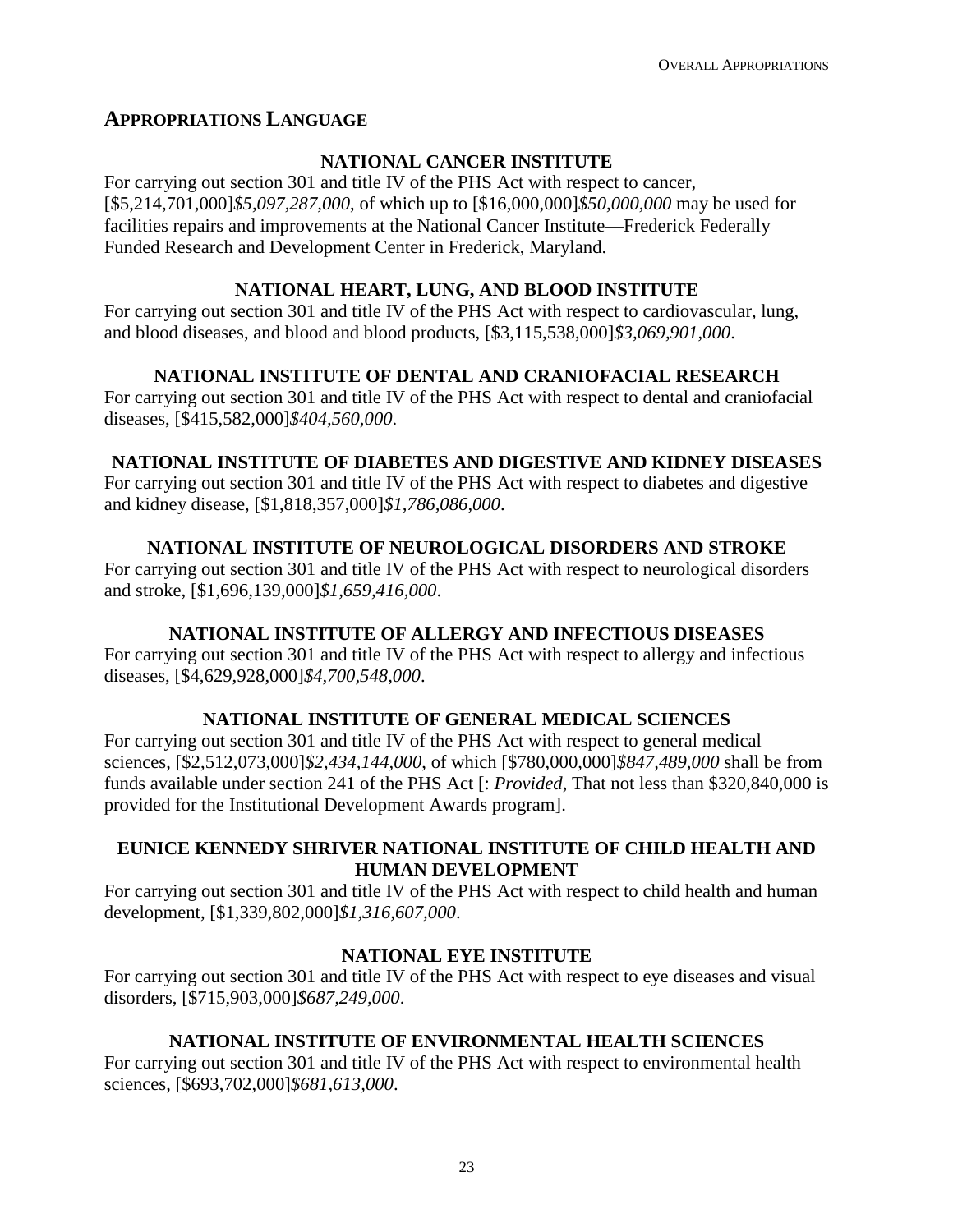## **NATIONAL INSTITUTE OF ENVIRONMENTAL HEALTH SCIENCES**

For necessary expenses for the National Institute of Environmental Health Sciences in carrying out activities set forth in section 311(a) of the Comprehensive Environmental Response, Compensation, and Liability Act of 1980 (42 U.S.C. 9660(a)) and section 126(g) of the Superfund Amendments and Reauthorization Act of 1986, \$77,349,000.

#### **NATIONAL INSTITUTE ON AGING**

For carrying out section 301 and title IV of the PHS Act with respect to aging, [\$1,600,191,000]*\$1,265,133,000*.

## **NATIONAL INSTITUTE OF ARTHRITIS AND MUSCULOSKELETAL AND SKIN DISEASES**

For carrying out section 301 and title IV of the PHS Act with respect to arthritis and musculoskeletal and skin diseases, [\$542,141,000]*\$532,753,000*.

## **NATIONAL INSTITUTE ON DEAFNESS AND OTHER COMMUNICATION DISORDERS**

For carrying out section 301 and title IV of the PHS Act with respect to deafness and other communication disorders, [\$423,031,000]*\$416,146,000*.

## **NATIONAL INSTITUTE OF NURSING RESEARCH**

For carrying out section 301 and title IV of the PHS Act with respect to nursing research, [\$146,485,000]*\$143,942,000*.

## **NATIONAL INSTITUTE ON ALCOHOL ABUSE AND ALCOHOLISM**

For carrying out section 301 and title IV of the PHS Act with respect to alcohol abuse and alcoholism, [\$467,700,000]*\$459,578,000*.

## **NATIONAL INSTITUTE ON DRUG ABUSE**

For carrying out section 301 and title IV of the PHS Act with respect to drug abuse, [\$1,077,488,000]*\$1,020,459,000*.

## **NATIONAL INSTITUTE OF MENTAL HEALTH**

For carrying out section 301 and title IV of the PHS Act with respect to mental health, [\$1,548,390,000]*\$1,459,700,000*.

#### **NATIONAL HUMAN GENOME RESEARCH INSTITUTE**

For carrying out section 301 and title IV of the PHS Act with respect to human genome research, [\$518,956,000]*\$509,762,000*.

## **NATIONAL INSTITUTE OF BIOMEDICAL IMAGING AND BIOENGINEERING**

For carrying out section 301 and title IV of the PHS Act with respect to biomedical imaging and bioengineering research, [\$346,795,000]*\$334,025,000*.

## **NATIONAL CENTER FOR COMPLEMENTARY AND INTEGRATIVE HEALTH**

For carrying out section 301 and title IV of the PHS Act with respect to complementary and integrative health, [\$130,789,000]*\$126,673,000*.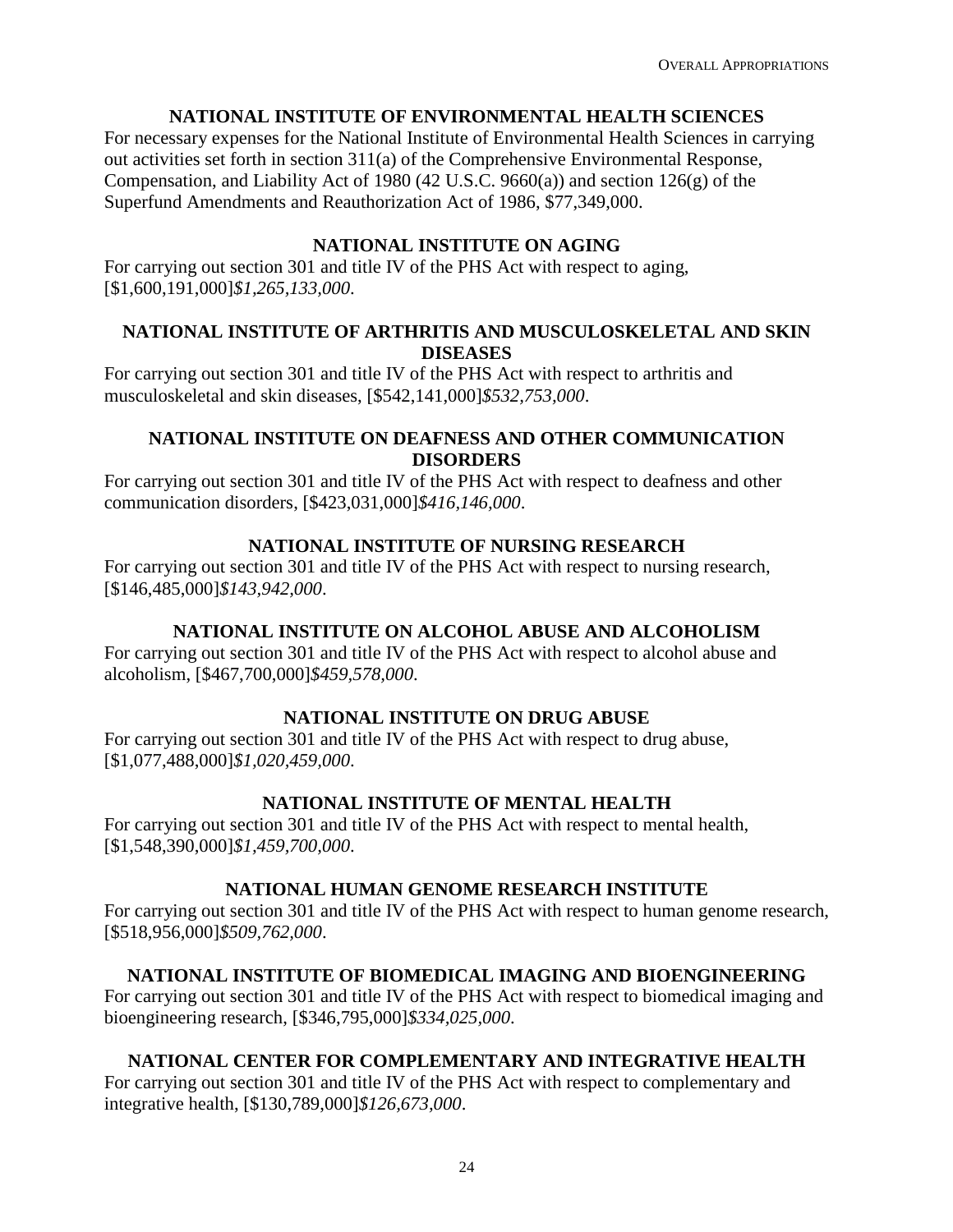## **NATIONAL INSTITUTE ON MINORITY HEALTH AND HEALTH DISPARITIES**

For carrying out section 301 and title IV of the PHS Act with respect to minority health and health disparities research, [\$279,718,000]*\$279,680,000*.

#### **JOHN E. FOGARTY INTERNATIONAL CENTER**

For carrying out the activities of the John E. Fogarty International Center (described in subpart 2 of part E of title IV of the PHS Act), [\$70,447,000]*\$69,175,000*.

## **NATIONAL LIBRARY OF MEDICINE**

For carrying out section 301 and title IV of the PHS Act with respect to health information communications, [\$394,664,000]\$395,110,000: *Provided*, That of the amounts available for improvement of information systems, \$4,000,000 shall be available until September 30, [2017]*2018*: *Provided further*, That in fiscal year [2016]*2017*, the National Library of Medicine may enter into personal services contracts for the provision of services in facilities owned, operated, or constructed under the jurisdiction of the National Institutes of Health (referred to in this title as "NIH").

## **NATIONAL CENTER FOR ADVANCING TRANSLATIONAL SCIENCES**

For carrying out section 301 and title IV of the PHS Act with respect to translational sciences, [\$685,417,000]*\$660,131,000*: *Provided*, That up to \$25,835,000 shall be available to implement section 480 of the PHS Act, relating to the Cures Acceleration Network [: *Provided further*, That at least \$500,000,000 is provided to the Clinical and Translational Sciences Awards program].

# **OFFICE OF THE DIRECTOR (INCLUDING TRANSFER OF FUNDS)**

For carrying out the responsibilities of the Office of the Director, NIH, [\$1,558,600,000]*\$1,432,859,000*, of which up to [\$30,000,000]*\$40,000,000* may be used to carry out section [215]*213* of this Act: *Provided*, That funding shall be available for the purchase of not to exceed 29 passenger motor vehicles for replacement only: *Provided further*, That all funds credited to the NIH Management Fund shall remain available for one fiscal year after the fiscal year in which they are deposited: [*Provided further*, That \$165,000,000 shall be for the National Children's Study Follow-on: *Provided further*, That NIH shall submit a spend plan on the next phase of the study in the previous proviso to the Committees on Appropriations of the House of Representatives and the Senate not later than 90 days after the date of enactment of this Act:]*Provided further*, That [\$663,039,000]*\$553,039,000* shall be available for the Common Fund established under section 402A(c)(1) of the PHS Act: *Provided further*, That of the funds provided, \$10,000 shall be for official reception and representation expenses when specifically approved by the Director of the NIH: *Provided further*, That the Office of AIDS Research within the Office of the Director of the NIH may spend up to \$8,000,000 to make grants for construction or renovation of facilities as provided for in section 2354(a)(5)(B) of the PHS Act: *Provided further*, That up to [\$130,000,000]*\$20,000,000* of the funds provided to the Common Fund are available to support the trans-NIH Precision Medicine Initiative: [*Provided further*, That of the amount provided to the NIH, the Director of the NIH shall enter into an agreement with the National Academy of Sciences, as part of the studies conducted under section 489 of the PHS Act, to conduct a comprehensive study on policies affecting the next generation of researchers in the United States:] *Provided further*, That, [of the funds from Institute, Center, and Office of the Director accounts within "Department of Health and Human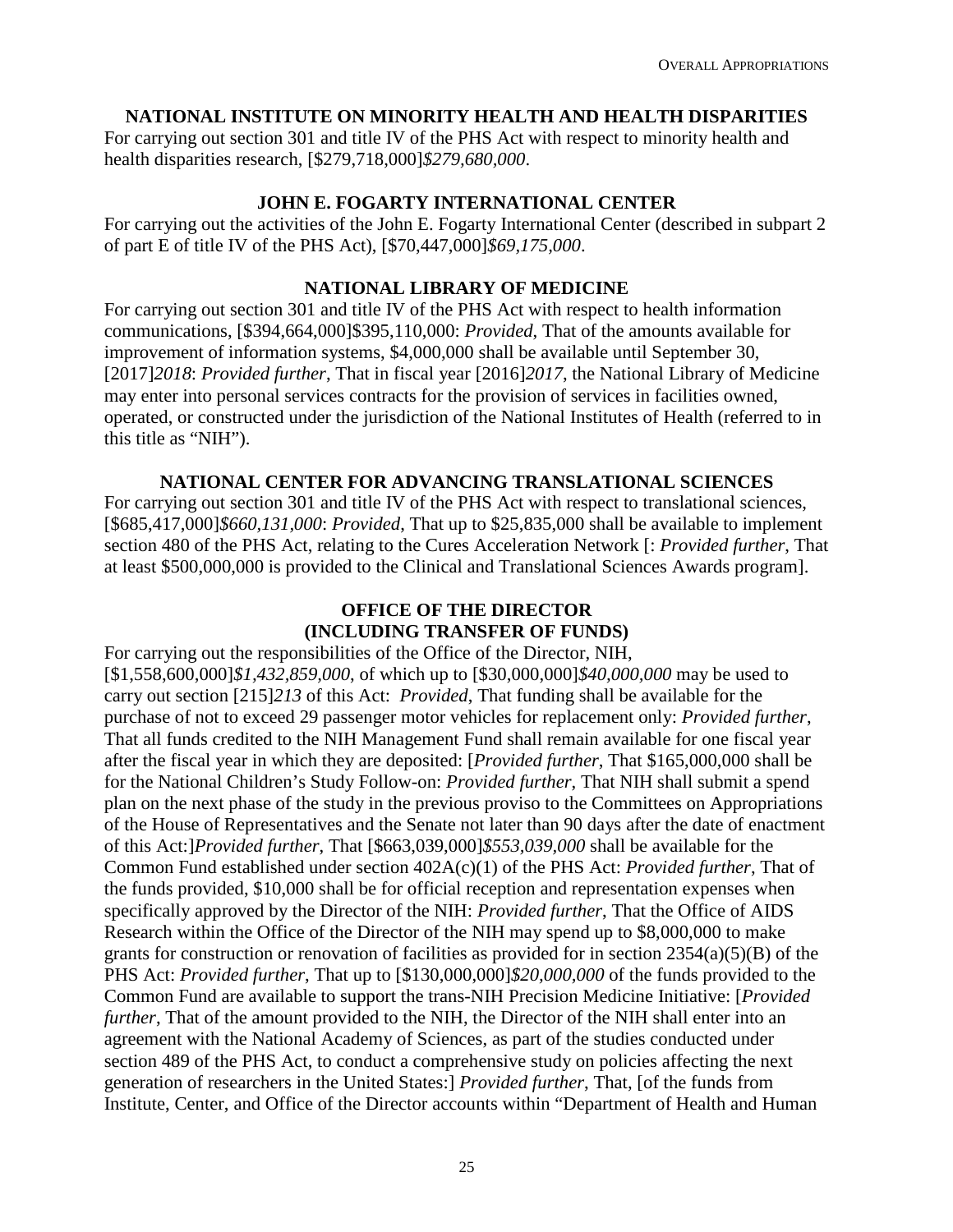Services, National Institutes of Health,"] in order to strengthen privacy protections for human research participants, NIH shall require investigators receiving NIH funding, from amounts appropriated in this Act to NIH accounts, for new and competing research projects designed to generate and analyze large volumes of data derived from human research participants to obtain a certificate of confidentiality: *Provided further, That the Director may direct up to 1 percent of the total made available in this or any other Act to all National Institutes of Health discretionary appropriations to activities that the Director may so designate: Provided further, That no such appropriation shall be decreased by more than 1 percent by any such transfers and that the Congress is promptly notified of the transfer*.

In addition to other funds appropriated for the Common Fund established under section 402A(c) of the PHS Act, \$12,600,000 is appropriated to the Common Fund from the 10-year Pediatric Research Initiative Fund described in section 9008 of title 26, United States Code, for the purpose of carrying out section 402(b)(7)(B)(ii) of the PHS Act (relating to pediatric research), as authorized in the Gabriella Miller Kids First Research Act.

#### **BUILDINGS AND FACILITIES**

For the study of, construction or demolition of, renovation of, and acquisition of equipment for, facilities of or used by NIH, including the acquisition of real property, \$128,863,000, to remain available through September 30, [2020]*2021*.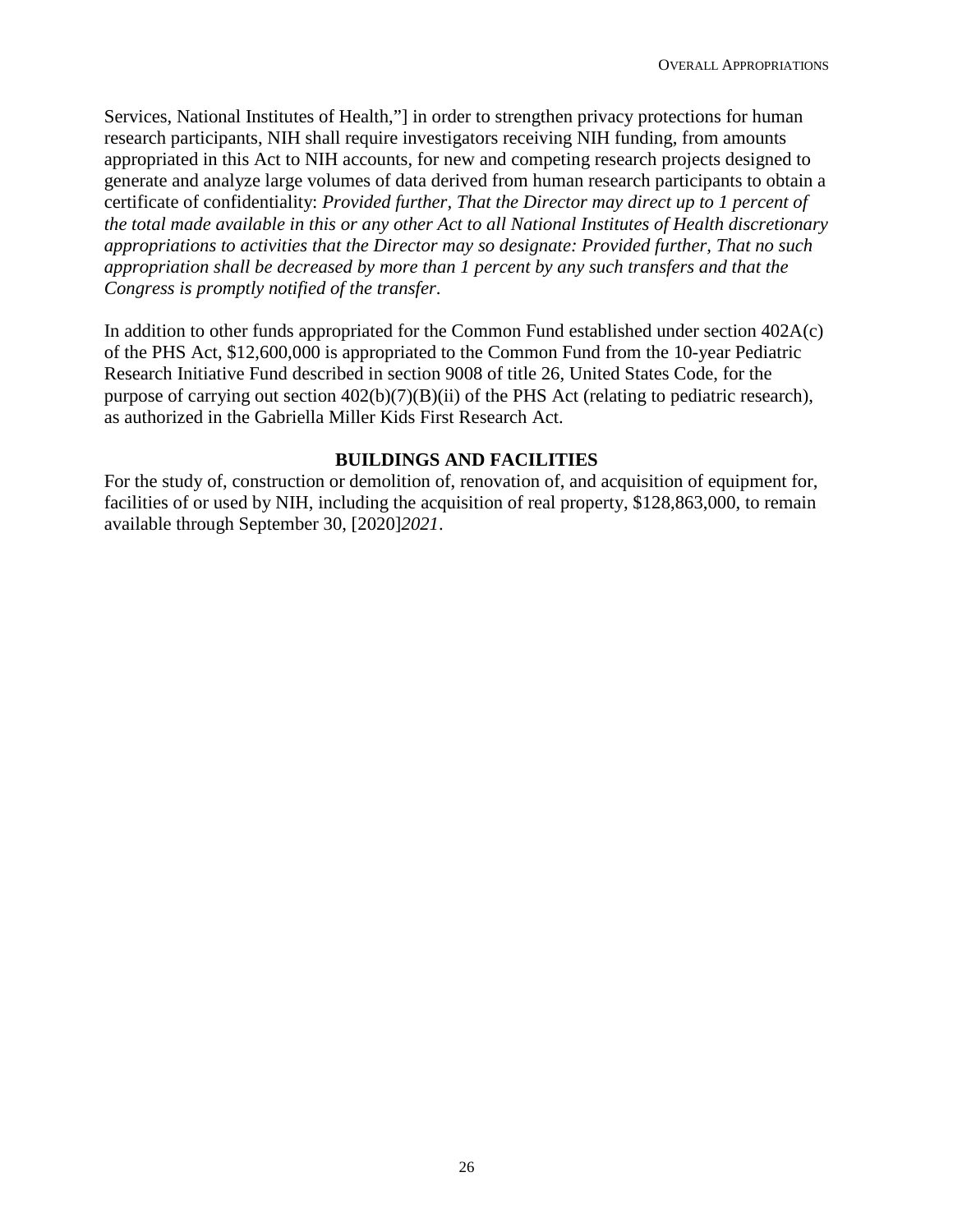# **LANGUAGE ANALYSIS**

| <b>Language Provision</b>                                                                                                                                                                                                                                                                                                                                                                                                                                                   | Explanation/Justification                                                                                                                                                                                                                                                                                                                                                                                                                                                       |
|-----------------------------------------------------------------------------------------------------------------------------------------------------------------------------------------------------------------------------------------------------------------------------------------------------------------------------------------------------------------------------------------------------------------------------------------------------------------------------|---------------------------------------------------------------------------------------------------------------------------------------------------------------------------------------------------------------------------------------------------------------------------------------------------------------------------------------------------------------------------------------------------------------------------------------------------------------------------------|
| <b>NATIONAL CANCER INSTITUTE</b><br>For carrying out section 301 and title IV of the<br>PHS Act with respect to cancer,<br>\$4,950,396,000, of which up to<br>[\$8,000,000]\$50,000,000 may be used for<br>facilities repairs and improvements at the<br>National Cancer Institute-Frederick Federally<br><b>Funded Research and Development Center</b><br>(FFRDC) in Frederick, Maryland. (Department<br>of Health and Human Services Appropriations<br>Act, 2017.)        | NIH requests the NCI repairs and<br>improvement cap for the Fort Detrick campus<br>be increased to \$50 million. In recent years,<br>NCI has allocated a larger share of its overall<br>appropriations to meet the needs of the Fort<br>Detrick campus. The increase would allow<br>NCI to complete priority projects, maintain<br>FFRDC operations, and provide high-value<br>support to the NCI mission, the research<br>community, and to patients diagnosed with<br>cancer. |
| <b>NATIONAL INSTITUTE OF GENERAL</b><br><b>MEDICAL SCIENCES</b><br>[Provided, That not less than \$273,325,000 is<br>provided for the Institutional Development<br>Awards program.]                                                                                                                                                                                                                                                                                         | NIH requests this specific language be<br>removed because it is no longer needed.                                                                                                                                                                                                                                                                                                                                                                                               |
| <b>NATIONAL LIBRARY OF MEDICINE</b><br>Provided, That of the amounts available for<br>improvement of information systems,<br>\$4,000,000 shall be available until September<br>30, [2017] 2018:                                                                                                                                                                                                                                                                             | NIH requests this language change to ensure<br>continuation of two-year funding availability.<br>The proposed language change helps to clarify<br>that the \$4 million level is meant to be a<br>ceiling only for the purposes of the two-year<br>funding availability.                                                                                                                                                                                                         |
| <b>NATIONAL CENTER FOR ADVANCING</b><br><b>TRANSLATIONAL SCIENCES</b><br>[Provided further, That at least \$500,000,000<br>is provided to the Clinical and Translational<br>Sciences Awards program]                                                                                                                                                                                                                                                                        | NIH requests this specific language be<br>removed because it is no longer needed.                                                                                                                                                                                                                                                                                                                                                                                               |
| <b>OFFICE OF THE DIRECTOR</b><br>Provided further, that the Director may direct<br>up to $1$ percent of the total made available in<br>this or any other Act to all National Institutes<br>of Health discretionary appropriations to<br>activities that the Director may so designate:<br>Provided further, That no such appropriation<br>shall be decreased by more than 1 percent by<br>any such transfers and that the Congress is<br>promptly notified of the transfer. | NIH requests this specific language in order to<br>provide clarity regarding the NIH Director's<br>ability to use the one percent transfer<br>authority, as provided in authorizing language.                                                                                                                                                                                                                                                                                   |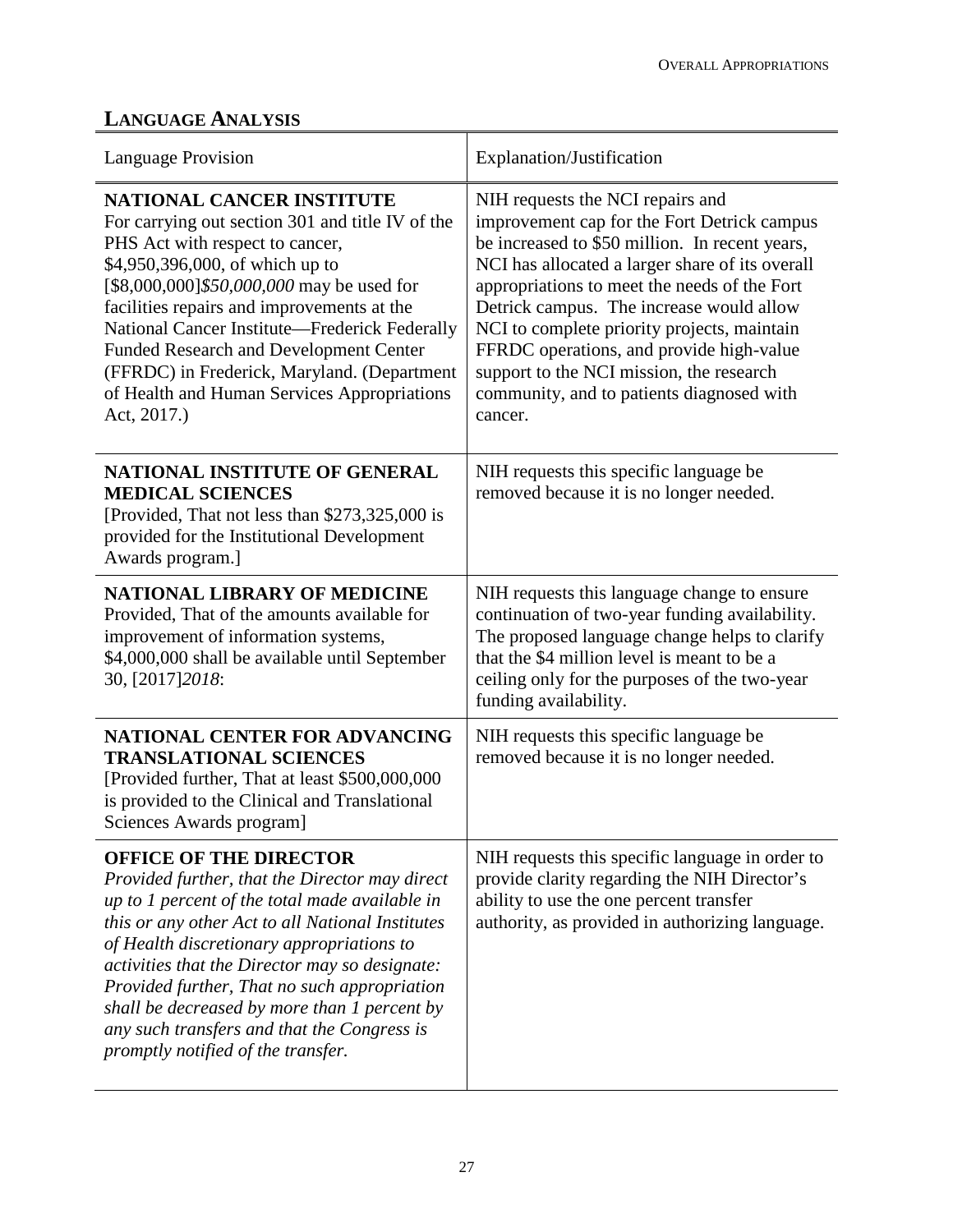| <b>Language Provision</b>                                                                                                                                                                                                                                                                          | Explanation/Justification                                                           |
|----------------------------------------------------------------------------------------------------------------------------------------------------------------------------------------------------------------------------------------------------------------------------------------------------|-------------------------------------------------------------------------------------|
| <b>BUILDINGS AND FACILITIES</b><br>For the study of, construction or demolition of,<br>renovation of, and acquisition of equipment<br>for, facilities of or used by NIH, including the<br>acquisition of real property, \$128,863,000, to<br>remain available through September 30,<br>[2020]2021. | NIH requests that the word 'demolition' be<br>added to the appropriations language. |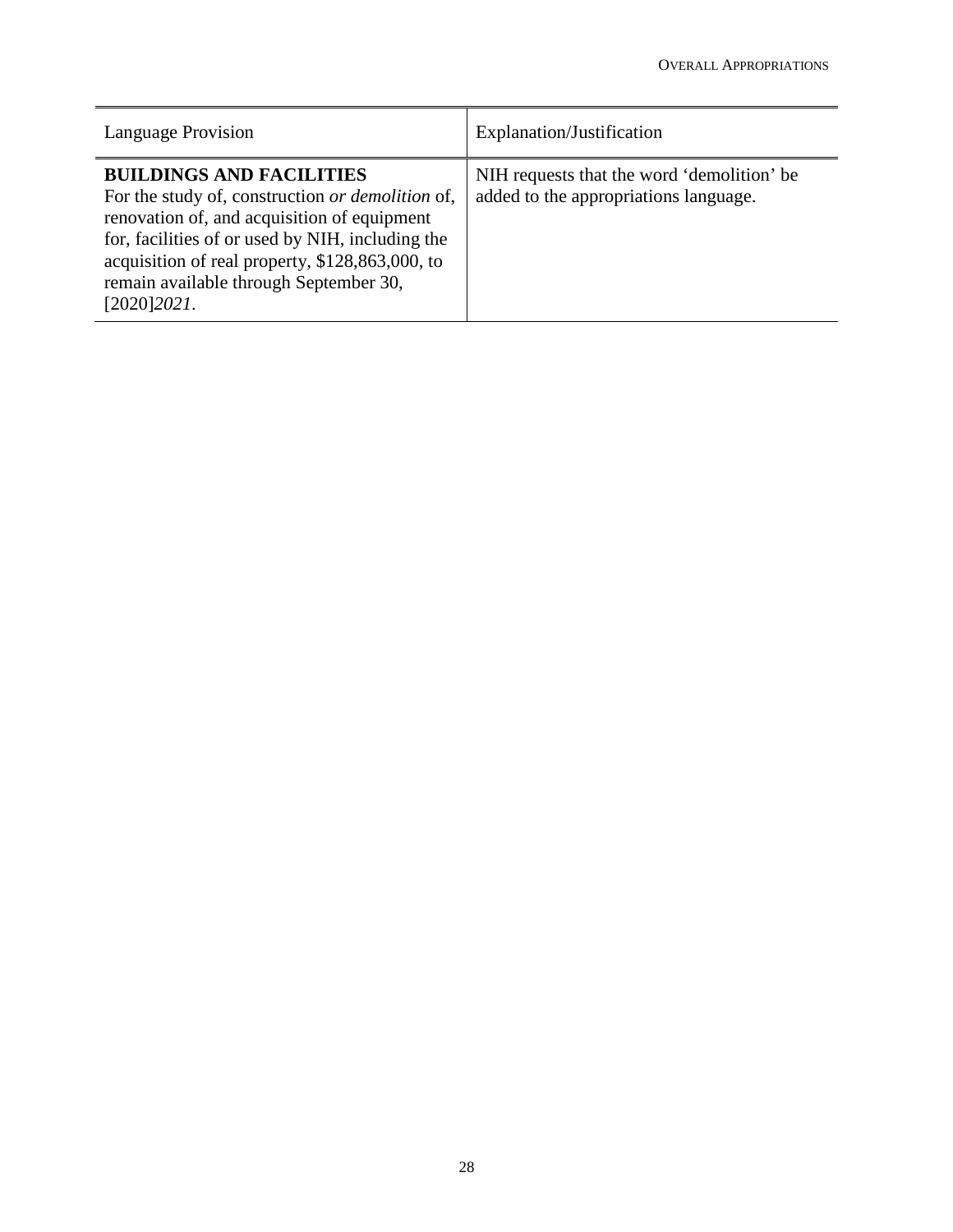# **AUTHORIZING LEGISLATION**

|                                                                                                                                                                                                                               | FY 2016      | FY 2016        | FY 2017      | FY 2017       |
|-------------------------------------------------------------------------------------------------------------------------------------------------------------------------------------------------------------------------------|--------------|----------------|--------------|---------------|
| (Dollars in Thousands)                                                                                                                                                                                                        | Amount       | Appropriations | Amount       | President's   |
|                                                                                                                                                                                                                               | Authorized   | Act            | Authorized   | <b>Budget</b> |
| National Institutes of<br>Health:                                                                                                                                                                                             |              |                |              |               |
| Section $3330B(b)(2)(C)$<br>of the PHS Act                                                                                                                                                                                    | \$32,311,349 | \$32,311,349   | \$33,136,349 | \$33,136,349  |
| Section $330B(b)(2)$ of the<br>$PHS$ Act <sup>1</sup>                                                                                                                                                                         | \$150,000    | \$150,000      | \$150,000    | \$150,000     |
| Section $311(a)$ of the<br>Comprehensive<br><b>Environmental Response,</b><br>Compensation, and<br>Liability Act of 1980, and<br>Section $126(g)$ of the<br><b>Superfund Amendments</b><br>and Reauthorization Act<br>of 1986 | \$77,349     | \$77,349       | \$77,349     | \$77,349      |

 $1$ <sup>1</sup> This represents a mandatory appropriation under Public Law 114-10, the Medicare Access and CHIP Reauthorization Act of 2015 that was extended through 2017.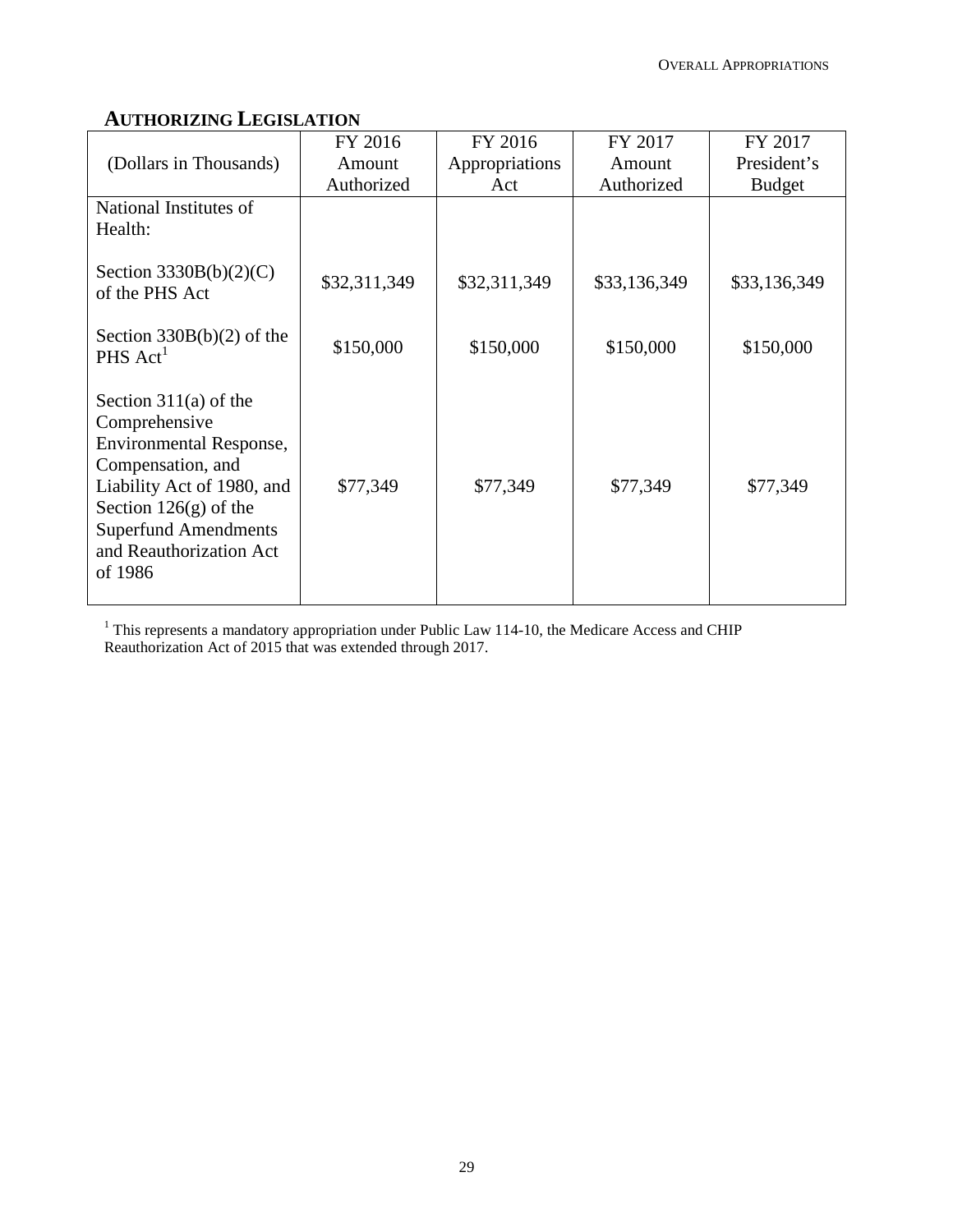## **APPROPRIATIONS HISTORY**

| <b>Fiscal Year</b>  | <b>Budget Request</b>  | House            | <b>Senate</b>      |                     |   |
|---------------------|------------------------|------------------|--------------------|---------------------|---|
|                     | to Congress            | <b>Allowance</b> | <b>Allowance</b>   | Appropriation       |   |
| <b>FY 2008</b>      | \$28,849,675,000       | \$29,899,004,000 | \$30,129,004,000   | \$29,312,311,000    | 2 |
| FY 2008 Supp.       |                        |                  |                    | \$150,000,000       |   |
| FY 2009             | \$29,457,070,000       | \$30,607,598,000 | \$30,404,524,000 3 | \$30,545,098,000    |   |
| <b>FY 2009 ARRA</b> |                        |                  |                    | \$10,400,000,000    |   |
| FY 2010             | \$30,988,000,000       | \$31,488,000,000 | \$30,988,000,000   | \$30,934,413,000    |   |
| FY 2011             | \$32,136,209,000       |                  | \$31,989,000,000   | \$30,935,000,000    | 5 |
| FY 2012             | \$31,979,000,000       |                  | \$30,630,423,000   | \$30,852,187,000    | 6 |
| FY 2013             |                        |                  |                    |                     |   |
| Base                | \$30,852,187,000       |                  | \$30,810,387,000   | \$30,929,977,000    |   |
| Sequestration       |                        |                  |                    | $-1,552,593,211$    |   |
| Subtotal            | \$30,852,187,000       |                  | \$30,810,387,000   | \$29,377,383,789    |   |
| FY 2014             | \$31,323,187,000       |                  | \$31,176,187,000   | \$30,142,653,000    |   |
| FY 2015             | \$30,353,453,000       |                  | \$30,084,304,000   | \$30,311,349,000    | 8 |
| FY 2016             | \$31,311,349,000       | \$31,411,349,000 | \$32,311,349,000   | \$32,311,349,000 10 |   |
| FY 2017             | \$33,136,349,000<br>11 |                  |                    |                     |   |

 $1$  Does not include comparability adjustments. Superfund and Type 1 Diabetes are included except where indicated.

 $^2$  Reflects: a) \$2,928,345,000 appropriated to the ICs for HIV research, b) NIH share of the Government-wide rescission of \$520,929,000, c) transfer of \$294,759,000 to the Global Fund.

 $3$  Excludes funding for Superfund Research activities for which the Appropriations Committee did not mark up a figure.

4 Reflects Labor/HHS appropriation of \$30,705,201,000; transfer of \$300,000,000 to Global AIDS funds; \$1,000,000 transfer from HHS for the Interagency Autism Coordinating Committee and Secretary's 1 percent transfer to HHS of \$4,587,000.

 $^5$  Reflects: \$3,059,277,000 appropriated to the ICs for HIV research; \$998,000 transfer from HHS to the Interagency Autism Coordinating Committee.

<sup>6</sup> Reflects: \$3,074,921,000 appropriated to the ICs for HIV research; Omnibus across-the-board rescission of \$58,130,567 and the Secretary's transfer of \$8,726,791.

<sup>7</sup> Reflects: Full-year continuing resolution base. Does not include Section 3004 OMB 0.2 percent across-the-board

<sup>8</sup> Excludes Ebola-related funding. Includes Program Evaluation Financing of \$715,000,000.

<sup>9</sup> Includes Program Evaluation Financing of \$847,489,000.

<sup>10</sup> Includes Program Evaluation Financing of \$780,000,000. Excludes Ebola-related funding.

<sup>11</sup> Includes Program Evaluation Financing of \$847,489,000. Includes mandatory financing.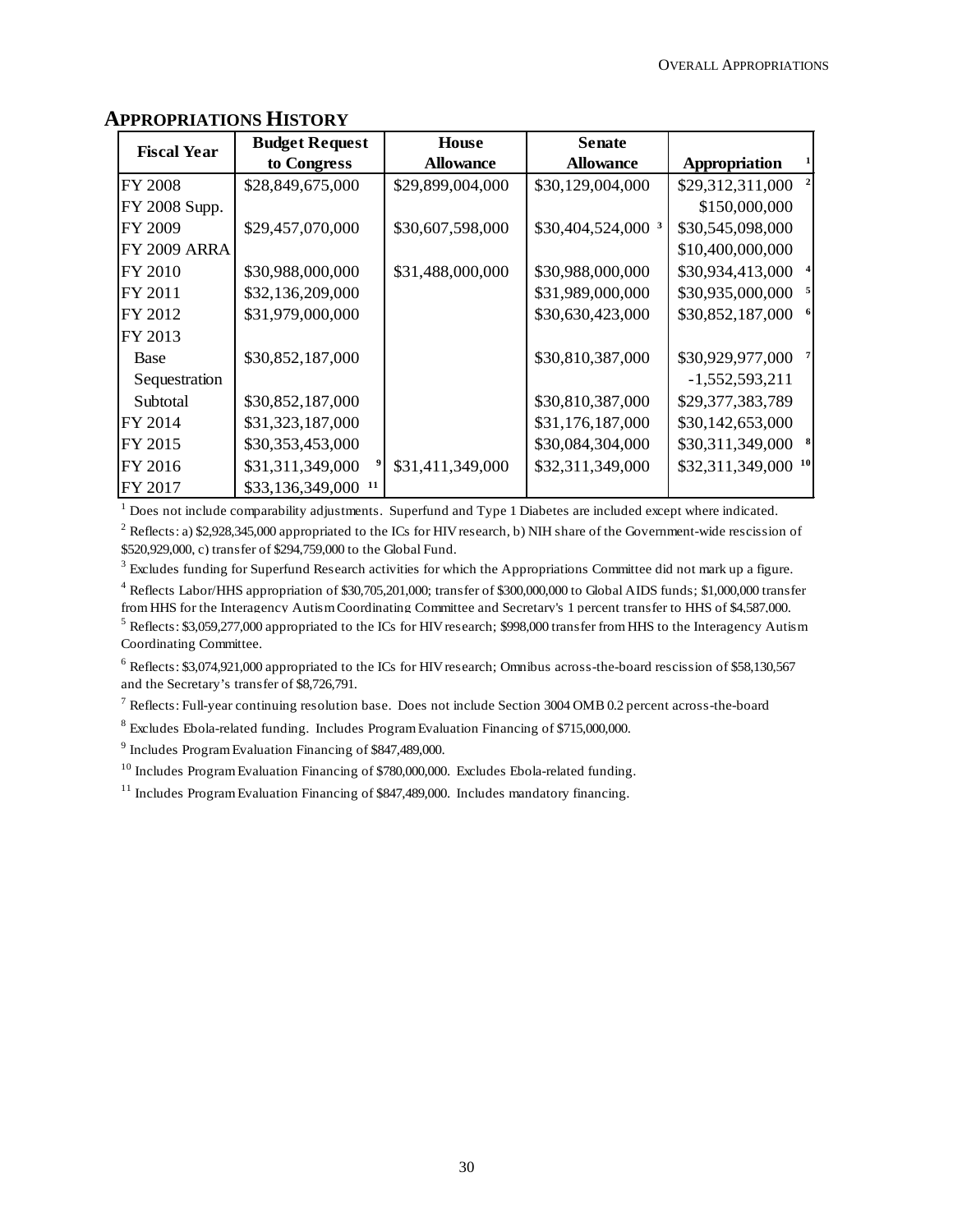# **NARRATIVE BY ACTIVITY TABLE**

|                          |                               |          |                                           | FY 2017 Request |
|--------------------------|-------------------------------|----------|-------------------------------------------|-----------------|
| (Dollars in Millions)    |                               |          | <b>FY 2017</b>                            | $+/-$ FY 2016   |
|                          | $FY$ 2015 Actual <sup>1</sup> |          | <b>FY 2016 Enacted</b> President's Budget | <b>Enacted</b>  |
| $\rm Program \, Level^2$ | \$30.311                      | \$32.311 | \$33,136                                  | \$825           |
| <b>FTE</b>               | 17.824                        | 18.000   | 18.000                                    |                 |

<sup>1</sup> Excludes Ebola-related funding.

 $^2$  Includes Mandatory Type 1 Diabetes and Superfund in FY 2015, FY 2016, and FY 2017; NIGMS Program Evaluation funding of \$715 million in FY 2015, \$780 million in FY 2016, and \$847 million in FY 2017, and mandatory financing in FY 2017.

**Authorizing Legislation:** Section 301 and title IV of the Public Health Act, as amended.

**Allocation Methods:** Competitive Grants; Contract; Intramural; Other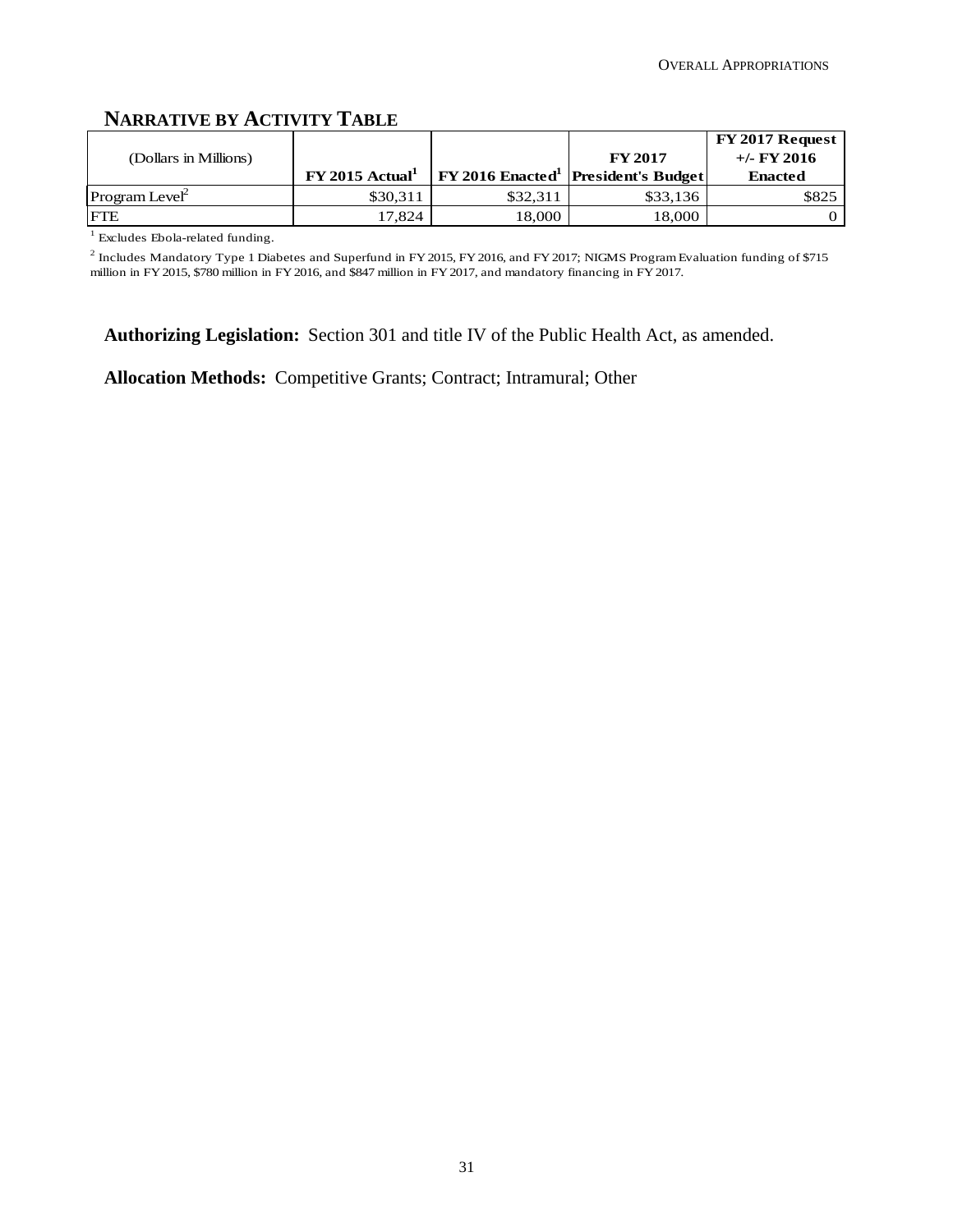## **PROGRAM DESCRIPTION AND ACCOMPLISHMENTS Long-Range NIH Research Contributions to Improvements in Health Care and Public Health: Selected Examples**

NIH has supported biomedical research to enhance health, lengthen life, and reduce illness and disability for more than 100 years. Between 1970 and 2010, the life expectancy of the average American increased by 7.9 years.<sup>21</sup> Older Americans are not just living longer; they are staying healthy and active longer. Rates of reported risk factors for chronic disease (uncontrolled LDL or high blood pressure, smoking, etc.) have dropped by more than 10 percent since 1999. At age 65, Americans today can expect to live 19.2 more years, or 40 percent longer than in 1950, and the vast majority of these adults continue to live without any activity limitations, a major improvement in just the past 30 years.<sup>22</sup> The largest growing demographic group in the United States consists of individuals living beyond the age of 85. We can attribute these remarkable improvements, in part, to NIH research. NIH-funded projects have made many contributions that have advanced health care and enhanced public health. The following are some selected examples.

## **Heart Disease**

At the outset of the  $20<sup>th</sup>$  century, the three leading causes of death in the United States were pneumonia, tuberculosis, and infectious diarrhea, but by 1950, heart disease had surpassed all other maladies to become the leading cause of death. Through research advances supported in large part by NIH, deaths from heart disease and stroke decreased by approximately 78 percent between 1968 and 2013.<sup>23</sup> The Framingham Heart Study introduced the concept of risk factors, identifying factors that lead to heart disease, such as smoking, high blood pressure, and high cholesterol, and generating research findings that have led to more than 3,000 publications. This research, along with NIH-supported clinical trials, has led to the development of effective pharmacological and behavioral interventions and prevention strategies, including safe and effective surgical and catheter-based procedures to open clogged coronary arteries. Current NIH research focuses on elucidating new biological pathways, new treatment and prevention models, dissecting the genetic vs. environmental contributions, developing and understanding the value of new diagnostic and imaging tests, resolving the contributing role of social networks to disease, and enhancing device technologies for treatment.

## **Diabetes**

1

In the recent past, adults diagnosed with diabetes during middle age lived on average 10 years less than adults without diabetes. Thanks to the development of early screening methods and treatments that enable better control of diabetes-related complications, adults with diabetes are

<span id="page-9-0"></span> $21$  Calculated from Health, United States, 2013: with Special Feature on Socioeconomic Status and Health, <http://www.cdc.gov/nchs/data/hus/hus13.pdf>

<span id="page-9-1"></span> $22$  Calculated from Health, United States, 2010: with Special Feature on Death and Dying <http://www.cdc.gov/nchs/data/hus/hus10.pdf> and National Vital Statistics Reports Deaths: Preliminary Data for 2011 Vol. 61, Number 6 http://www.cdc.gov/nchs/data/nvsr/nvsr61/nvsr61\_06.pdf.

<span id="page-9-2"></span><sup>&</sup>lt;sup>23</sup> National Vital Statistic Reports, Volume 64, Number 2. Forthcoming. Deaths: Final Data for 2013. [http://www.cdc.gov/nchs/data/nvsr/nvsr64/nvsr64\\_02.pdf.](http://www.cdc.gov/nchs/data/nvsr/nvsr64/nvsr64_02.pdf)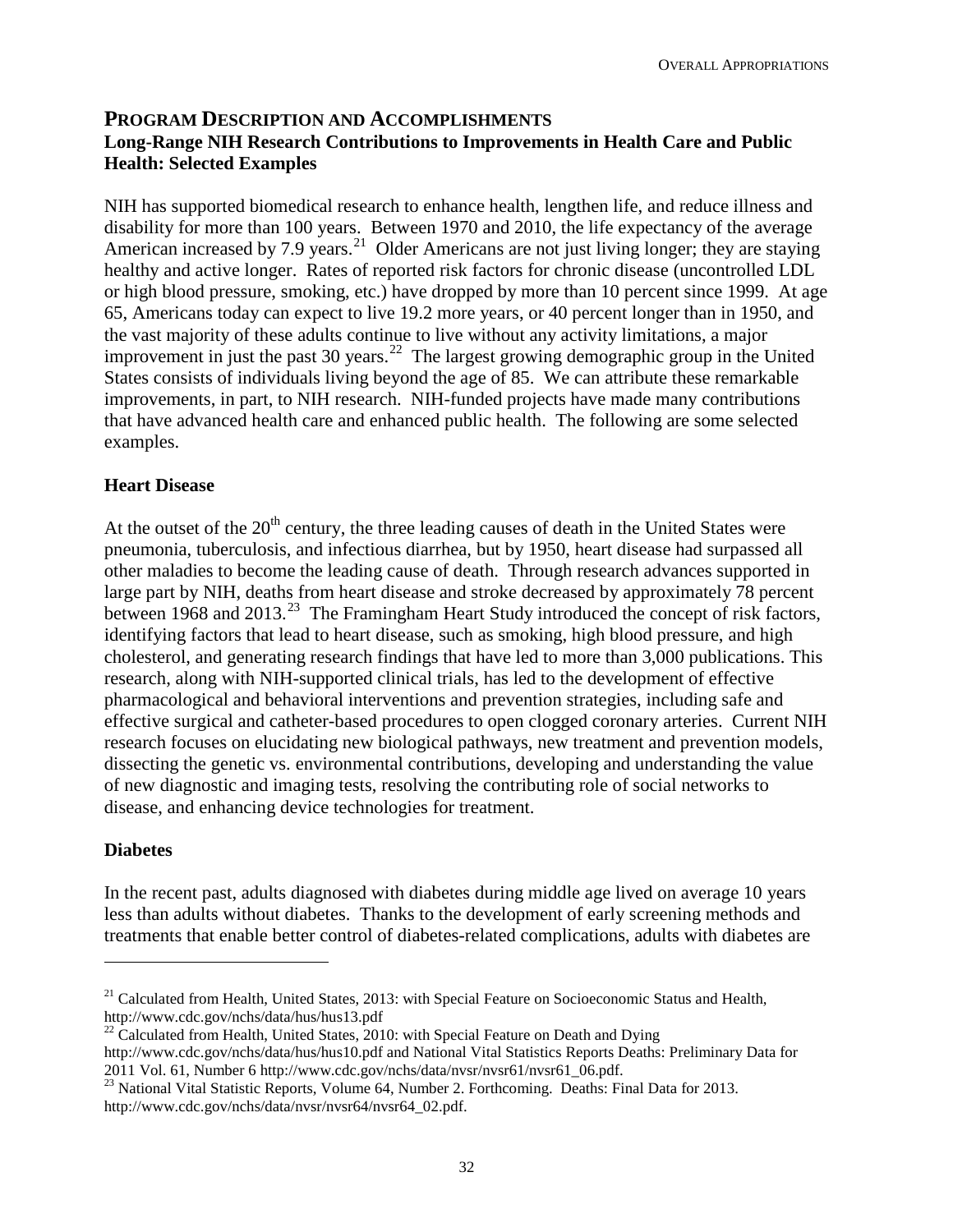now living longer and healthier lives. Between 1969 and 2013, the death rate among adults with diabetes declined by 16.5 percent, and from 1990 to 2010 the rates of major diabetes complications dropped dramatically, particularly for heart attacks related to diabetes, which declined by 68 percent, and stroke related to diabetes, which declined by 53 percent.<sup>[24,](#page-10-0)[25](#page-10-1)</sup> These remarkable improvements are due largely to clinical trials supported by NIH. In addition, basic science research has unveiled genes that may be involved in the development and progression of diabetes. NIH research also is generating important insights into the prevention and management of diabetes, highlighting the importance of family support. Studies funded through the Diabetes Prevention Program also have shown that lifestyle changes, such as diet and physical activity, can lower the risk of developing type 2 diabetes by 58 percent in adults at high risk for the disease. For type 1 diabetes, progress toward the development of a fully reliable artificial pancreas provides hope for an end to the daily routine of finger sticks and insulin injections.

#### **Stroke**

Fewer people are dying of stroke today—the age-adjusted stroke mortality rate has decreased by 78 percent since 1950 due to both treatment and prevention strategies based on NIH-funded research.<sup>26</sup> In 1995, an NIH-funded clinical trial established the first and only FDA-approved treatment for acute ischemic stroke. The drug tissue plasminogen activator (tPA) reduces the risk of disability and maximizes the potential for patient recovery. A recent analysis estimated that tPA can provide considerable cost savings – nearly \$74 million annually for the first poststroke year alone – if used in just 20 percent of all ischemic stroke patients in the United States. However, tPA must be administered quickly after the onset of symptoms. Current estimates suggest that fewer than ten percent of stroke patients are treated with the drug. Recent NIHfunded research has led to the revision of tPA administration guidelines to extend the timing from three hours to four and a half hours in some cases.<sup>[27,](#page-10-3)28</sup> NIH researchers are currently working to improve public awareness of stroke and to educate high risk populations on the importance of seeking immediate medical attention in order to increase the number of those receiving this life-saving and disability-reducing treatment.

#### **Lung Cancer**

 $\overline{a}$ 

Lung cancer is the second most common cancer and is the primary cause of cancer-related death in both men and women in the United States. However, both incidence rates and mortality rates continue to decline for both men and women. NIH-funded research has contributed to the

<span id="page-10-0"></span><sup>&</sup>lt;sup>24</sup> Ma, Jiemin et al. "Temporal Trends in Mortality in the United States, 1969-2013" JAMA. 2015;314(16):1731-1739. http://jama.jamanetwork.com/article.aspx?articleid=2466136&linkid=18099832

<span id="page-10-1"></span><sup>&</sup>lt;sup>25</sup> Gregg EW, Li Y, Wang J, Burrows NR, Ali MK, Rolka D, et al. Changes in diabetes-related complications in the United States, 1990-2010. N Engl J Med 2014 <http://www.ncbi.nlm.nih.gov/pubmed/24738668><br>
<sup>26</sup> http://www.cdc.gov/nchs/fastats/stroke.htm<br>
<sup>27</sup> Jauch, EC et al. Guidelines for the early management of patients with acute is

<span id="page-10-2"></span>

<span id="page-10-3"></span>healthcare professionals from the American Heart Association/American Stroke Association. *Stroke*. 2013 Mar;44(3):870-947.<http://www.ncbi.nlm.nih.gov/pubmed/23370205> <sup>28</sup> Bankhead C. Clot-busting drugs used more often in stroke. *MedPage Today*. August 23, 2013.

<span id="page-10-4"></span><http://www.medpagetoday.com/Cardiology/Strokes/41156>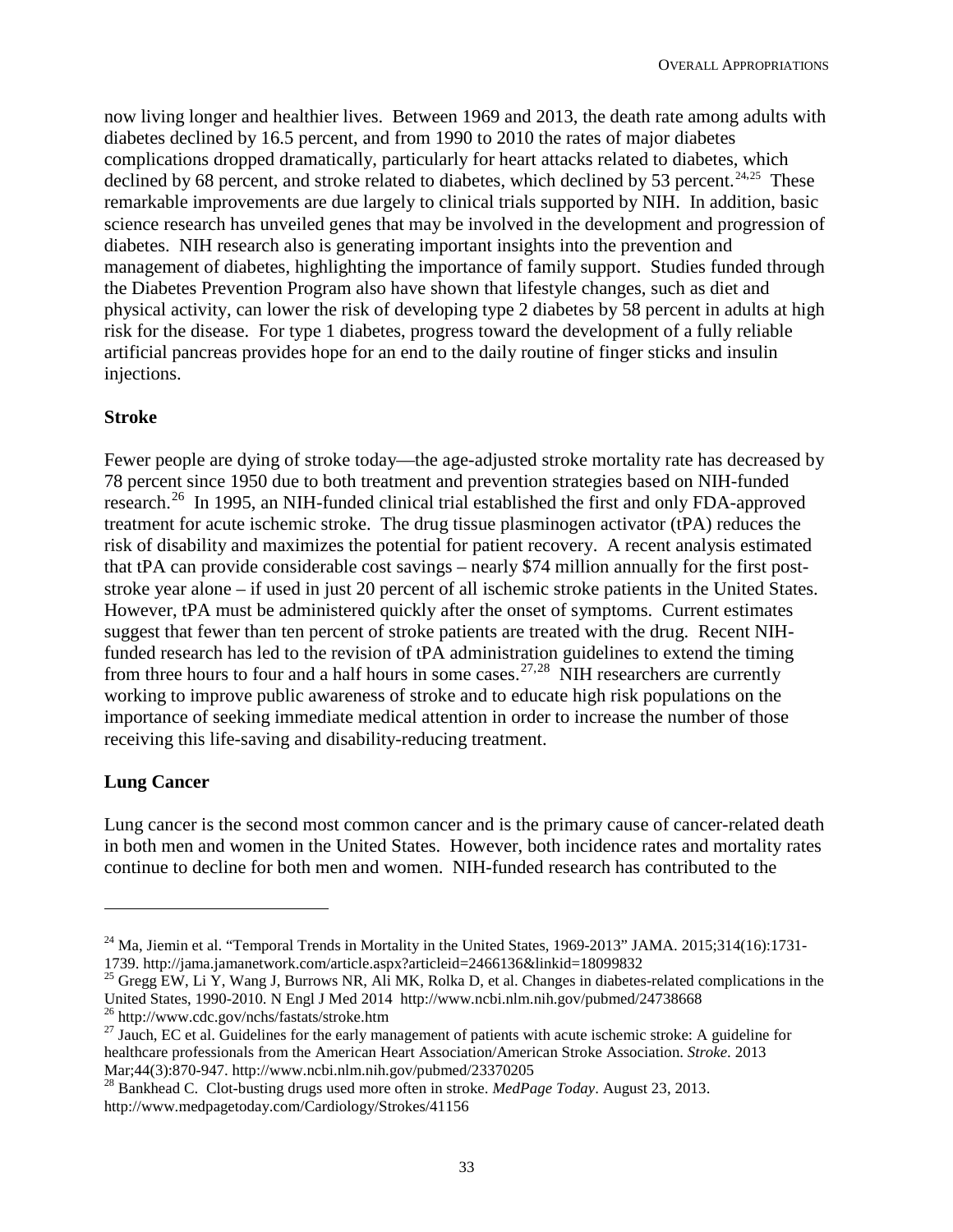decrease in mortality, lowering the death rate by 20 percent from 1990 to  $2010^{29}$  $2010^{29}$  $2010^{29}$  The recent development of targeted therapies, such as erlotinib and crizotinib, has led to dramatic responses in individuals whose lung cancers harbor particular genetic mutations. Advances in genetic screening techniques have helped NIH funded researchers identify genes that may influence the risk for lung cancer development and genetic errors that cause lung cancer, and new precision medicine clinical trials are targeting some types of this disease.

#### **HIV/AIDS**

HIV, the virus that causes AIDS, was first recognized more than 30 years ago. In that time, NIH has established the world's leading AIDS research program. Each year, 50,000 people in the United States still become infected with HIV. Currently, there are more than 1 million people in the United States and over 35 million people globally who are living with HIV infection. In the early 1980s when the HIV/AIDS epidemic began, those infected with the virus were not likely to live longer than a few years. Now, thanks to research funded in large part by NIH, there are powerful treatments that can suppress the virus to undetectable levels, allowing those infected with it to live for many years. As a result, death rates dropped more than 50 percent between 1987 and 2010, and in the United States, a 20-year-old with HIV who is receiving treatment can expect to live into their 70s.<sup>[30,](#page-11-1)[31](#page-11-2)</sup> These treatments, combined with encouraging advances toward the development of an HIV vaccine and research to find a cure, mean that a future AIDS-free generation is possible with sustained effort.

#### **Childhood Vaccine Development: Haemophilus influenzae type b**

Vaccines represent one of the most powerful tools used today to prevent disease, save lives, and reduce health care expenditures. Between 1994-2013, the CDC estimates that childhood vaccination prevented 322 million illnesses, 21 million hospitalizations, and 732 thousand deaths, with savings of \$295 billion in direct costs and \$1.38 trillion in total societal costs.<sup>[32](#page-11-3)</sup> Included in this analysis was the vaccine against Haemophilus influenzae type b (Hib), which was FDA-approved and CDC-recommended for use in infants in the late 1980s. Prior to the vaccine, this bacterium was the leading cause of meningitis and acquired mental retardation in children less than 5 years of age in the United States. Even with effective antibiotic treatment, 5 percent of patients died and about 30 percent had residual central nervous system damage. NIH support, including critical research performed in the NICHD intramural program and NIAIDfunded clinical trials, played a major contributing role in the development of the Hib vaccine. As a result, the incidence of Hib has dropped by more than 98 percent from ~20,000 cases annually in the early 1980s to less than 30 per year today.<sup>[33](#page-11-4)</sup> The CDC has estimated that Hib vaccination has prevented 361,000 illnesses, 334,000 hospitalizations, and 13,700 deaths.

1

<span id="page-11-2"></span><span id="page-11-1"></span>

<span id="page-11-0"></span><sup>&</sup>lt;sup>29</sup> http://www.cdc.gov/cancer/lung/statistics/<br><sup>30</sup> http://www.cdc.gov/hiv/pdf/statistics\_surveillance\_hiv\_mortality.pdf<br><sup>31</sup> Samji et al "Closing the gap: increases in life expectancy among treated HIV-positive individu  $\frac{32}{33}$  Whitney, MMWR, 2014<br> $\frac{33}{13}$  [CDC MMWR 2014:](http://www.cdc.gov/mmwr/PDF/rr/rr6301.pdf) Prevention and Control of *Haemophilusinfluenzae* TypebDisease Recommendations of the

<span id="page-11-4"></span><span id="page-11-3"></span>AdvisoryCommittee on Immunization Practice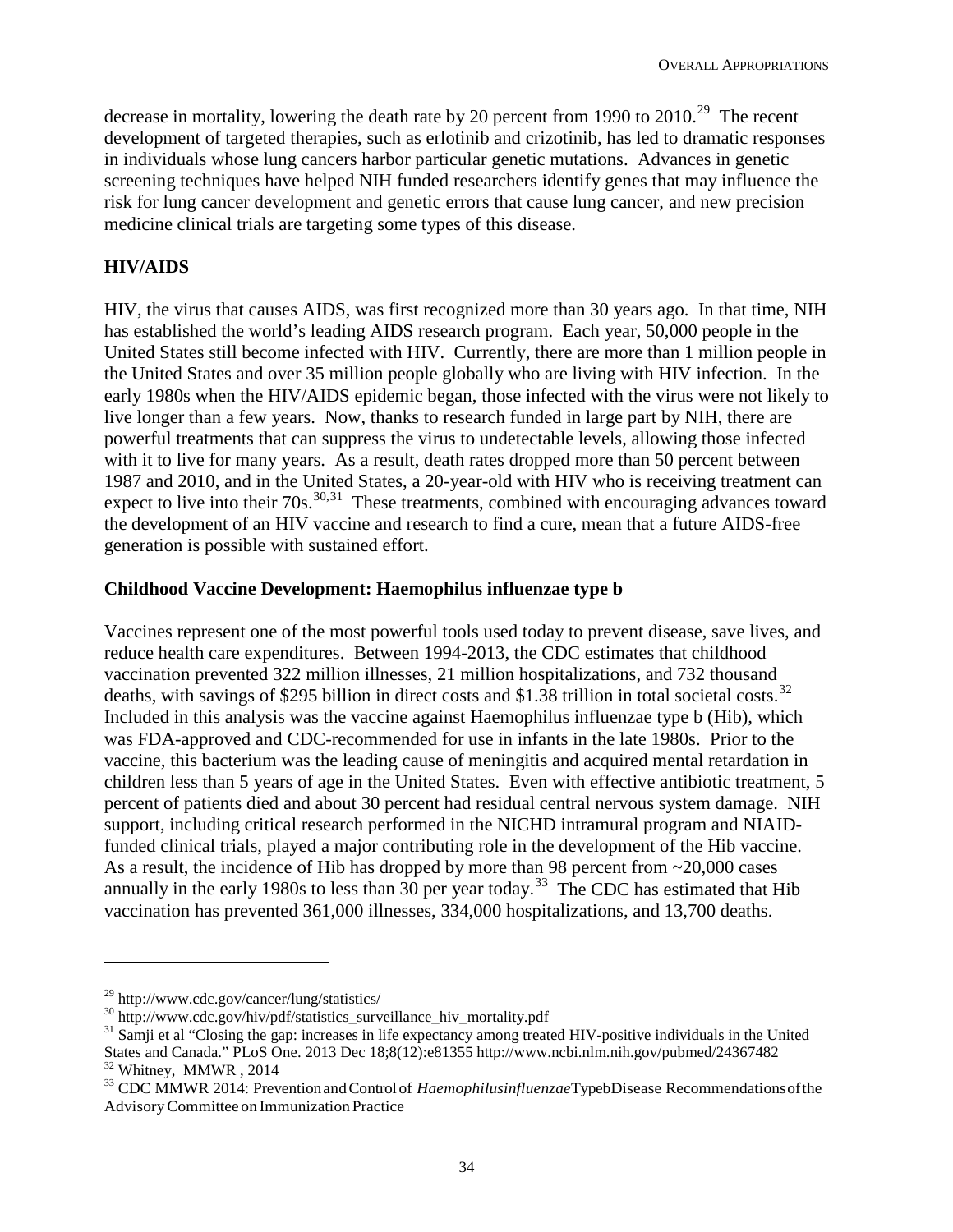OVERALL APPROPRIATIONS

#### **Breast Cancer**

Primarily because of NIH-supported research, multiple breast cancer susceptibility genes have now been identified, including BRCA1, BRCA2, TP53, and PTEN/MMAC1. Genetic testing now allows for tailored, safer, and more efficient treatments. Recent research studies also identified 55 genes linked to a tumor suppressor gene that can predict breast cancer survival as well as a natural compound that can attack human epidermal growth factor receptor 2 (HER2) positive breast cancer cells. Scientists also conducted studies in mice in which they found a protein that reduces the risk that breast cancer will spread. In addition, a new imaging technique to improve diagnosis in women with dense breast tissue has been developed. As a result of these and many other advances, the relative 5-year survival from breast cancer in women has increased from 74.8 percent in 1980 to greater than 91 percent in 2012.<sup>[34.](#page-12-0)</sup>

#### **Prostate Cancer**

Prostate cancer is one of the most common cancers and the second leading cause of cancerrelated death for men in the United States. NIH-supported research on the treatment of prostate cancer has improved surgical approaches as well as radio-, chemo-, and hormonal therapies. The success of these advances has contributed to the significant decline in the death rate. Between 1990 and 2010, prostate cancer deaths per 100,000 men dropped from 38.4 to 21.9, with a 5-year survival rate approaching 99 percent.<sup>[35](#page-12-1)</sup> Current research focuses on increasing understanding of the epidemiology and genetics of prostate cancer and improving treatment and diagnostic options.

#### **Cervical Cancer**

1

Cervical cancer is a deadly cancer in women. It is usually a slow-growing cancer that may or may not have symptoms, but it can be detected during routine gynecologic examinations. Nearly all cervical cancer is caused by human papillomavirus (HPV). Due to groundbreaking NIH research, two FDA‐approved vaccines (Cervarix and Gardasil) are now available to prevent infection by HPV types 16 and 18, which cause about 70 percent of cervical cancer. In the first few years of HPV vaccine use, the prevalence of the types of HPV covered by the vaccine decreased from 11.5 percent to 5.1 percent among 14-19 year old women.<sup>[36](#page-12-2)</sup> Ongoing efforts to scale up the use of the vaccines both in the United States and abroad are underway. **Roots of Precision Medicine**

NIH-supported research has built an understanding of the processes underlying health and disease that enable us to think beyond decades-old models of organ systems. Thanks to a deep understanding of biology and behavior from the molecule to society, we can now begin to

<span id="page-12-0"></span><sup>&</sup>lt;sup>34</sup> NCI Surveillance, Epidemiology, and End Results Program (SEER).

http://seer.cancer.gov/statfacts/html/breast.html

<span id="page-12-1"></span><sup>&</sup>lt;sup>35</sup> NCI Surveillance, Epidemiology, and End Results Program (SEER).

http://seer.cancer.gov/statfacts/html/prost.html

<span id="page-12-2"></span> $36$  Markowitz L et al. Reduction in HPV prevalence among young women following HPV vaccine introduction in the United States, National Health and Nutrition Examination Surveys, 2003-2010. *J Infect Dis*. 2013 Aug 1;208(3):385-93[. http://www.ncbi.nlm.nih.gov/pubmed/23785124](http://www.ncbi.nlm.nih.gov/pubmed/23785124)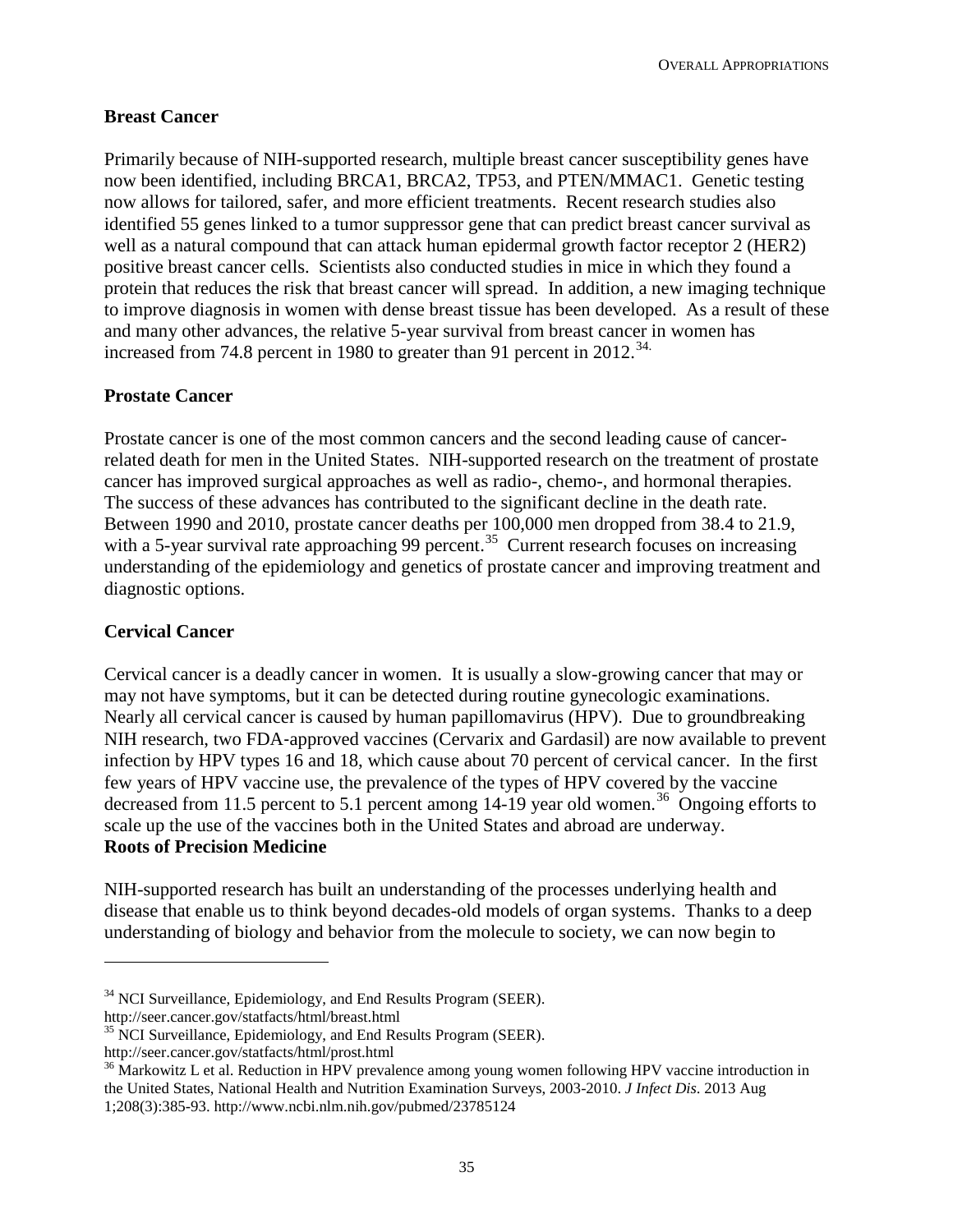approach disease treatment in a more precise way. Approved by the FDA in 2001, an early hallmark of this new approach is Gleevec<sup>®</sup> (imatinib), a highly effective treatment for the rare cancer chronic myelogenous leukemia (CML). Using DNA sequencing methods and molecular biology techniques to isolate the underlying genetic cause of CML, Gleevec® was developed in large part through NIH funding to target the specific, mutated signaling molecule (a tyrosine kinase) that causes the cancerous CML cells to grow uncontrollably. By inhibiting the tyrosine kinase, the cancerous cells cease to grow and die. The result is a remarkable change in prognosis for those diagnosed with CML. Prior to the development of Gleevec®, overall survival of patients was less than 50 percent with available treatment. With Gleevec®, five year survival rates exceed 89 percent, with minimal relapses or side effects, and patients with a new diagnosis of CML are now expected to live 30 years post-diagnosis, essentially a normal lifespan. Gleevec® now has been approved to treat several other cancers, including GIST (gastrointestinal stromal tumor); together, more than 100,000 patients with CML or GIST have received Gleevec®. Gleevec®'s effectiveness paved the way for a new industry of drugs; by the end of 2014, more than 39 drugs targeting different kinds of kinases were approved by the FDA.

## **Infant Health**

 $\overline{a}$ 

In 1960, 26 of every 1,000 babies born in the United States died before their first birthday. By 2010, the infant mortality rate was 6.1 per 1,000 births, considerably less than a generation before.<sup>[37](#page-13-0)</sup> A sustained, long-term effort, informed in large part by NIH research to reduce preterm births, neonatal mortality, and other complications that increase the risk of infant death, contributed to these substantial improvements in the survival rates of infants born preterm and to advances in care for all newborns.

## **Adolescent Risk Behavior**

In the last three decades, biological, epidemiological, and social science discoveries funded by NIH have produced a detailed understanding of the risks and mechanisms that lead to drug abuse and addiction in adolescents. This knowledge in turn has informed several new science-based prevention approaches. Today, the rate of cigarette smoking by teenagers is at its lowest point since the NIH-funded Monitoring the Future survey began tracking drug use and attitudes of teens in 1975. Alcohol use by teenagers also has steadily declined since the 1970s, and continued to decline in 2014.<sup>[38](#page-13-1),[39](#page-13-2)</sup>

## **Age-Related Macular Degeneration (AMD)**

A major cause of blindness and the leading cause of new cases of blindness in people over age 65, AMD was largely untreatable prior to the 1990s. In 1991, an NIH-funded clinical trial established the value of laser treatment for advanced AMD to stabilize the condition. In 2001, NIH researchers announced that a daily dietary regimen of antioxidant vitamins and minerals

<span id="page-13-0"></span> $37 \text{ http://www.cdc.gov/reproductivehealth/MateralInfantHealth/InfantMortality.html#note1}$ <br> $38 \text{ http://monitoringthefuture.org/pressrelease/14drugpr.pdf}$ 

<span id="page-13-2"></span><span id="page-13-1"></span><sup>39</sup> http://www.drugabuse.gov/news-events/news-releases/2014/12/teen-prescription-opioid-abuse-cigarette-alcoholuse-trends-down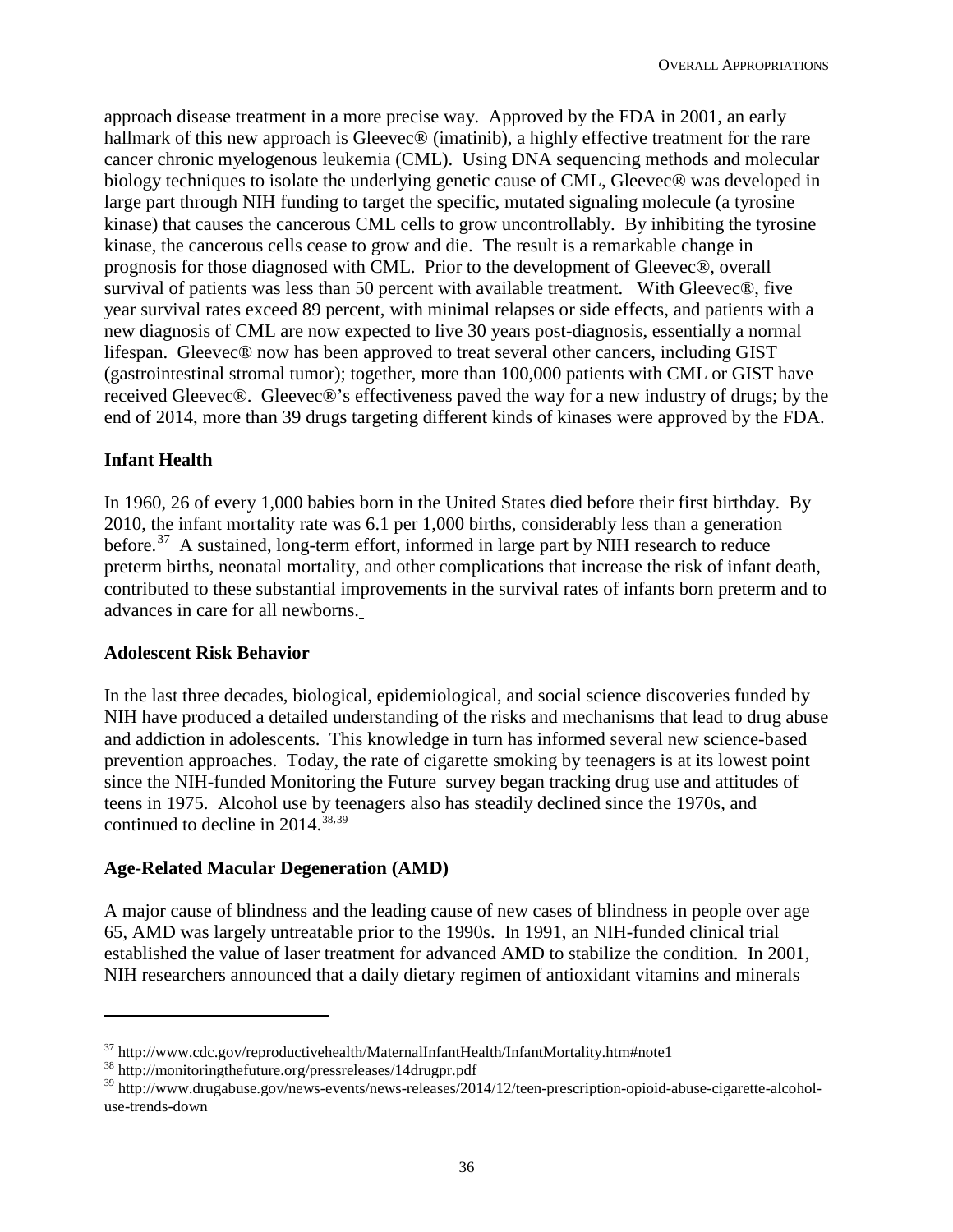may delay the onset of advanced AMD by 25 percent. In 2012, a clinical trial supported by NIH showed that long-term treatment of AMD with either the drug Avastin or the drug Lucentis resulted in dramatic and lasting improvement in vision, such that two-thirds of patients had driving vision (20/40 vision or better). More recently, researchers have begun to understand epigenetic changes that can occur in individuals and to identify genes that result in an increased risk of AMD. Scientists are also developing new technologies to improve imaging methods for diagnosis.

#### **Hearing Loss**

As a result of NIH efforts that led to statewide screening for hearing loss in newborns and infants, nearly all infants born in U.S. hospitals in 2010 were screened for hearing loss, up from as few as one-tenth of infants screened in 1993. NIH-supported research also has driven the development of hearing aids from the first electronic hearing devices invented in the 1950s to the sophisticated digital devices available today. Innovative collaborations between NIH, the Department of Veterans Affairs, and the National Aeronautics and Space Administration have significantly improved hearing aid technology over the past 20 years. In addition to amplifying sound, today's hearing aids are able to address the challenges of understanding speech, localizing sound, and hearing in noisy environments. Furthermore, many children born with congenital deafness can now be successfully treated with cochlear implants, giving them a lifetime of hearing. According to the FDA, approximately 324,000 cochlear implants have been implanted worldwide, including about 58,000 U.S. adults and 38,000 U.S. children.<sup>40</sup> Studies have shown that screening and implantation before the age of 18 months allows more than 80 percent of children with hearing loss to join mainstream classes with their normal-hearing peers, and saves society more than  $$30,000$  per child.<sup>[41](#page-14-1)</sup>

#### **Burns and Traumatic Injury**

1

NIH funded research on fluid resuscitation, wound cleaning, skin replacement, infection control, and nutritional support has greatly improved the chances of surviving catastrophic burns and traumatic injuries. In the mid-1970s, burns that covered even 25 percent of the body were almost always fatal. Today, people with burns covering 90 percent of their bodies can survive, although often with some impairments. From 1990 to 2010, the death rate per 100,000 people from motor vehicle traffic injury decreased from 18.5 to 11.3, and firearm fatalities dropped from 14.6 to 10.1. These dramatic increases in survival rates, as well as increased health, functioning, and quality of life of survivors, are due in large part to research findings that have transformed clinical practice.

<span id="page-14-1"></span><span id="page-14-0"></span><sup>&</sup>lt;sup>40</sup> http://www.nidcd.nih.gov/health/hearing/pages/coch.aspx<br><sup>41</sup> Semenov et al. Age-Dependent Cost-Utility of Pediatric Cochlear Implantation. *Ear Hear*. 2013 Jul-Aug; 34(4): 402–412.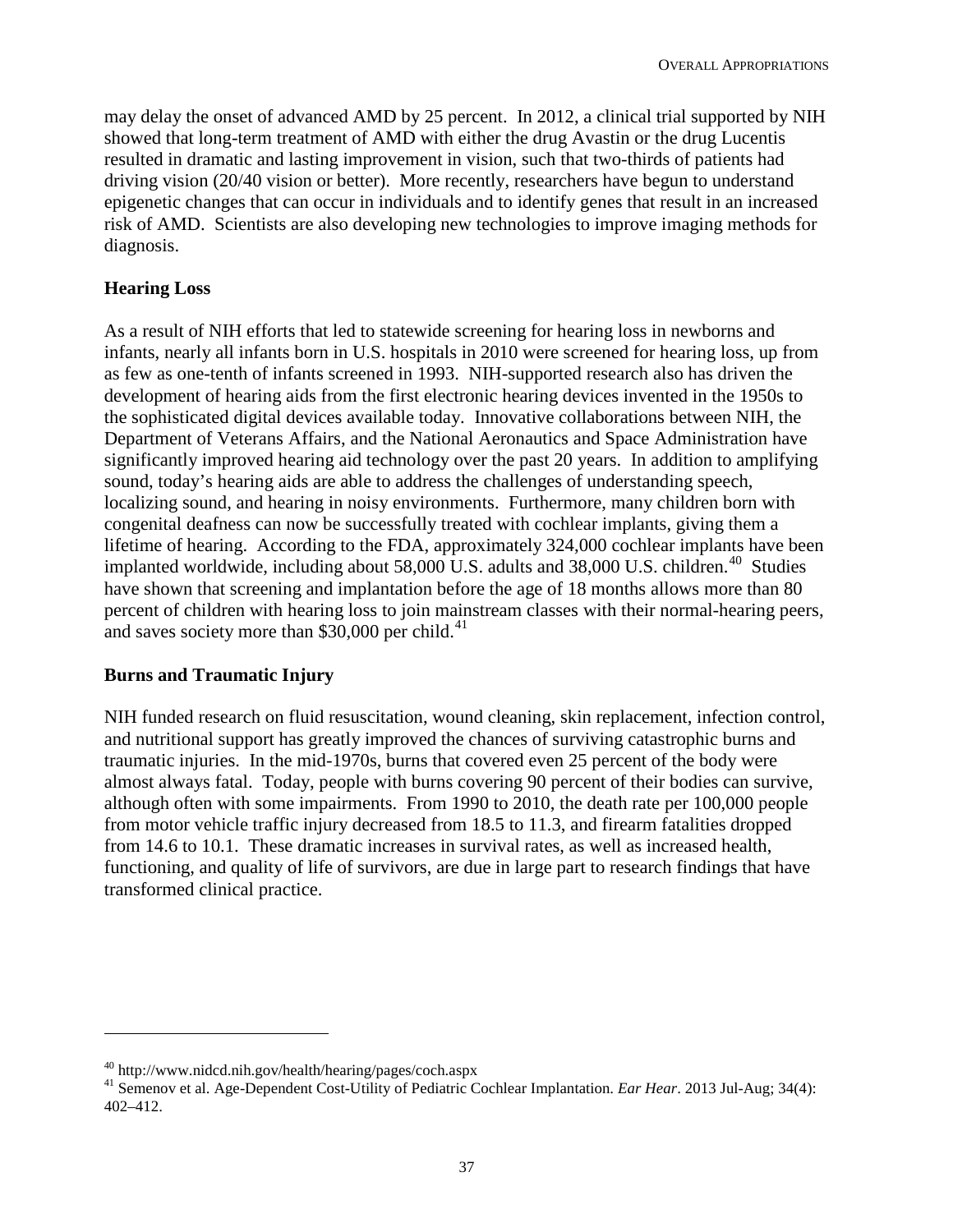OVERALL APPROPRIATIONS

#### **Alzheimer's Disease**

Alzheimer's disease is a progressive, irreversible brain disease that slowly destroys memory and thinking skills, and eventually even the ability to carry out the simplest tasks of daily living. Alzheimer's disease is currently the sixth leading cause of death in the United States and affects as many as 5 million Americans age 65 and older. As recently as 30 years ago, very little was known about Alzheimer's disease, but research supported by NIH and other organizations has greatly expanded knowledge and understanding of brain function, risk factors, treatment, and prevention. NIH-supported imaging studies have provided dramatic insights into disease pathogenesis, and the need to initiate clinical trials at the earliest stages of disease (ideally even before symptoms have appeared) has become increasingly clear. While much more remains to be discovered in each of these areas, recent research has led to more than 90 drugs in clinical trials for Alzheimer's disease with many more in the pipeline awaiting FDA approval to enter human testing. In addition, the Accelerating Medicines Partnership, an NIH-led public-private partnership to transform and accelerate drug development, recently launched a new Alzheimer's Big Data portal for use by the research community.

#### **Parkinson's Disease**

Parkinson's disease is a neurodegenerative disorder, caused by the death of dopamine-producing brain cells that affect the ability of individuals to move. As many as one million Americans and an estimated 7-10 million people worldwide are living with Parkinson's, with ~60,000 Americans diagnosed with a new case every year.<sup>42</sup> Though there is currently no cure for Parkinson's disease, a variety of medications exist that can provide relief for the symptoms, though the effectiveness of these drugs varies from case to case.<sup>[43](#page-15-1)</sup> In cases where the disease does not respond to drugs, NIH has supported the development of a therapy called Deep Brain Stimulation (DBS), in which electrodes are implanted directly into the brain to stimulate some of the affected areas. DBS can provide relief from many of the symptoms of Parkinson's, and in some cases can even reduce the need for other drugs, allowing patients to avoid the burden of those drugs' side effects.<sup>44</sup> DBS has been FDA-approved for Parkinson's disease since 2002, and NIH continues to support research into understanding how to improve the process of both selecting appropriate patients and providing the best possible treatment.

#### **Chronic Obstructive Pulmonary Disease (COPD)**

COPD is a progressive disease which includes two main conditions that coexist: emphysema and chronic bronchitis. COPD, which in many cases may be undiagnosed, is the third leading cause of death in the United States and a major cause of disability.[45](#page-15-3) The majority of COPD sufferers are current or former smokers over 40 years old. Large, multi-center NIH-funded clinical trials are evaluating the efficacy of several treatments in order to reduce the disability and costs associated with COPD. In addition, new studies are examining the genetic contributions,

**.** 

<span id="page-15-2"></span>

<span id="page-15-1"></span><span id="page-15-0"></span> $^{42}$  http://www.pdf.org/en/parkinson\_statistics<br> $^{43}$  http://www.ninds.nih.gov/disorders/parkinsons\_disease/parkinsons\_disease.htm<br> $^{43}$  Weaver et al. Bilateral Deep Brain Stimulation vs Best Medical Therapy for Patie Disease: A Randomized Controlled Trial. *JAMA*. 2009;301(1):63-73. <sup>45</sup> http://www.cdc.gov/copd/index.html

<span id="page-15-3"></span>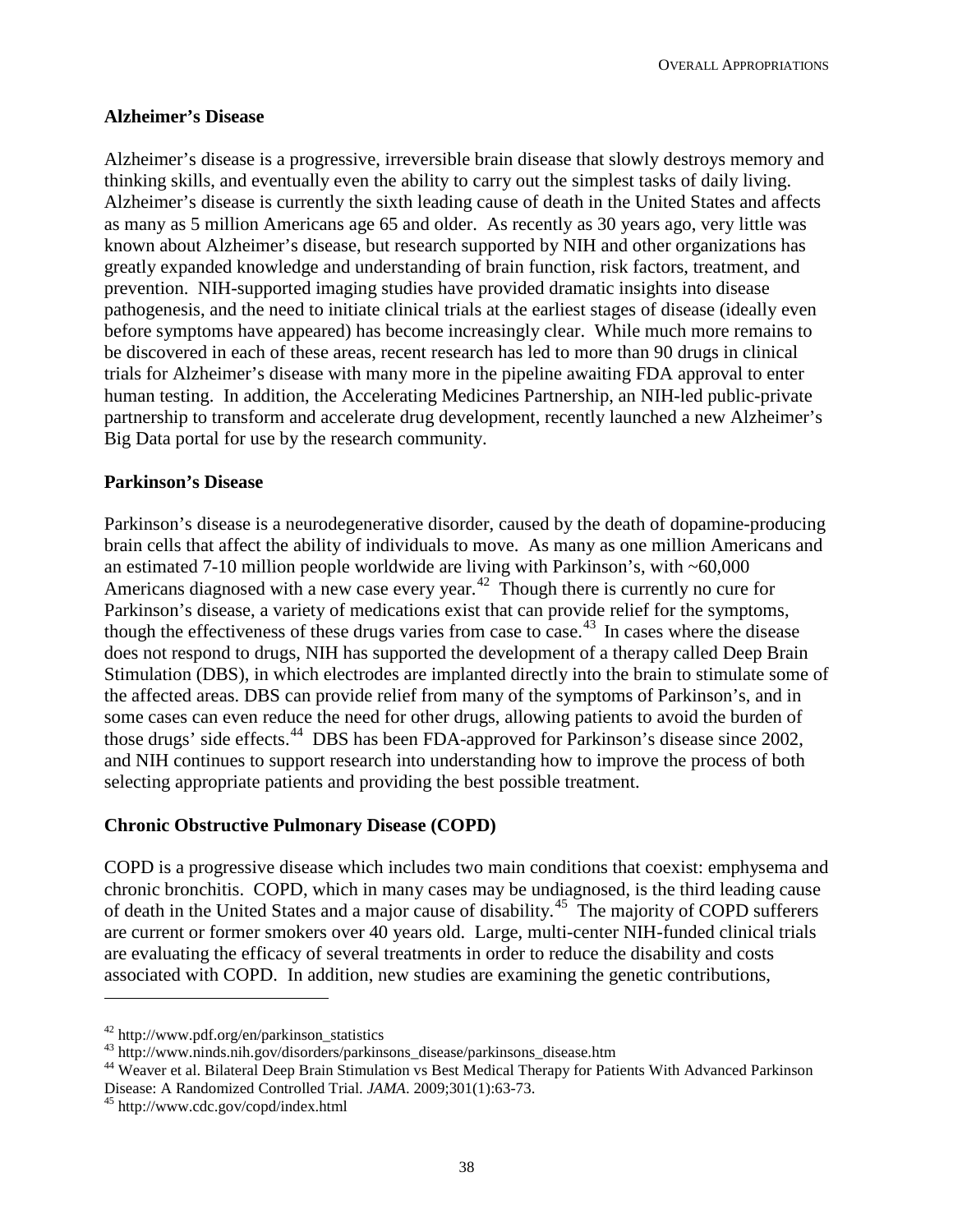susceptibility factors, and disease progress of COPD, as well as attempting to understand the mechanisms that link COPD to cardiovascular health.

#### **Science Advances from NIH Research**

NIH-funded scientists report thousands of new findings every year across the spectrum of biomedical science, from basic, translational, and clinical research studies. A few of the many recent NIH research accomplishments are listed below.

#### **Drug Re-purposed for Alzheimer's Disease**

Drugs that are being developed or have been approved for use to treat particular symptoms or diseases may have usefulness for entirely new, and often unexpected, diseases. However, drugs that are in development but do not show positive early results may be shelved and forgotten. As a result of a unique public-private partnership supported by NIH, scientists are "rescuing" these drugs and testing them for potential use to treat other diseases. One such rescued drug is saracatinib, which was developed to treat cancer but did not progress well in clinical trials. Now, NIH-funded researchers, in partnership with AstraZeneca, the maker of the drug, have shown promising results using saracatinib to treat animal models of Alzheimer's disease. Researchers found that mice treated with the experimental drug had a complete reversal of spatial learning and memory loss, and the brains of the mice showed a restoration of the synapse loss typically seen in Alzheimer's disease. Clinical trials have commenced, and early results show that the drug is safe in humans. Additional clinical trials are underway to begin testing the efficacy of the drug to treat Alzheimer's disease.

#### **Promising Results with a New Ebola Vaccine**

The outbreak of Ebola Virus Disease (EVD) in West Africa was devastating, not only because of its toll on human life but also because of the rapidity of its spread. In response to this crisis, NIH accelerated its long-standing support for EVD vaccine development. Two vaccines emerged: cAd3-EBOZ, which uses a chimpanzee-derived cold virus to deliver genetic material from the Ebola virus to generate immunity, and VSV-ZEBOV, which uses an animal virus that affects cattle (vesicular stomatitis virus) to carry the Ebola virus gene segment. Because the vaccines do not contain the entire Ebola virus, they are not capable of causing the disease. However, using pieces of the Ebola virus in the vaccine can stimulate the human immune system to create anti-Ebola antibodies that will protect the patient from the disease. Both vaccines proved to be safe in early phase clinical trials, and the vaccines are being tested in controlled clinical trials in Liberia with results expected in late 2015.

#### **Two New Medical Devices Enable Personalized Drug Testing in Patients**

For the promise of personalized medicine to become reality, biomedical science must join with technology to produce solutions that address each individual patient's specific needs. One step along this road is to eliminate the guesswork and lost time due to failed cancer treatments. Two NIH-funded research groups recently developed devices to allow doctors to try multiple treatments simultaneously on the same tumor. One device, called CIVO, includes up to eight needles arranged in an array, and each can be loaded with a different drug or drug combination.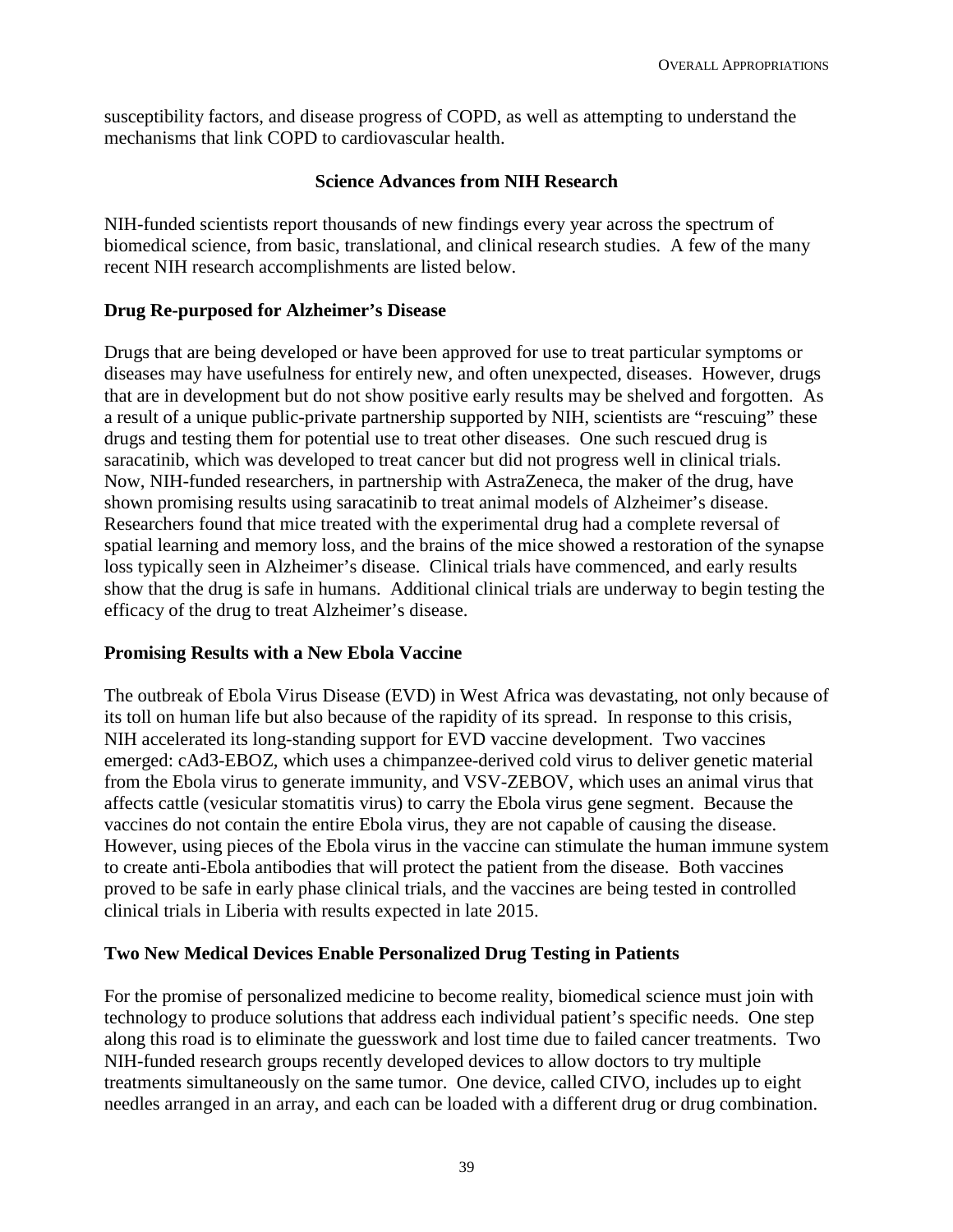The needles are injected into solid tumors that are near the skin's surface, and pieces of the tumor can be removed a few days later to examine the tissue around each injection site to see which treatment had the most profound effect. This device has been tried successfully in animals and a trial in four lymphoma patients demonstrated feasibility in humans and reported no adverse events.

A second device about the size of a rice grain can be implanted in a tumor to study the tumor's response to various anticancer treatments simultaneously. The device contains many tubes that can release micro doses of up to 16 drugs or drug combinations into a tumor. The tumor response is then assessed a day or two later via a minimally invasive biopsy of a small region of the tumor. This device has been tested successfully in mice thus far. These two devices could help optimize drug therapies before a full treatment regimen begins, improve drug response prediction, or even gather efficacy data on new drug compounds.

## **Digging Up New Antibiotics**

Manufacturing antibiotics began about 75 years ago, and bacteria have been evolving to evade these efforts ever since. Antibacterial resistance is a growing public health threat, with antibiotic-resistant infections claiming the lives of 23,000 Americans each year. NIH-funded scientists recently made progress in the battle against antibiotic resistance with the discovery of a new class of antibiotic drugs developed from ordinary soil – one of the most fertile places for the discovery of new antibiotics. Researchers used a new technology called a microfluidic "iChip," an apparatus roughly the size of a standard microscope slide which can assay approximately 10,000 different species of bacteria for antimicrobial activity at once. Using the iChip, researchers discovered the new antibiotic teixobactin, which was then used successfully to combat 19 types of bacteria in test tube experiments as well as to treat two different antibiotic-resistant infections in mice. Teixobactin uses a different mechanism to kill bacteria than other kinds of antibiotics, and scientists were unable to create strains of bacteria that would resist this drug. This promising development is just one angle of NIH's efforts to fight antibiotic-resistant infections.

## **Peanut Allergies: Prevention by Early Exposure?**

A growing number of parents and schools are contending with children with peanut allergies. In the United States, peanut allergies have quadrupled over the past 13 years and now affect more than 2 percent of Americans. Many parents have been advised not to introduce peanuts into their child's diet until at least two years of age. But in a recent NIH-funded study, researchers found that adding peanut-based foods to an infant's diet reduced the risk of peanut allergy between 70 and 80 percent. Feeding infants peanut-rich foods helped their immune system learn to tolerate peanuts and avoid an allergy later in life. Researchers did not report any adverse events from the study, indicating that the method is relatively safe. A second study, which dovetails with this work, involves a search for genes that increase the risk of peanut allergy. In this NIH-funded study, investigators examined the DNA of more than 2,700 individuals – including parents and children with and without clearly defined food allergies – and discovered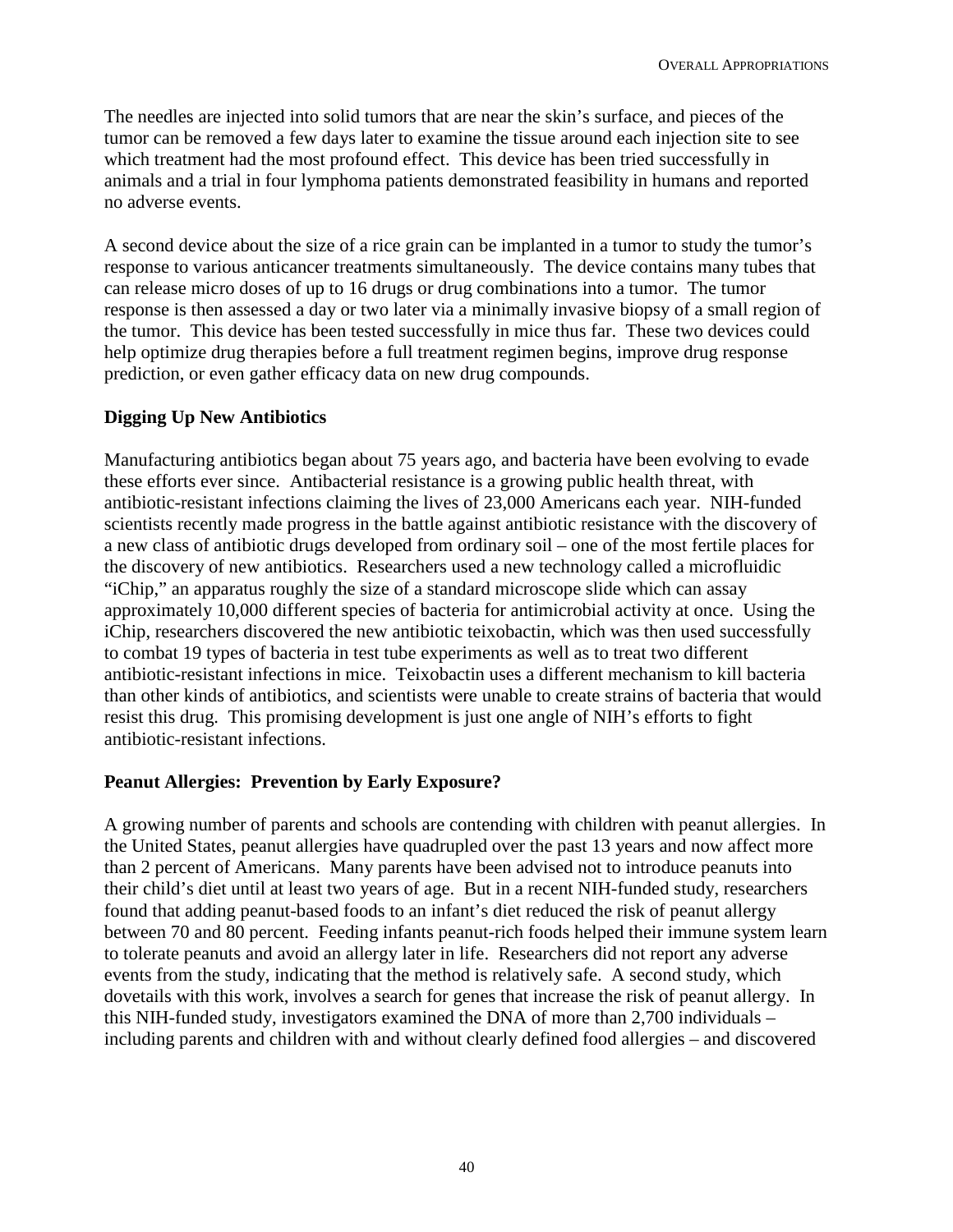that a region on chromosome 6 harbors genetic risk factors for peanut allergy.<sup>[46](#page-18-0)</sup> These findings represent long-awaited developments in understanding the causes and the potential means of prevention for peanut allergy.

## **Insights into Energy-Burning Fat Cells**

White fat, one of two main types found in humans, tends to be located under the skin and around internal organs, and it stores excess calories. Too much white fat is characteristic of obesity and increases the risk of several metabolic disorders. In contrast, the second main type, brown fat, burns energy to create heat and help maintain body temperature. The darker color of brown fat is due to the presence of energy-generating mitochondria. Recently, researchers identified a third type of fat cell in humans called beige fat cells, which appear within white fat in response to triggers such as cold. The beige fat cells burn energy rather than store it, but it is not yet clear whether these cells are generated by a conversion of white cells into a more brown-like state or if they are newly produced in response to a stimulus (or a combination). Because beige and brown cells can burn calories, the finding may lead to new targets for therapies or new ways to engineer fat cells to fight obesity and its associated disorders.

## **3-D Lasers Used to 'Print' New Airways**

1

On the cutting edge of medical technology and regenerative medicine, doctors used a 3-D laser printer to create custom-made plastic airway splints to help three small children with a rare condition called tracheobronchomalacia, which causes weak, constantly collapsing airways. The printed splints, developed by NIH-funded researchers and made from materials that will be absorbed by the body over time, were attached to the children's tracheas, enabling them to breathe on their own. The splints are fitted precisely to each child, and they will expand as the children grow until they are reabsorbed by the body in about three years, by which time the children's airways will be able to function on their own. The pioneering device and procedure will now be tested on a variety of patients to gauge its breadth of applicability. This could be the first of many medical needs met by the new techniques made possible by 3-D printing technology.

## **Human Tissue-specific Networks Provide Comprehensive View of Disease Biology**

Big data analyses are opening new doors in understanding how diseases work. Most studies of disease concentrate on understanding the disease process only in the affected cell type, but the advent of genomic sequencing provides new opportunities to explore other interactions that may play an important role. Investigators from seven institutions across the country collaborated in an NIH-funded study to combine big data from numerous disease and normal tissue sources to understand how genes work together to carry out functions in 144 different tissue and cell types. The researchers first pinpointed functional genetic interconnections for specific tissue types and then combined that information with the DNA-based genome-wide association studies from the

<span id="page-18-0"></span> $46$  Hong X et al. Genome-wide association study identifies peanut allergy-specific loci and evidence of epigenetic [mediation in U.S. children.](http://www.ncbi.nlm.nih.gov/pubmed/25710614) *Nature Communications* 2015 Feb 24;6:6304. <http://www.ncbi.nlm.nih.gov/pubmed/25710614>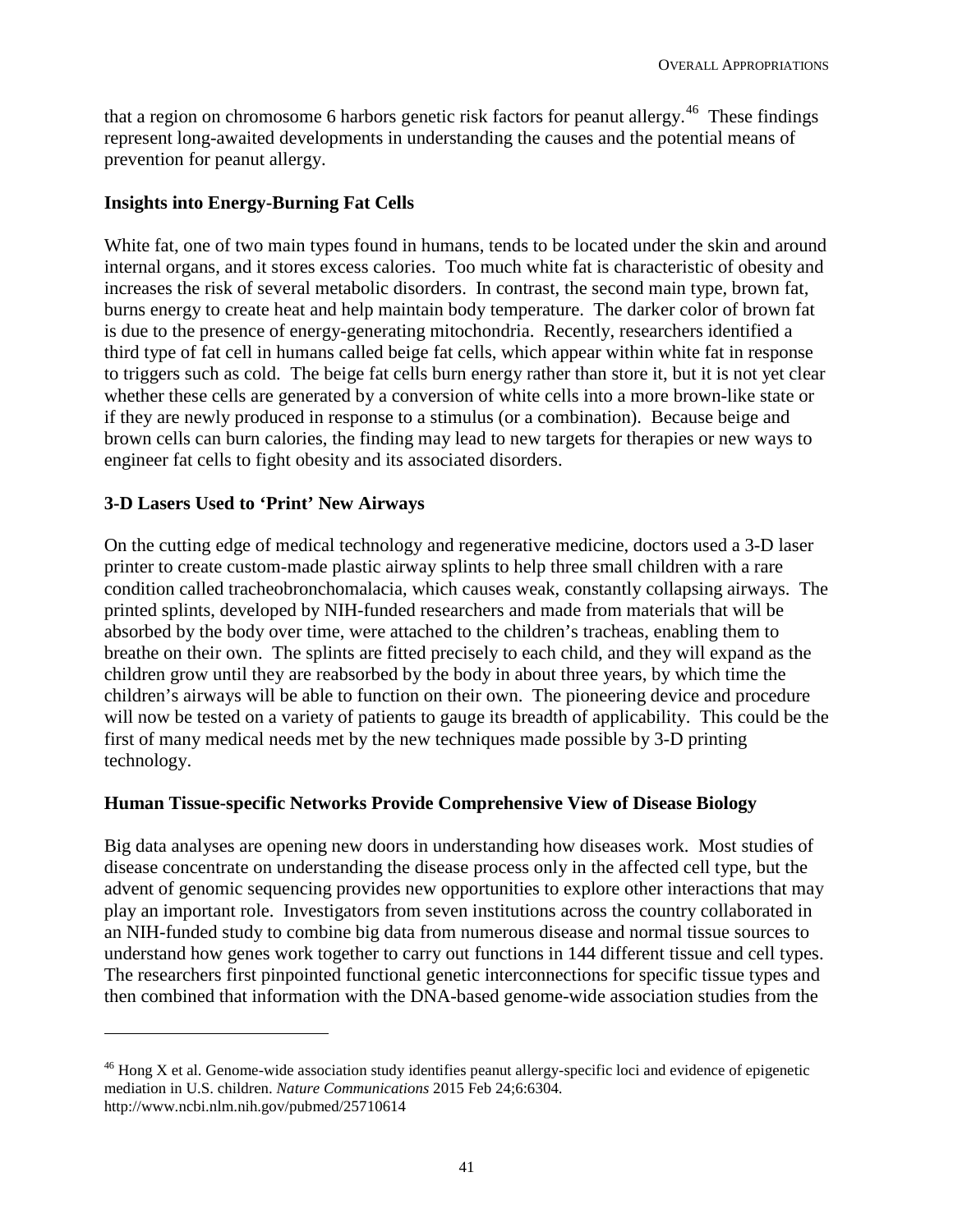relevant disease. This cross-referencing technique, called a network-guided association study, or NetWAS, allowed researchers to identify associations between genes and diseases that were undetectable with previous methods. The resulting functional gene interaction networks for the kidney, brain, and other organs could provide maps for scientists looking to better understand the underlying causes of diseases or for possible drug targets or pathways. The researchers also produced an online resource that allows other scientists to explore interacting genes in hundreds of human tissues and cell types.

#### **Nanotechnology Provides Means to Identify and Treat Brain Tumors**

Neurological symptoms can be similar for different diseases, and standard techniques such as Xrays and MRI may not be sufficient to distinguish between one diagnosis and another. In cases such as brain tumors, a biopsy for definitive diagnosis may be risky or impossible. Realizing that a more accurate image of the tumor could aid diagnosis, an international consortium of NIH-funded academic investigators and industry representatives created a novel type of nanoimaging agents. They created the imaging agent by chemically attaching an MRI tracer molecule, which allows visualization, to microscopic nano-beads capable of crossing into the brain. This enabled the group to generate an "MRI virtual biopsy" that specifically targets tumor cells for efficient imaging. Using this non-invasive method, the investigators were able to use the same targeting agents in a therapeutic way by attaching the imaging agents to a treatment molecule that could be delivered directly to the tumor site. This novel method allows for the diagnosis and treatment of tumors without the necessity of biopsy in those cancers where biopsy is difficult to perform.

#### **Early Detection of Pancreatic Cancer**

Pancreatic cancer is one of the most deadly forms of cancer—of the nearly 50,000 Americans diagnosed in 2015, only 7 percent are expected to survive after 5 years.<sup>[47](#page-19-0)</sup> Part of what makes this disease so lethal is that it is very difficult to detect at a stage that is early enough for effective treatment. In July 2015, NIH-funded researchers published the results of a search for markers in the blood that could act as an early warning for pancreatic cancer. One protein in particular, called Glypican-1, was found at high levels in patients with both breast cancer and pancreatic cancer, and patients with more severe, later-stage disease tended to have more of this protein in their blood. This research presents a promising opportunity for physicians to diagnose some of the most deadly cancers before the disease has a chance to turn deadly, and uses a simple, non-invasive blood test to do so. If confirmed, these results would allow for earlier diagnosis and treatment that could increase survival rates for pancreatic cancer.

#### **Lymphatic Vessels Discovered in Central Nervous System**

For years, textbooks have described the brain as the only major organ lacking a direct connection to the lymphatic system, which carries immune cells and other cells or molecules (including proteins, bacteria, and fats) that occupy the space between tissues throughout the body. Given the widespread availability of advanced imaging techniques, the assumption that

1

<span id="page-19-0"></span><sup>47</sup> http://seer.cancer.gov/statfacts/html/pancreas.html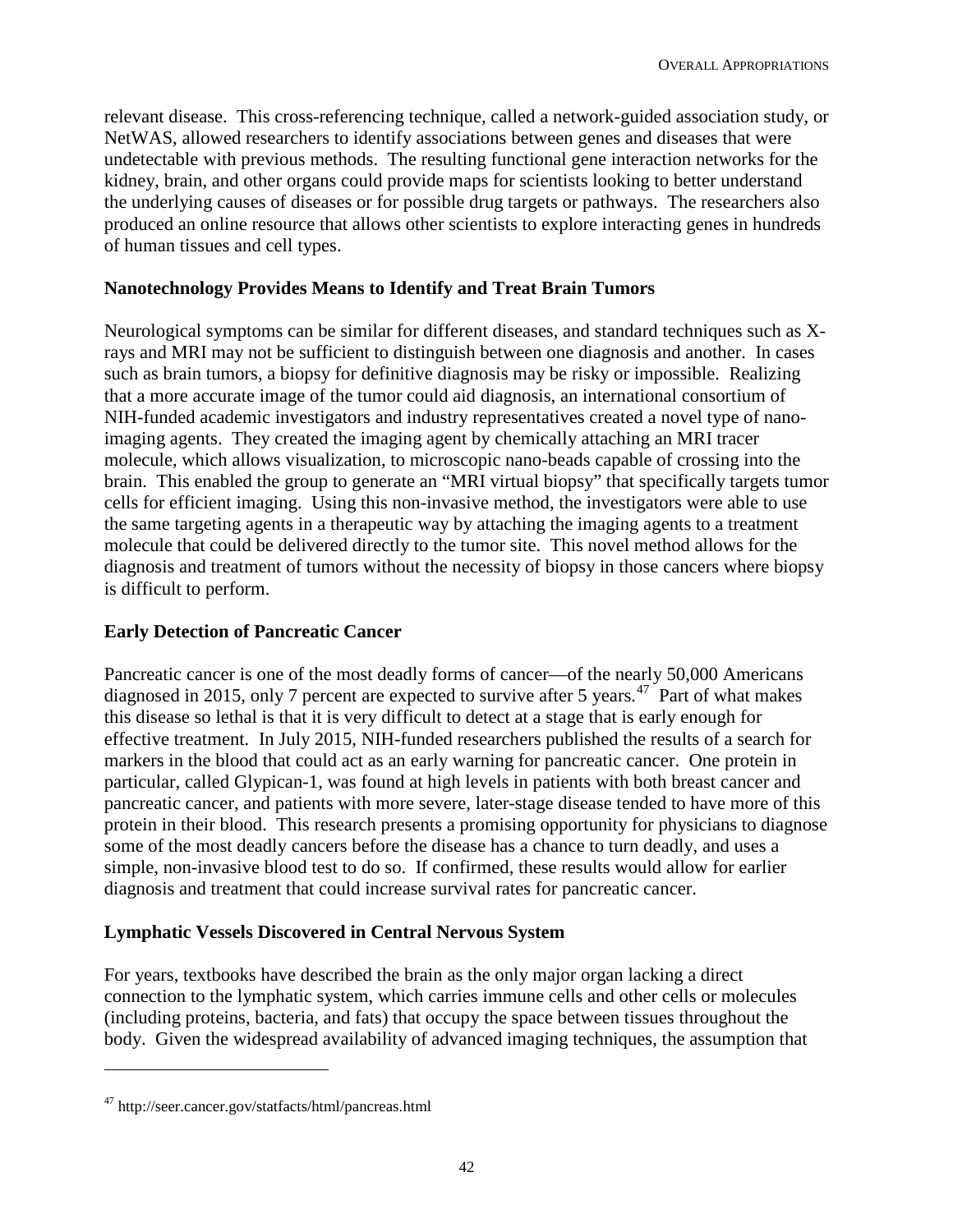human anatomy has long been mapped, and a lack of evidence to the contrary, it came as quite a surprise when NIH-funded researchers discovered a pathway that carries fluid and immune cells from cerebrospinal fluid in the brain to nearby lymph nodes. These lymphatic vessels lay next to larger blood vessels that previously had obscured them from view. This discovery reveals a gap in our understanding of the human body that could have significant health implications, particularly for neurological diseases that are associated with immune system dysfunction, including Alzheimer's diseases, meningitis, and multiple sclerosis.

## **Big Potential in Tiny 3D Heart Chambers**

The heart is essential to keeping human beings alive, and defects in the development of the heart can cause serious problems in children. However, the development of the heart is difficult to study in isolation, both because it is a complex, three-dimensional, moving structure and because it is required for life. Recently, a group of NIH-funded scientists created a model for studying the human heart in miniature. Using skin cells from adult patients, the researchers genetically reprogrammed them into induced pluripotent stem cells and then used those cells to produce cardiac tissue. While previous studies had succeeded in producing cardiac tissue, this group introduced a 3D structure that caused the cells to form tiny, pulsating microchambers that beat very similarly to the chambers of a full-size heart, and with a similar cellular organization. The researchers also showed that drugs which cause cardiac birth defects in children can cause similar defects in their miniature model heart, suggesting that this method may be useful for screening drugs for cardiac side effects in the future. This new "heart in a dish" model allows scientists to study the development of human heart cells more accurately than before, without having to use animal models, and could lead to a better understanding of how current and future drugs might affect the heart of a developing fetus.

# **CRISPR Used in Wide-Ranging Applications**

CRISPR (clustered regularly interspaced short palindromic repeats) is a genome-editing technique hailed as the 2015 Breakthrough of the Year by Science magazine. Using a DNAcutting enzyme called Cas9, it can make sequence-specific edits – a vast improvement on the precision, speed and throughput of the technology. This transformative development is having a huge impact on a wide range of research studies, and is revealing new targets for therapy and clinical trials related to genetic abnormalities.

## **Non-invasive Glioblastoma Characterization to Help Predict Patient Outcomes**

Glioblastoma is a highly lethal brain cancer and the most common brain cancer in adults. One of the inherent challenges in treating glioblastoma is the lack of non-surgical options for predicting the success of treatment. Magnetic resonance imaging (MRI) provides clinicians with the location and size of a tumor; however, multiple biopsy samples must be taken in order to truly assess a patient's specific disease state. Seeking to develop a non-invasive diagnostic approach, scientists attempted to detect MR image-based biomarkers to identify different types of glioblastoma. Building off of work from previous groups that have linked imaging features with gene expression data, this NIH-funded team was able to classify tumors into three distinct categories. These encouraging findings point the way for future non-invasive methods for identifying particular subtypes of disease, which could inform targeted therapies for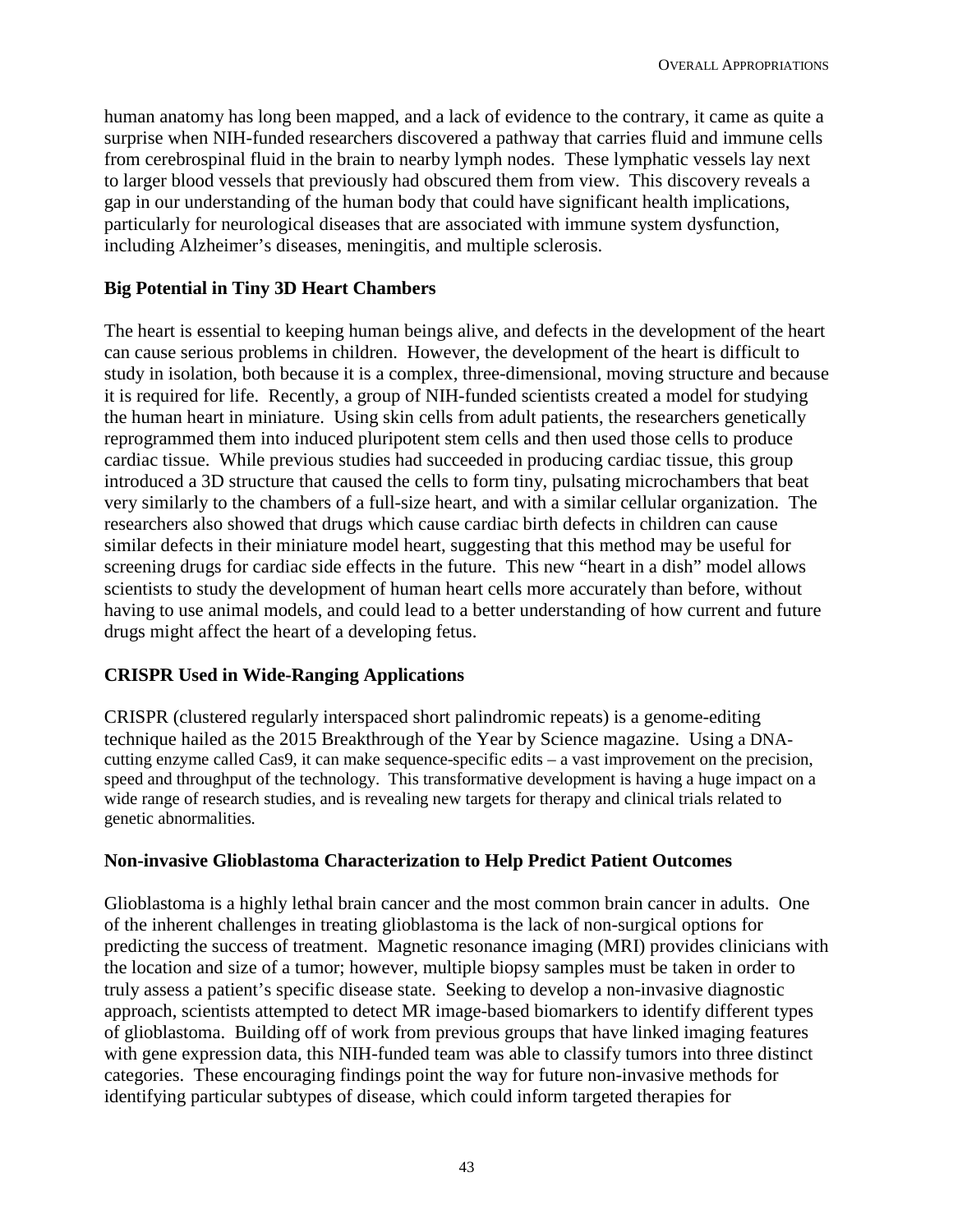glioblastoma. This technique also could expand options to monitor disease progression and treatment response, thus enabling a more tailored approach to treating glioblastoma.

#### **Non-invasive Spinal Cord Stimulation to Address Paralysis**

An estimated 1.2 million people in the United States live with paralysis due to spinal cord injury. NIH is funding leading research on understanding severe spinal cord injuries (SCI) and improving outcomes for SCI patients. Previous NIH-funded research enabled four patients with complete paralysis to regain some voluntary movement via physiotherapy and spinal cord stimulation through a device implanted on the spinal cord. In a recent study, some of the same researchers successfully enabled voluntary leg movement through physiotherapy plus a noninvasive method called trans-cutaneous spinal stimulation, in which electrodes are strategically placed on the skin of the lower back. By the end of the study, these patients were able to move their legs without electrical stimulation. Future studies will determine if this type of spinal stimulation will allow patients to bear weight and regain autonomic functions that were lost due to paralysis. These advances offer options for patients that may not be able to endure additional surgery to implant a stimulation device and are helping to change the outlook for spinal cord injuries.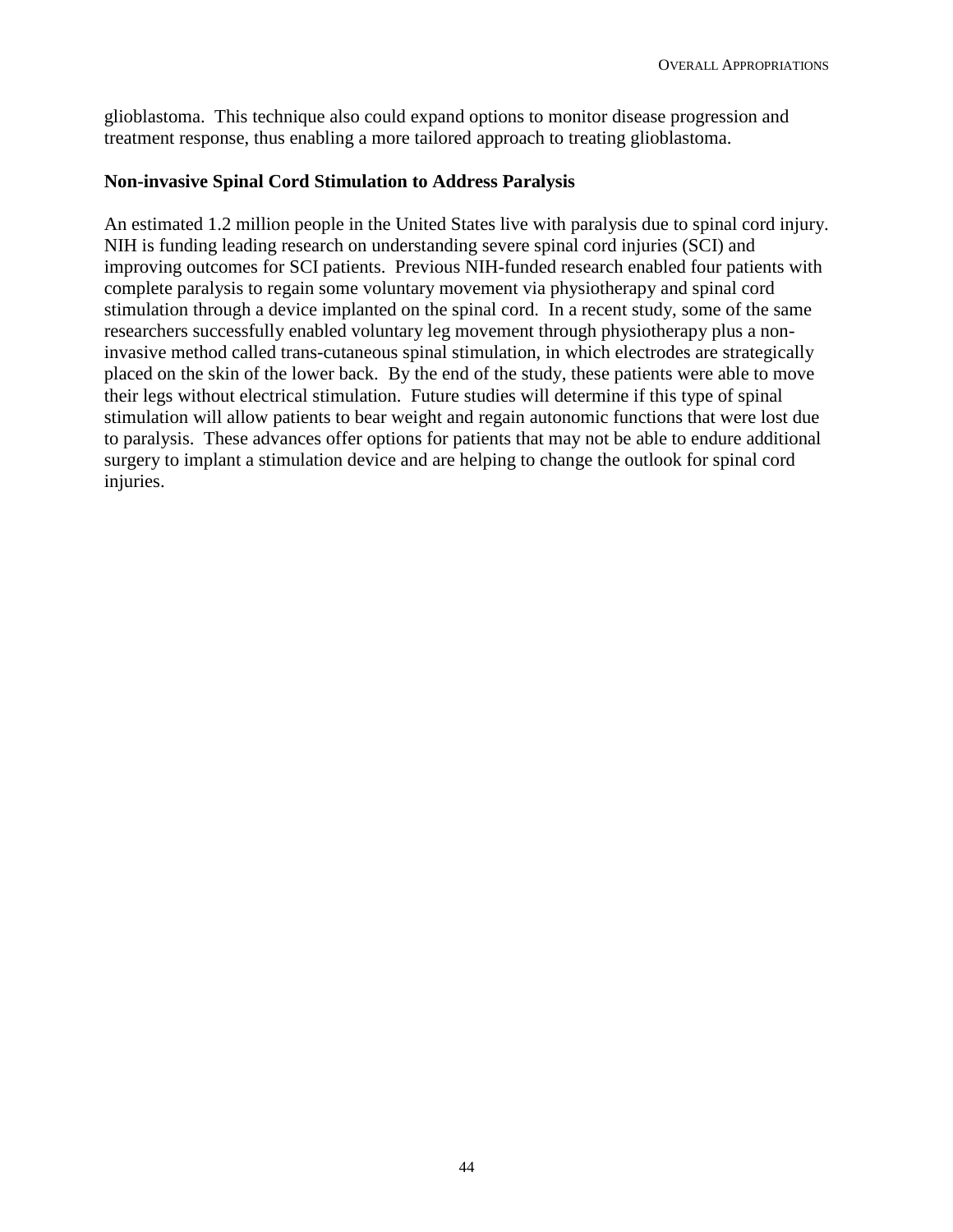# **FUNDING HISTORY**

| <b>Fiscal Year</b>                 | Amount <sup>1</sup> |
|------------------------------------|---------------------|
| $2013^2$                           |                     |
|                                    | \$30,695,855,975    |
|                                    | $-$1,552,593,211$   |
|                                    | \$29,143,262,764    |
|                                    | \$30,061,862,000    |
| $ 2015 \text{ Actual}^4 \dots  $   | \$30,311,349,000    |
| $ 2016 \text{ Enacted }^4 \dots  $ | \$32,311,349,000    |
|                                    |                     |

<sup>1</sup> Appropriated amounts include discretionary budget authority received from both Labor/HHS appropriations that fund ICs as well as the Interior, Environment & Related Agencies appropriation that supports NIH Superfund Research activities. Includes mandatory budget authority derived from the Special Type 1 Diabetes account; also includes NLM Program Evaluation (\$8.20 million) in FY 2014, and NIGMS Program Evaluation financing of \$715 mllion in FY 2015, \$780 million in FY 2016, and \$847.489 million in FY 2017.

 $2$  FY 2013 appropriation includes the effect of sequestration, 0.2 percent across-the-board rescission, and Secretary's Transfers.

 $3$  FY 2014 appropriation includes the effect of Secretary's Transfers, and it also reflects sequestration of the mandatory funding for Type 1 Diabetes.

4 Excludes Ebola-related funding.

5 Includes mandatory financing.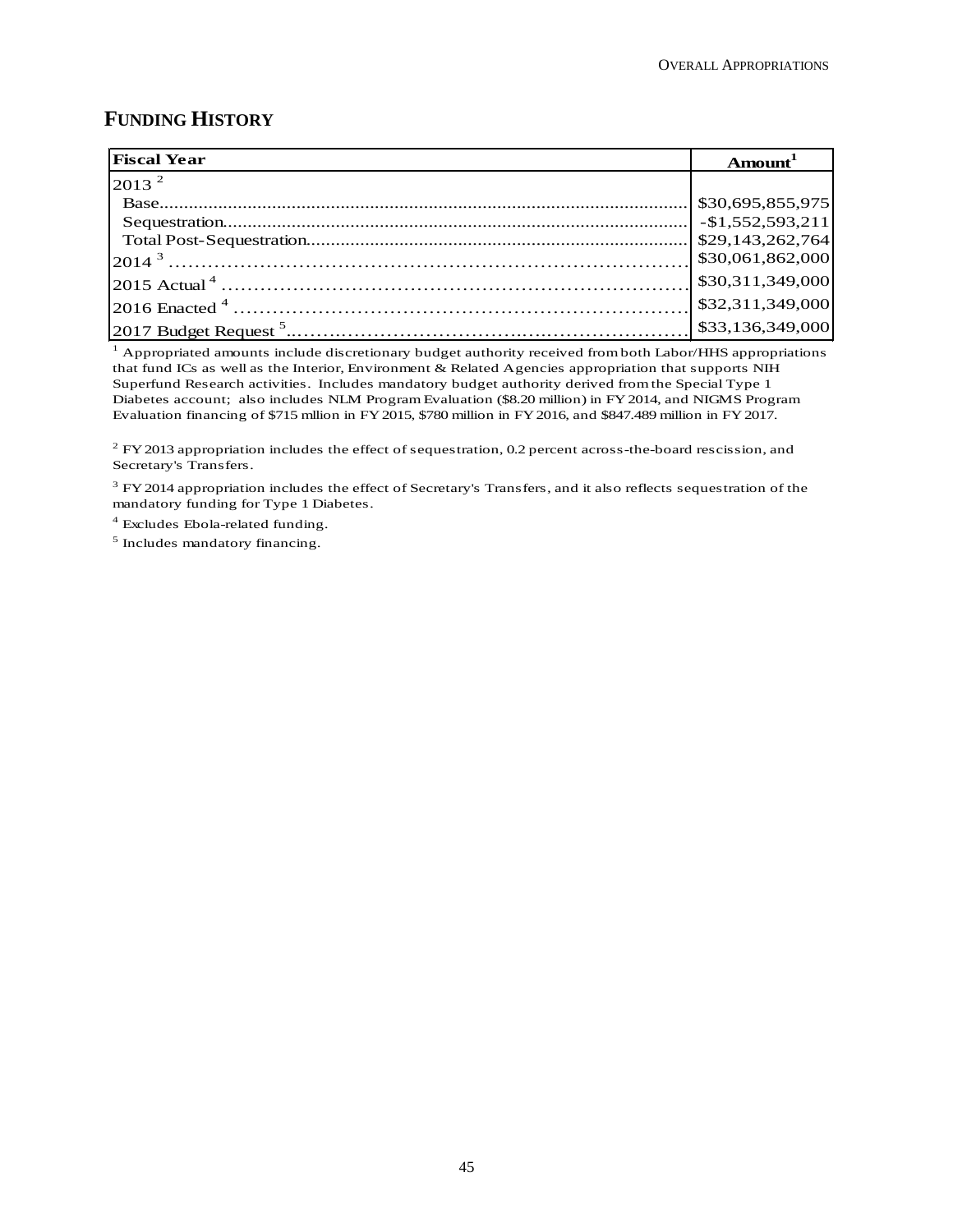# **SUMMARY OF THE REQUEST NARRATIVE**

The FY 2017 President's Budget request would provide \$33.1 billion to NIH, which is \$0.8 billion above the FY 2016 Enacted level. It would include \$30.3 billion in discretionary funding, \$0.8 billion in Program Evaluation financing, and \$2.0 billion in mandatory funding.

The following summary references program level funding, which includes discretionary budget authority in the Department of Labor, Health and Human Services, and Education, and Related Agencies appropriation and in the Department of the Interior, Environment, and Related Agencies appropriation (dedicated to the Superfund Research program), mandatory budget authority (including the Special Type 1 Diabetes account), and National Institute of General Medical Sciences funding under Section 241 of the Public Health Service Act.

## **Research Project Grants (RPGs)**

The FY 2017 President's Budget would provide \$18.2 billion for RPGs, which is \$386 million more than the FY 2016 Enacted level estimate. This amount would fund 9,946 Competing RPGs, or 807 less than estimated for the FY 2016 Enacted level. It also supports 24,608 Noncompeting RPGs, 1,241 more than the FY 2016 Enacted level. To sustain the maximum practicable number of new awards, the Competing RPG average cost of approximately \$469,000 for FY 2017 is essentially the same as the average cost reflected in the FY 2016 Enacted level.

• **Small Business Innovation Research/Small Business Technology Transfer (SBIR/STTR).** The FY 2017 President's Budget would provide \$863 million for SBIR/STTR program grants, which is \$58 million above the FY 2016 Enacted level. The statutory minimum set-aside requirement will increase from 3.45 percent in FY 2016 to 3.65 percent in FY 2017.

## **Research Centers**

The FY 2017 President's Budget would provide \$2.6 billion for Research Centers, which is \$56 million less than the FY 2016 Enacted level. It would fund 1,354 grants, which is 27 less than the FY 2016 Enacted level.

## **Other Research**

The FY 2017 President's Budget would provide slightly under \$2.1 billion for this mechanism, which is \$73 million more than the FY 2016 Enacted level. It would fund 6,856 grants, which is 109 more than the FY 2016 Enacted level.

## **Training**

The FY 2017 President's Budget would provide \$849 million for training, which is \$18 million more than the FY 2016 Enacted level. A two-percent increase to stipend rates is proposed to maintain the stipend's purchasing power and offset the effects of anticipated inflation. It would fund 16,421 Full-Time Trainee Positions (FTTPs), which is 225 more than the FY 2016 Enacted level.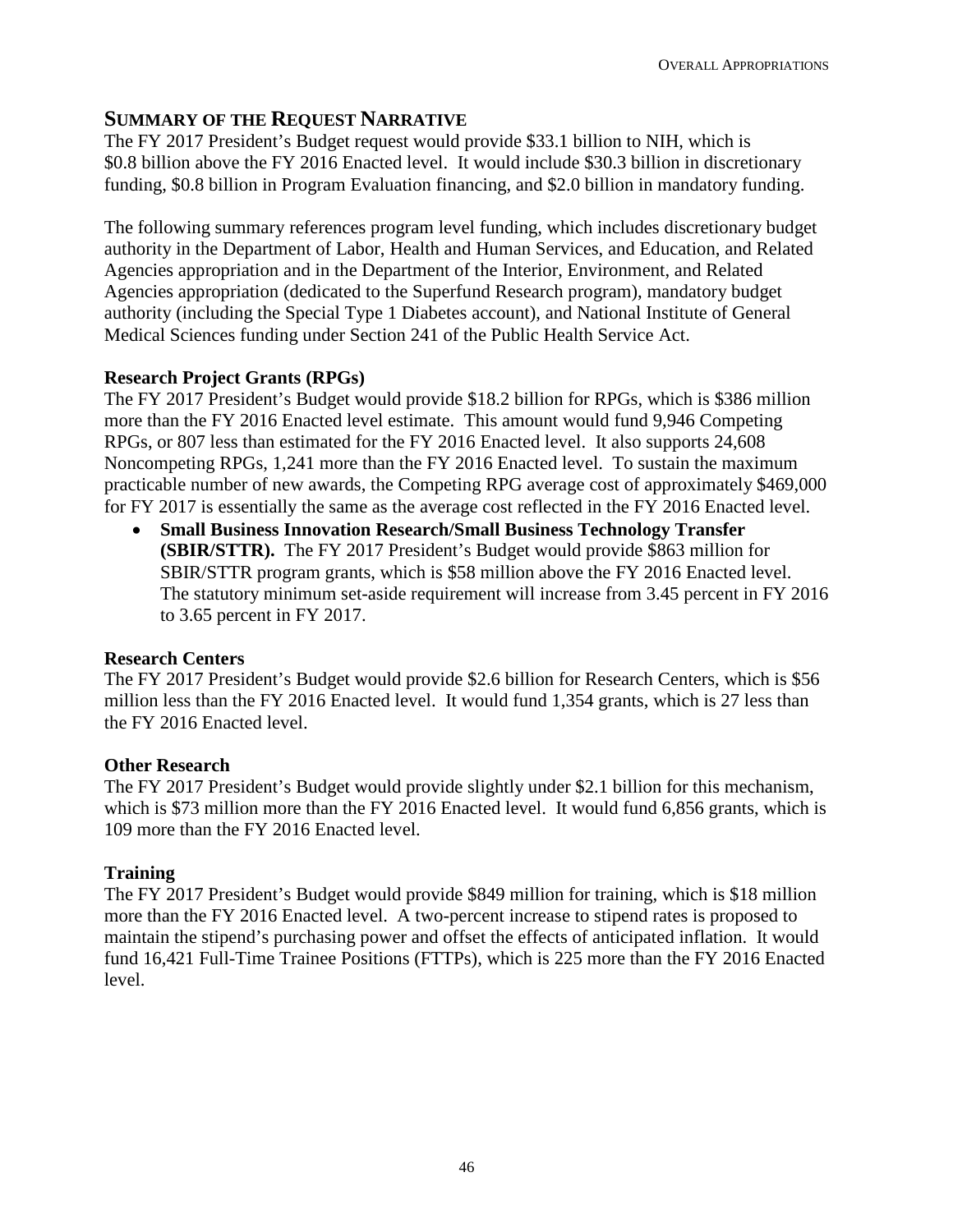## **Research & Development (R&D) Contracts**

The FY 2017 President's Budget would provide \$3.2 billion for R&D contracts, which is \$258 million more than the FY 2016 Enacted level. It would fund an estimated 2,281 contracts, which is 18 more than the FY 2016 Enacted level.

• **Small Business Innovation Research/Small Business Technology Transfer (SBIR/STTR).** Approximately \$91 million is identified within the R&D Contracts mechanism for support of qualified SBIR/STTR contracts consistent with NIH adherence to applicable statutory threshold targets.

## **Intramural Research (IR)**

The FY 2017 President's Budget would provide \$3.6 billion for IR, which is \$33 million more than the FY 2016 Enacted level. It accommodates required pay cost increases for Federal civilian employees and military personnel as well as employer-paid health insurance premium adjustments.

## **Research Management and Support (RMS)**

The FY 2017 President's Budget would provide \$1.7 billion for RMS, which is \$34 million above the FY 2016 Enacted level. The amount covers mandatory pay cost increases for Federal civilian employees and military personnel attributable to the same factors described for the IR mechanism, such as the proposed 2017 pay raise and projected growth in health insurance premium costs.

## **Office of the Director (OD)**

The FY 2017 President's Budget would provide \$1.7 billion for OD, which is \$145 million more than the FY 2016 Enacted level.

#### • **Other than Common Fund**

The \$930 million allocated for OD elements other than the Common Fund is \$45 million more than the FY 2016 Enacted level, due to an increase for the BRAIN initiative.

## • **Common Fund (CF)**

Approximately \$776 million is allocated for CF-supported programs. This amount is \$100 million more than the FY 2016 Enacted level, due to an increase for the PMI Cohort Program, and represents about 2.6 percent of NIH total FY 2017 discretionary budget authority (exclusive of program evaluation financing resources).

#### **Building & Facilities (B&F)**

The FY 2017 President's Budget provides \$179 million for infrastructure sustainment projects associated with the B&F program, which is \$34 million above the FY 2016 Enacted level. This amount includes \$50 million for facility repair and improvement activities at the National Cancer Institute's Frederick, Maryland, facility.

#### **Superfund Research Program**

The FY 2017 President's Budget would provide \$77 million which is the same amount as the FY 2016 Enacted level.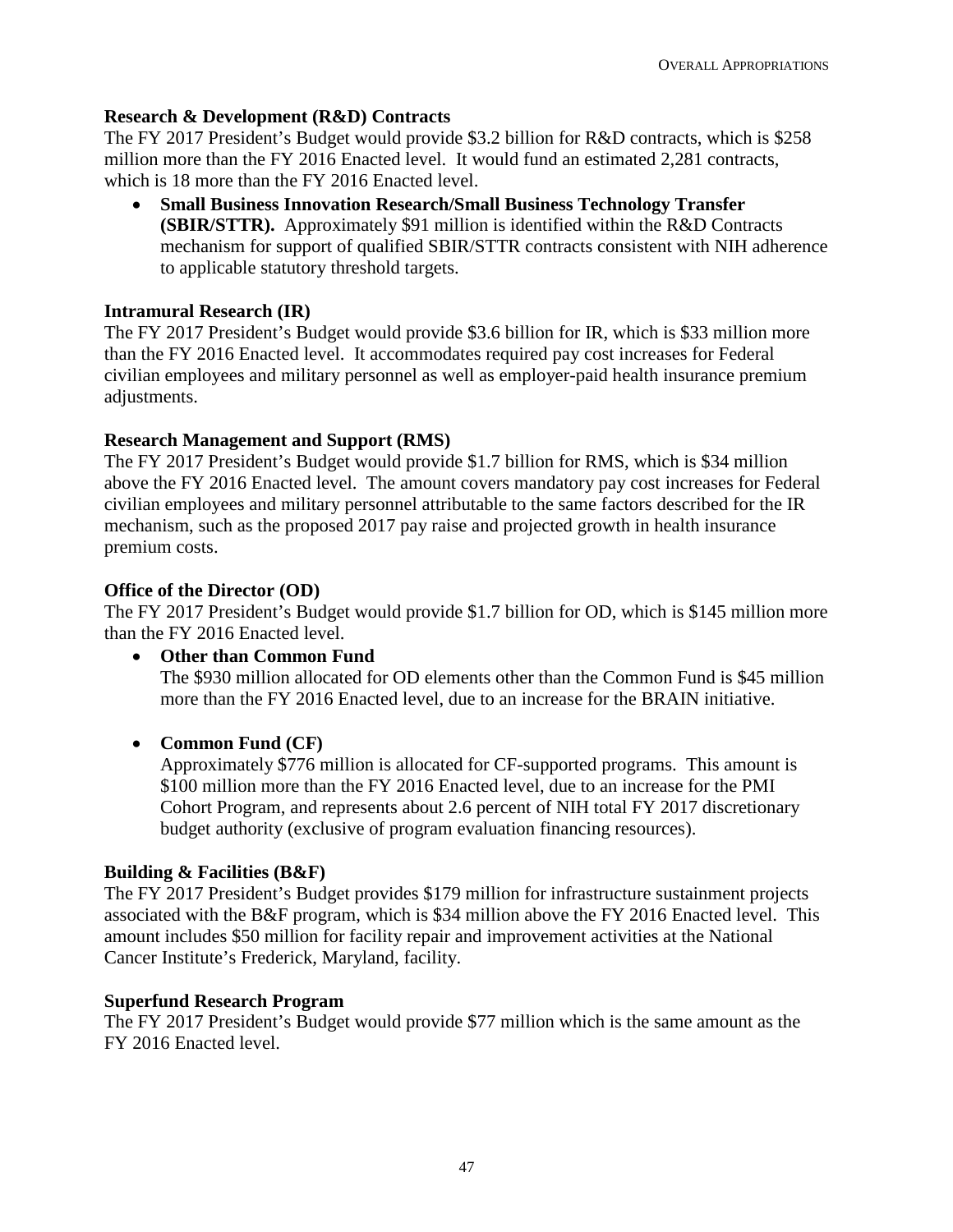#### **Type 1 Diabetes**

The FY 2017 President's Budget would provide \$150 million in mandatory funding for Type 1 Diabetes research grants, which is the same as the FY 2016 Enacted level.

#### **Program Evaluation Financing**

The FY 2017 President's Budget would provide \$847 million for Program Evaluation Financing purposes, which is \$67 million above the FY 2016 Enacted level.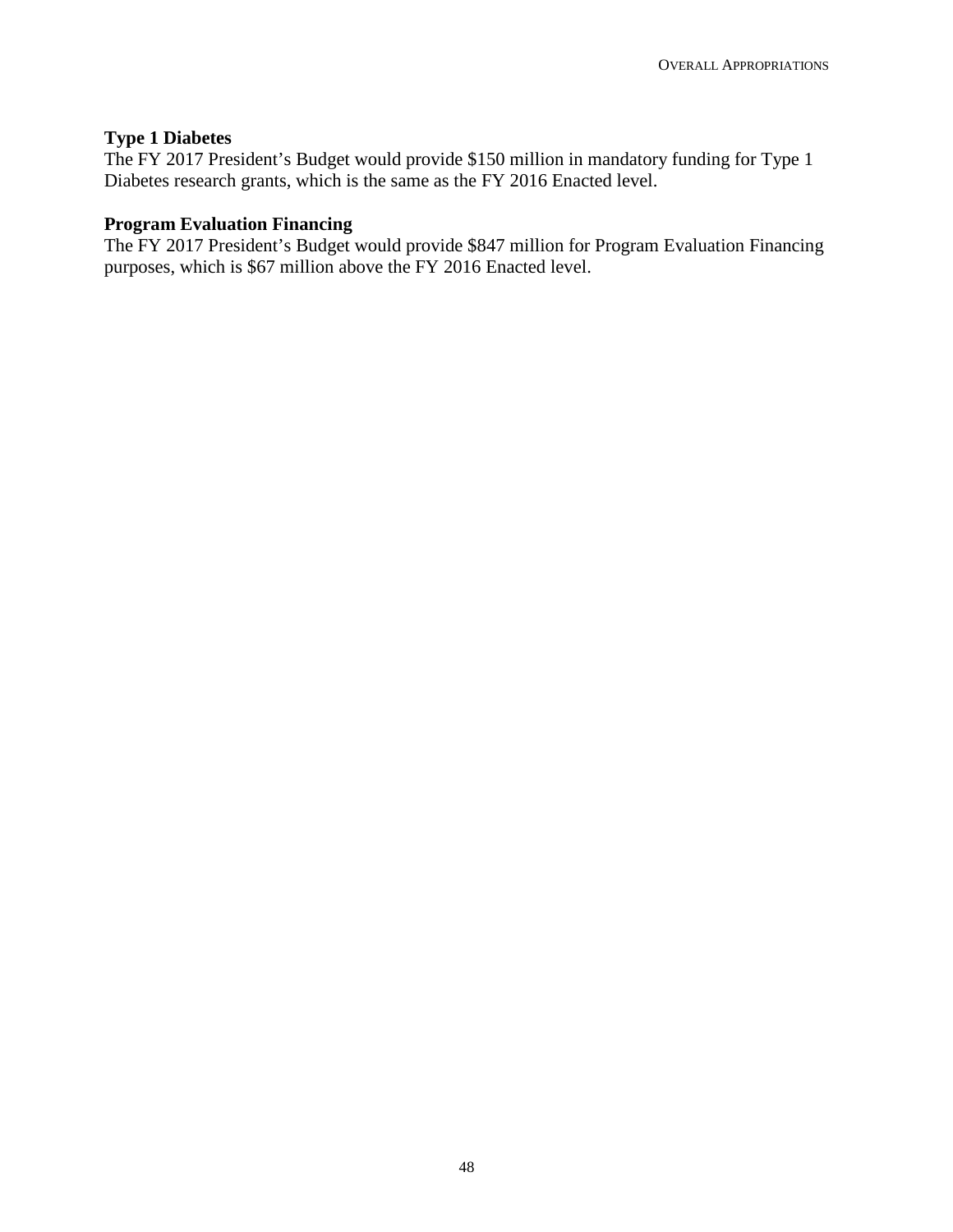# **OUTPUTS AND OUTCOMES**

| <b>Measure</b>                                                                                                                                                                            | <b>Year and Most Recent</b>                                                                                                                                                                                                                                                                                                                                                                                                                                                                                                                                                                                                                                                      | <b>FY 2016</b>                                                                                                                                                                                                                                            | <b>FY 2017</b>   | FY 2017                       |
|-------------------------------------------------------------------------------------------------------------------------------------------------------------------------------------------|----------------------------------------------------------------------------------------------------------------------------------------------------------------------------------------------------------------------------------------------------------------------------------------------------------------------------------------------------------------------------------------------------------------------------------------------------------------------------------------------------------------------------------------------------------------------------------------------------------------------------------------------------------------------------------|-----------------------------------------------------------------------------------------------------------------------------------------------------------------------------------------------------------------------------------------------------------|------------------|-------------------------------|
|                                                                                                                                                                                           | Result /                                                                                                                                                                                                                                                                                                                                                                                                                                                                                                                                                                                                                                                                         | <b>Target</b>                                                                                                                                                                                                                                             | <b>Target</b>    | <b>Target</b>                 |
|                                                                                                                                                                                           | <b>Target for Recent Result /</b>                                                                                                                                                                                                                                                                                                                                                                                                                                                                                                                                                                                                                                                |                                                                                                                                                                                                                                                           |                  | $+/-FY$ 2016<br><b>Target</b> |
|                                                                                                                                                                                           | (Summary of Result)                                                                                                                                                                                                                                                                                                                                                                                                                                                                                                                                                                                                                                                              |                                                                                                                                                                                                                                                           |                  |                               |
| SRO-1.1 By 2016,<br>explore biological or bio<br>behavioral pathways<br>through which physical<br>activity and weight<br>control may affect cancer<br>prognosis and survival.<br>(Output) | FY 2015: NIH supported<br>several studies (1) to identify<br>potential pathways through<br>which physical activity<br>interventions, weight control<br>interventions, or a<br>combination of these<br>interventions affect cancer<br>prognosis among cancer<br>survivors, and (2) to test<br>these effects on relevant<br>biomarkers.<br>Target: Identify potential<br>pathways through which<br>physical activity<br>interventions, weight control<br>interventions, or a<br>combination of these<br>interventions affect cancer<br>prognosis among cancer<br>survivors, or conduct<br>intervention studies to test<br>these effects on relevant<br>biomarkers.<br>(Target Met) | Evaluate<br>promising<br>strategies for<br>obesity prevention<br>and treatment in<br>real-world settings,<br>and harness<br>technology and<br>tools to advance<br>obesity research,<br>and to improve<br>health and survival<br>among cancer<br>patients. | N/A              | N/A                           |
| SRO-1.2 By 2016,                                                                                                                                                                          | FY 2015: 250 women in this                                                                                                                                                                                                                                                                                                                                                                                                                                                                                                                                                                                                                                                       | Analysis                                                                                                                                                                                                                                                  | N/A              | N/A                           |
| compare the effectiveness                                                                                                                                                                 | study have been randomly                                                                                                                                                                                                                                                                                                                                                                                                                                                                                                                                                                                                                                                         | completed for                                                                                                                                                                                                                                             |                  |                               |
| of two treatments for<br>over active bladder<br>syndrome among women.<br>(Outcome)                                                                                                        | assigned to receive either an<br>injection of Botox A® into<br>the bladder or the Interstim®<br>device. All women are being<br>asked to complete bladder<br>symptom diaries and<br>questionnaires, and to<br>undergo examinations every<br>6 months for 2 years after<br>treatment.<br>Target: Evaluate any changes<br>in urine biomarker levels in<br>approximately 250 women<br>that may be associated with<br>one of the two treatments.<br>(Target Met)                                                                                                                                                                                                                      | Overactive<br><b>Bladder</b><br>Questionnaire<br>Short form and<br>Treatment<br>Satisfaction<br>Survey.                                                                                                                                                   |                  |                               |
| SRO-1.3 By 2017,                                                                                                                                                                          | FY 2015: Identified 14                                                                                                                                                                                                                                                                                                                                                                                                                                                                                                                                                                                                                                                           | Initiate testing of                                                                                                                                                                                                                                       | Complete testing | N/A                           |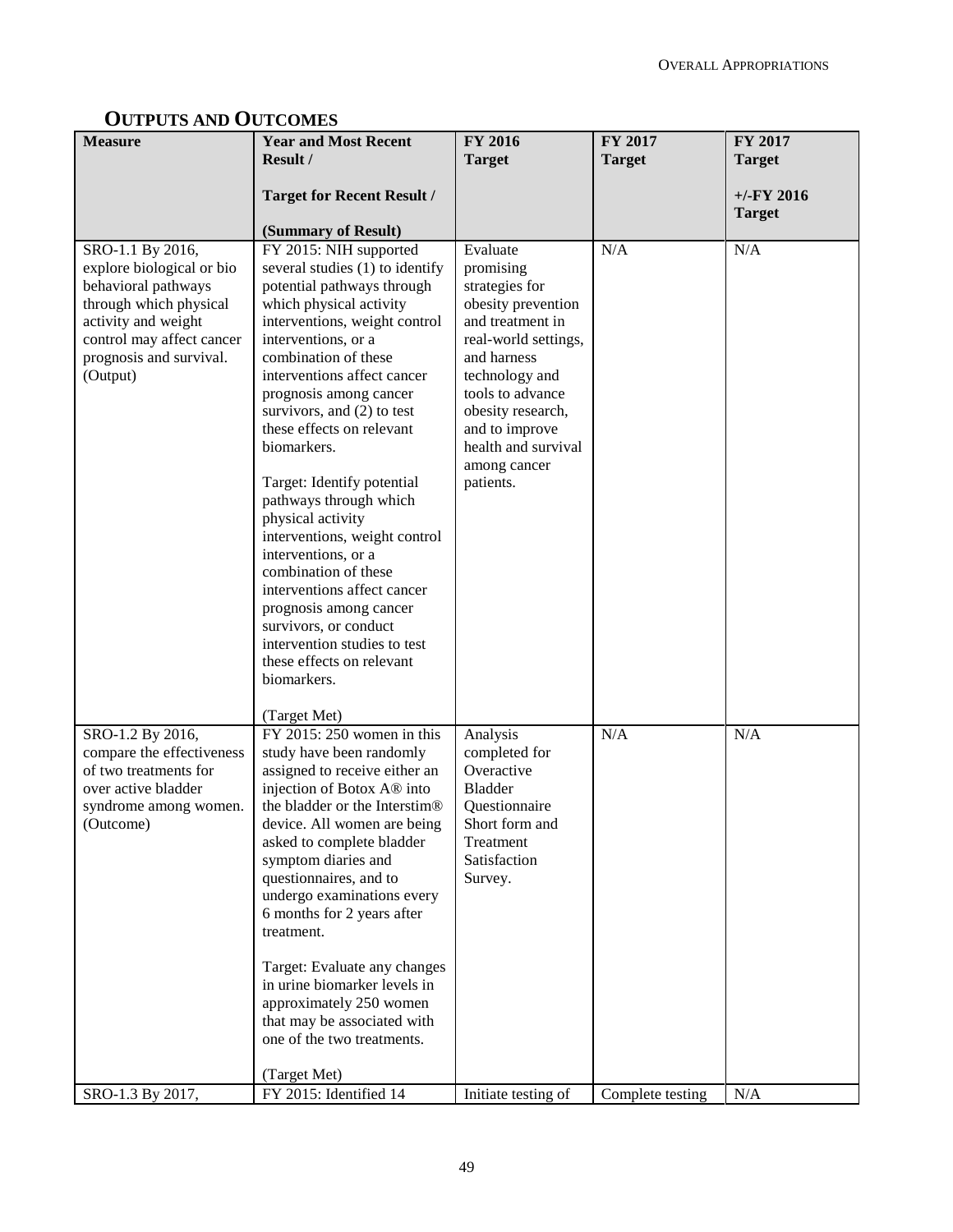| <b>Measure</b>                                                                                                                                                                                                                                                                           | <b>Year and Most Recent</b><br>Result /                                                                                                                                                                                                                                                                                                                                                                                              | FY 2016<br><b>Target</b>                                                                                                                                                             | FY 2017<br><b>Target</b>                                                                                                                                                                                                                                | FY 2017<br><b>Target</b>      |
|------------------------------------------------------------------------------------------------------------------------------------------------------------------------------------------------------------------------------------------------------------------------------------------|--------------------------------------------------------------------------------------------------------------------------------------------------------------------------------------------------------------------------------------------------------------------------------------------------------------------------------------------------------------------------------------------------------------------------------------|--------------------------------------------------------------------------------------------------------------------------------------------------------------------------------------|---------------------------------------------------------------------------------------------------------------------------------------------------------------------------------------------------------------------------------------------------------|-------------------------------|
|                                                                                                                                                                                                                                                                                          | <b>Target for Recent Result /</b><br>(Summary of Result)                                                                                                                                                                                                                                                                                                                                                                             |                                                                                                                                                                                      |                                                                                                                                                                                                                                                         | $+/-FY$ 2016<br><b>Target</b> |
| complete testing of the<br>hypothesized mechanism<br>of treatment effect of<br>three novel treatment<br>approaches for mental<br>disorders, and advance<br>one promising<br>intervention into further<br>clinical trial testing (e.g.,<br>pilot studies or efficacy<br>trials). (Output) | hypothesized mechanisms of<br>treatment effect for novel<br>interventions from emerging<br>neuroscience or basic<br>behavioral science of mental<br>disorders.<br>Target: Identify one<br>hypothesized mechanism of<br>treatment effect for novel<br>interventions that is based on<br>emerging neuroscience or<br>basic behavioral science of<br>mental disorders.<br>(Target Exceeded)                                             | hypothesized<br>mechanism of<br>treatment effect of<br>one novel<br>intervention, and<br>determine whether<br>the intervention<br>should progress<br>further to clinical<br>testing. | of the<br>hypothesized<br>mechanism of<br>treatment of three<br>novel treatment<br>approaches for<br>mental disorders,<br>and advance one<br>promising<br>intervention into<br>further clinical<br>trial testing (pilot<br>study or efficacy<br>trial). |                               |
| SRO-1.4 By 2016,<br>advance a novel drug<br>candidate for a disease<br>that affects the nervous<br>system to the point of<br>preparedness for human<br>studies. (Output)                                                                                                                 | FY 2015: The Blueprint<br>Neurotherapeutics Network<br>team initiated three<br>preclinical studies to enable<br>filing Investigational New<br>Drug (IND) applications with<br>the Food and Drug<br>Administration (FDA) in FY<br>2015.<br>Target: Initiate toxicology<br>studies enabling an<br><b>Investigational New Drug</b><br>(IND) application for a<br><b>Blueprint Neurotherapeutics</b><br>Network project.<br>(Target Met) | File an<br>Investigational<br>New Drug<br>application with<br>the FDA for a<br>Blueprint<br>Neurotherapeutics<br>Network project.                                                    | N/A                                                                                                                                                                                                                                                     | N/A                           |
| SRO-2.1 By 2015,<br>evaluate islet<br>transplantation in<br>combination with<br>immune modulation<br>strategies for the<br>treatment of type 1<br>diabetes in clinical trials.<br>(Outcome)                                                                                              | FY 2015: Confirmed the<br>efficacy of Purified Human<br>Pancreatic Islet product<br>transplant for treatment of<br>severe hypoglycemia and<br>achievement of tight<br>glycemic control in patients<br>with type 1 diabetes and<br>severe hypoglycemic events.<br>Target: Evaluate islet<br>transplantation in<br>combination with immune<br>modulation strategies for the<br>treatment of type 1 diabetes<br>in clinical trials.     | N/A                                                                                                                                                                                  | N/A                                                                                                                                                                                                                                                     | N/A                           |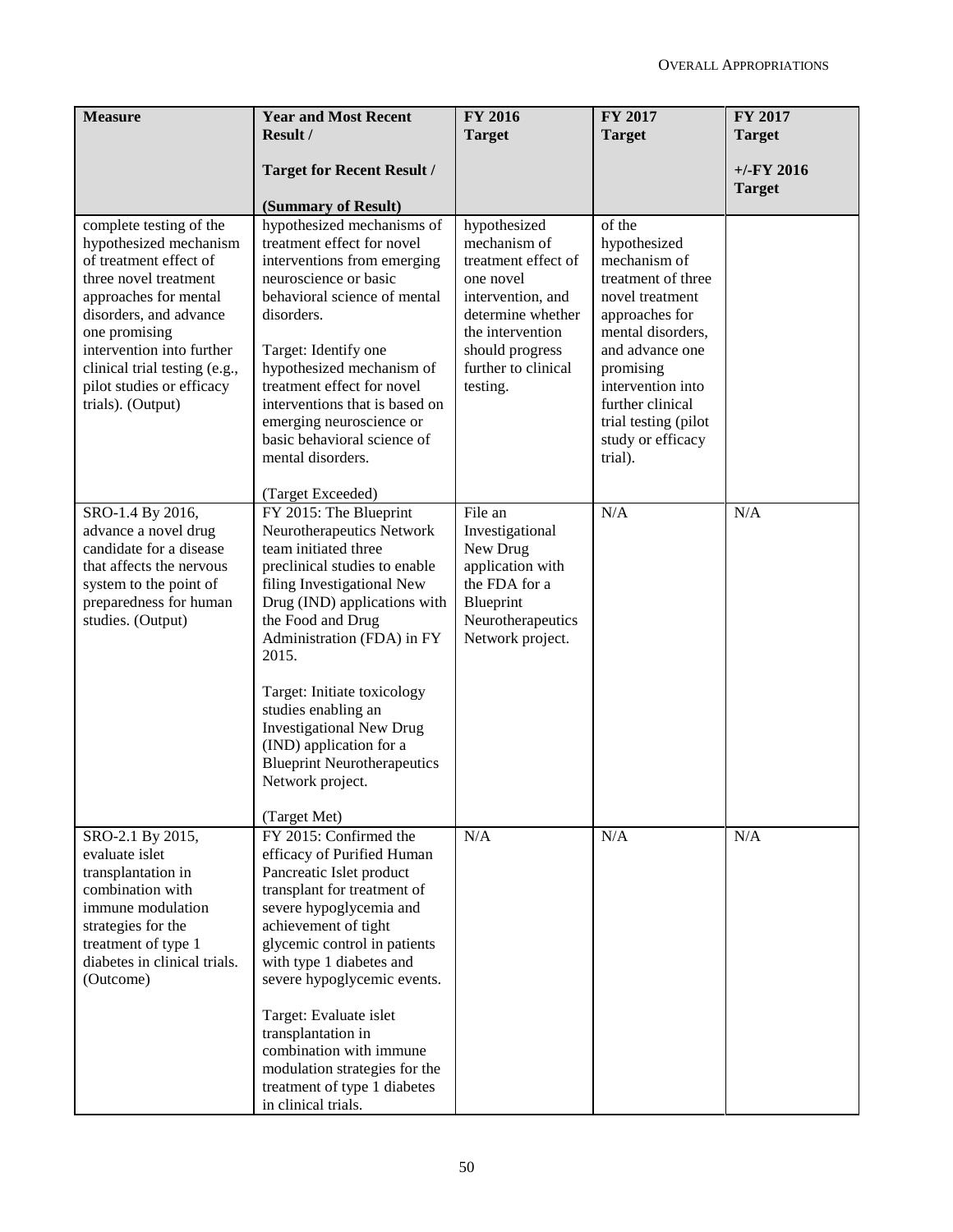| <b>Measure</b>                                                                                                                                                                                                                                                                                 | <b>Year and Most Recent</b><br>Result /                                                                                                                                                                                                                                                        | <b>FY 2016</b><br><b>Target</b>                                                                                | <b>FY 2017</b><br><b>Target</b>                                                                                                         | FY 2017<br><b>Target</b> |
|------------------------------------------------------------------------------------------------------------------------------------------------------------------------------------------------------------------------------------------------------------------------------------------------|------------------------------------------------------------------------------------------------------------------------------------------------------------------------------------------------------------------------------------------------------------------------------------------------|----------------------------------------------------------------------------------------------------------------|-----------------------------------------------------------------------------------------------------------------------------------------|--------------------------|
|                                                                                                                                                                                                                                                                                                |                                                                                                                                                                                                                                                                                                |                                                                                                                |                                                                                                                                         | $+/-$ FY 2016            |
|                                                                                                                                                                                                                                                                                                | <b>Target for Recent Result /</b>                                                                                                                                                                                                                                                              |                                                                                                                |                                                                                                                                         | <b>Target</b>            |
|                                                                                                                                                                                                                                                                                                | (Summary of Result)                                                                                                                                                                                                                                                                            |                                                                                                                |                                                                                                                                         |                          |
|                                                                                                                                                                                                                                                                                                | (Target Met)                                                                                                                                                                                                                                                                                   |                                                                                                                |                                                                                                                                         |                          |
| SRO-2.2 By 2019, assess<br>the efficacy of one to two<br>anti-inflammatory<br>therapy for<br>cardiovascular disease<br>(CVD) in HIV-infected<br>individuals. (Output)                                                                                                                          | FY 2015: Cumulative<br>enrollment of 160 patients<br>was achieved and follow-up<br>visits are being conducted.<br>Target: Achieve cumulative<br>enrollment of 140 patients<br>and conduct follow-up visits.<br>(Target Exceeded)                                                               | Complete<br>enrollment of 200<br>subjects and<br>conduct follow-up<br>visits.                                  | Conduct follow-<br>up visits of<br>enrolled subjects.                                                                                   | N/A                      |
| SRO-2.3 By 2018,<br>evaluate the impact of<br>two community-level<br>combination prevention<br>packages (which include<br>universal HIV testing and<br>intensified provision of<br>HIV antiretroviral<br>therapy and care) on<br>population-level HIV<br>incidence in the<br>developing world. | FY 2015: Enrollment for the<br>study, Population Effects of<br>Antiretroviral Therapy to<br>Reduce HIV Transmission,<br>also known as "PopART,"<br>ended in March 2015 with a<br>total of 38,382 participants.<br>Target: Complete target<br>enrollment of 52,500 in the<br>population cohort. | Complete first<br>annual follow-up<br>visits of<br>participants<br>enrolled in the first<br>year of the study. | Complete second<br>annual follow-up<br>visits for Year 1<br>participants and<br>first annual visits<br>for those enrolled<br>in Year 2. | N/A                      |
| (Outcome)<br>SRO-2.4 By 2020,<br>increase the number of                                                                                                                                                                                                                                        | (Target Not Met)<br>FY 2015: An NIH-supported<br>clinical trial has begun                                                                                                                                                                                                                      | Initiate testing one<br>new potential                                                                          | Initiate testing one<br>new potential                                                                                                   | N/A                      |
| potential treatment<br>options for<br>communication disorders<br>that are being tested in                                                                                                                                                                                                      | recruiting patients to test a<br>new treatment for balance<br>problems.                                                                                                                                                                                                                        | treatment option<br>for a hearing<br>disorder.                                                                 | treatment option<br>for a<br>communication<br>disorder.                                                                                 |                          |
| clinical trials by adding<br>one new treatment option<br>per year. (Outcome)                                                                                                                                                                                                                   | Target: Initiate testing one<br>new potential treatment<br>option for a balance disorder.<br>(Target Met)                                                                                                                                                                                      |                                                                                                                |                                                                                                                                         |                          |
| SRO-2.6 By 2020,                                                                                                                                                                                                                                                                               | FY 2015: Epigenomic maps                                                                                                                                                                                                                                                                       | Assess                                                                                                         | Analyze the                                                                                                                             | N/A                      |
| investigate the pathways<br>and mechanisms of how<br>seven environmental<br>agents can alter                                                                                                                                                                                                   | were generated for three cell<br>types, exposed to four<br>environmental chemicals.                                                                                                                                                                                                            | transgenerational<br>effects of 6<br>exposures in 3<br>generations of                                          | impact of how 2-6<br>distinct/individual<br>environmental<br>exposures alter                                                            |                          |
| epigenetic processes such<br>as DNA methylation,<br>recruitment of specific                                                                                                                                                                                                                    | Target: Generate epigenomic<br>maps of three cell types,<br>exposed to four                                                                                                                                                                                                                    | animals.                                                                                                       | epigenetic<br>processes in<br>animal models.                                                                                            |                          |
| histone modifications,<br>and chromatin                                                                                                                                                                                                                                                        | environmental chemicals.                                                                                                                                                                                                                                                                       |                                                                                                                |                                                                                                                                         |                          |
| remodeling to better<br>determine if these<br>changes can be inherited.                                                                                                                                                                                                                        | (Target Met)                                                                                                                                                                                                                                                                                   |                                                                                                                |                                                                                                                                         |                          |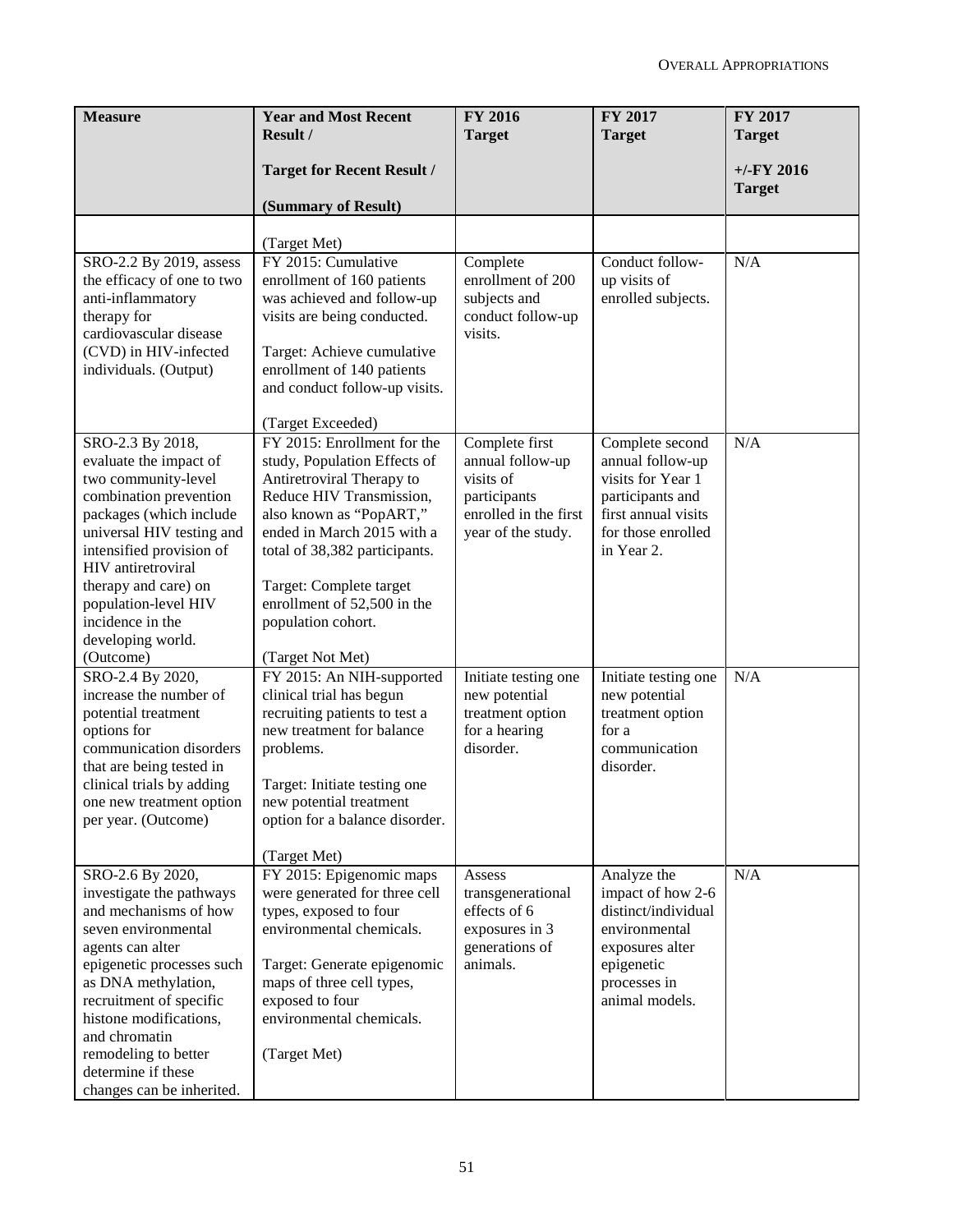| <b>Measure</b>                                                                                                                                                                                                                                                                                                                                | <b>Year and Most Recent</b><br>Result /                                                                                                                                                                                                                                                                                                                                                                                                                                                        | <b>FY 2016</b><br><b>Target</b>                                                                                                                                  | FY 2017<br><b>Target</b> | FY 2017<br><b>Target</b>       |
|-----------------------------------------------------------------------------------------------------------------------------------------------------------------------------------------------------------------------------------------------------------------------------------------------------------------------------------------------|------------------------------------------------------------------------------------------------------------------------------------------------------------------------------------------------------------------------------------------------------------------------------------------------------------------------------------------------------------------------------------------------------------------------------------------------------------------------------------------------|------------------------------------------------------------------------------------------------------------------------------------------------------------------|--------------------------|--------------------------------|
|                                                                                                                                                                                                                                                                                                                                               |                                                                                                                                                                                                                                                                                                                                                                                                                                                                                                |                                                                                                                                                                  |                          |                                |
|                                                                                                                                                                                                                                                                                                                                               | <b>Target for Recent Result /</b>                                                                                                                                                                                                                                                                                                                                                                                                                                                              |                                                                                                                                                                  |                          | $+/-$ FY 2016<br><b>Target</b> |
|                                                                                                                                                                                                                                                                                                                                               | (Summary of Result)                                                                                                                                                                                                                                                                                                                                                                                                                                                                            |                                                                                                                                                                  |                          |                                |
| (Output)                                                                                                                                                                                                                                                                                                                                      |                                                                                                                                                                                                                                                                                                                                                                                                                                                                                                |                                                                                                                                                                  |                          |                                |
|                                                                                                                                                                                                                                                                                                                                               |                                                                                                                                                                                                                                                                                                                                                                                                                                                                                                |                                                                                                                                                                  |                          |                                |
| SRO-2.9 By 2015,<br>advance understanding of<br>social determinants of<br>health and health<br>disparities using<br>multilevel,<br>transdisciplinary team<br>science approaches by<br>developing intervention<br>models of how various<br>factors affect individual<br>health outcomes and their<br>distribution in<br>populations. (Outcome) | FY 2015: NIH implemented<br>intervention models for<br>reducing health<br>disparities/inequities in<br>various populations and is<br>currently analyzing data<br>to identify commonalities for<br>interventions in various<br>underserved populations.<br>Target: Implement<br>intervention models for<br>reducing health<br>disparities/inequities in<br>various populations and<br>identify commonalities for<br>interventions in various<br>underserved populations.<br>(Target Not Met but | N/A                                                                                                                                                              | N/A                      | N/A                            |
| SRO-2.11 By 2016,<br>conduct studies of young<br>children to determine<br>whether the plant<br>estrogens in soy formula<br>produce hormone-like<br>effects. (Outcome)                                                                                                                                                                         | Improved)<br>FY 2015: 16 datasets were<br>finalized including:<br>Ultrasound, Anthropometrics<br>and Physical exam, Maternal<br>2 and 12 week questionnaires<br>after all data management<br>tasks were completed.<br>Analyses of the datasets are<br>ongoing.<br>Target: Finalize 8 datasets<br>(including ultrasound,<br>anthropometry and physical<br>exam data) and begin<br>analyses of these datasets.<br>(Target Exceeded)                                                              | Continue analyses<br>of IFED datasets<br>and prepare a draft<br>manuscript<br>regarding the<br>estrogenic effects<br>of soy formula on<br>infant<br>development. | N/A                      | N/A                            |
| SRO-3.4 By 2015,<br>evaluate an HIV vaccine<br>candidate in a test of<br>concept (phase IIB)<br>efficacy trial in order to<br>move towards an<br>HIV/AIDS vaccine.<br>(Outcome)                                                                                                                                                               | FY 2015: In February 2015,<br>NIH initiated HVTN 100, a<br>Phase I/II study to evaluate<br>the safety and<br>immunogenecity of a vaccine<br>regimen consisting of<br>ALVAC-HIV and a gp120<br>protein subunit.                                                                                                                                                                                                                                                                                 | N/A                                                                                                                                                              | N/A                      | N/A                            |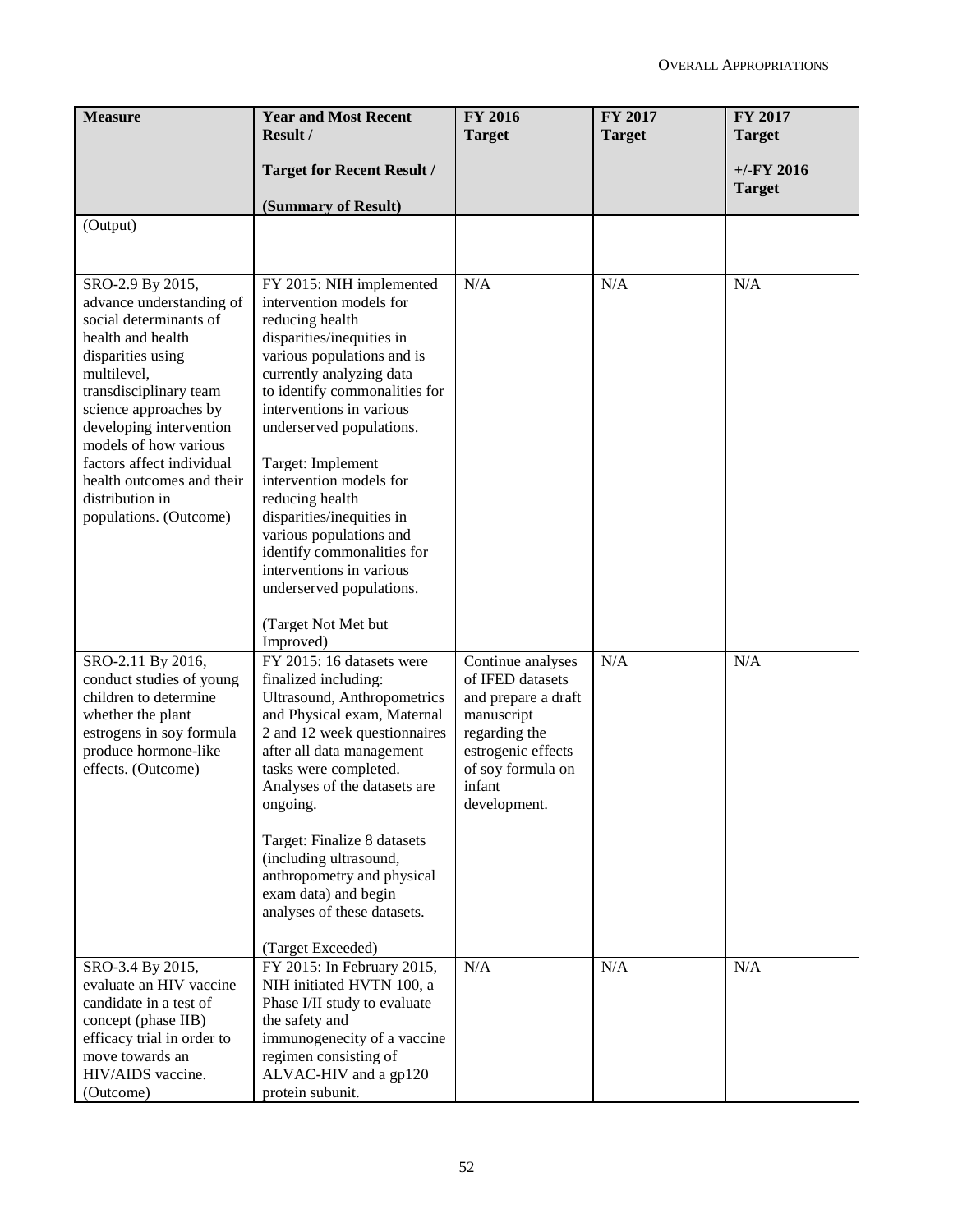| <b>Measure</b>                                                                                                                                                                                                                                                | <b>Year and Most Recent</b><br>Result /                                                                                                                                                                                                                                                                                                        | FY 2016<br><b>Target</b>                                                                                                                                                                                                                                                                                                                                          | FY 2017<br><b>Target</b>                                                                                                                                                                                                                                                                                                                                          | FY 2017<br><b>Target</b>      |
|---------------------------------------------------------------------------------------------------------------------------------------------------------------------------------------------------------------------------------------------------------------|------------------------------------------------------------------------------------------------------------------------------------------------------------------------------------------------------------------------------------------------------------------------------------------------------------------------------------------------|-------------------------------------------------------------------------------------------------------------------------------------------------------------------------------------------------------------------------------------------------------------------------------------------------------------------------------------------------------------------|-------------------------------------------------------------------------------------------------------------------------------------------------------------------------------------------------------------------------------------------------------------------------------------------------------------------------------------------------------------------|-------------------------------|
|                                                                                                                                                                                                                                                               | <b>Target for Recent Result /</b><br>(Summary of Result)                                                                                                                                                                                                                                                                                       |                                                                                                                                                                                                                                                                                                                                                                   |                                                                                                                                                                                                                                                                                                                                                                   | $+/-FY$ 2016<br><b>Target</b> |
|                                                                                                                                                                                                                                                               | Target: Initiate a suite of<br>studies to support efficacy<br>evaluation and licensure of<br>an HIV vaccine.<br>(Target Met)                                                                                                                                                                                                                   |                                                                                                                                                                                                                                                                                                                                                                   |                                                                                                                                                                                                                                                                                                                                                                   |                               |
| SRO-3.8 By 2018,<br>determine the optimal<br>tailored treatment<br>regimen for patients with<br>early stage breast cancer<br>that maximizes the<br>benefits of chemotherapy<br>while minimizing the<br>side-effects of<br>unnecessary treatment.<br>(Outcome) | FY 2015: Hormone receptor<br>scoring for 75% of all cases<br>was completed.<br>Target: Complete hormone<br>receptor scoring for 75% of<br>all cases.<br>(Target Met)                                                                                                                                                                           | During the patient<br>monitoring phase<br>$(N=7,000)$ , the<br>number of patients<br>who exhibit<br>recurrence will be<br>reported. Any<br>actions taken by<br>program based on<br>the<br>recommendations<br>of the independent<br>data monitoring<br>committee<br>(IDMC) following<br>their analysis of<br>interim statistical<br>data will also be<br>reported. | During the patient<br>monitoring phase<br>$(N=7,000)$ , the<br>number of<br>patients who<br>exhibit recurrence<br>will be reported.<br>Any actions taken<br>by program based<br>on the<br>recommendations<br>of the independent<br>data monitoring<br>committee<br>(IDMC) following<br>their analysis of<br>interim statistical<br>data will also be<br>reported. | N/A                           |
| SRO-3.9 By 2020,<br>identify two molecular-<br>targeted therapies for<br>disorders of the immune<br>system in children.<br>(Outcome)                                                                                                                          | FY 2015: Researchers have<br>completed a compassionate<br>use study to evaluate<br>treatment with Janus Kinase<br>(JAK) inhibitors in pediatric<br>patients with the immune<br>disorder CANDLE.<br>Target: Complete a clinical<br>pilot study in a cohort of<br>pediatric patients with a<br>disorder of the immune<br>system.<br>(Target Met) | Identify at least<br>one molecular<br>pathway based on<br>genetic analysis<br>suitable for<br>therapeutic<br>targeting in a<br>pediatric cohort of<br>patients with an<br>immune-mediated<br>disease.                                                                                                                                                             | Design a clinical<br>study testing an<br>agent for a<br>disorder of the<br>immune system in<br>children.                                                                                                                                                                                                                                                          | N/A                           |
| SRO-3.10 By 2017,<br>advance two candidate<br>medications for treatment<br>of substance use<br>disorders to clinical<br>studies in humans.<br>(Outcome)                                                                                                       | FY 2015: NIH initiated a<br>Phase II clinical trial to test<br>the effectiveness of an<br>extended release formulation<br>of gabapentin<br>(HORIZANT <sup>®</sup> ) in reducing<br>heavy drinking in individuals<br>with moderate to severe                                                                                                    | Complete phase 2<br>clinical studies of<br>a candidate<br>compound.                                                                                                                                                                                                                                                                                               | Complete one<br>human laboratory<br>study on a new<br>candidate<br>compound.                                                                                                                                                                                                                                                                                      | N/A                           |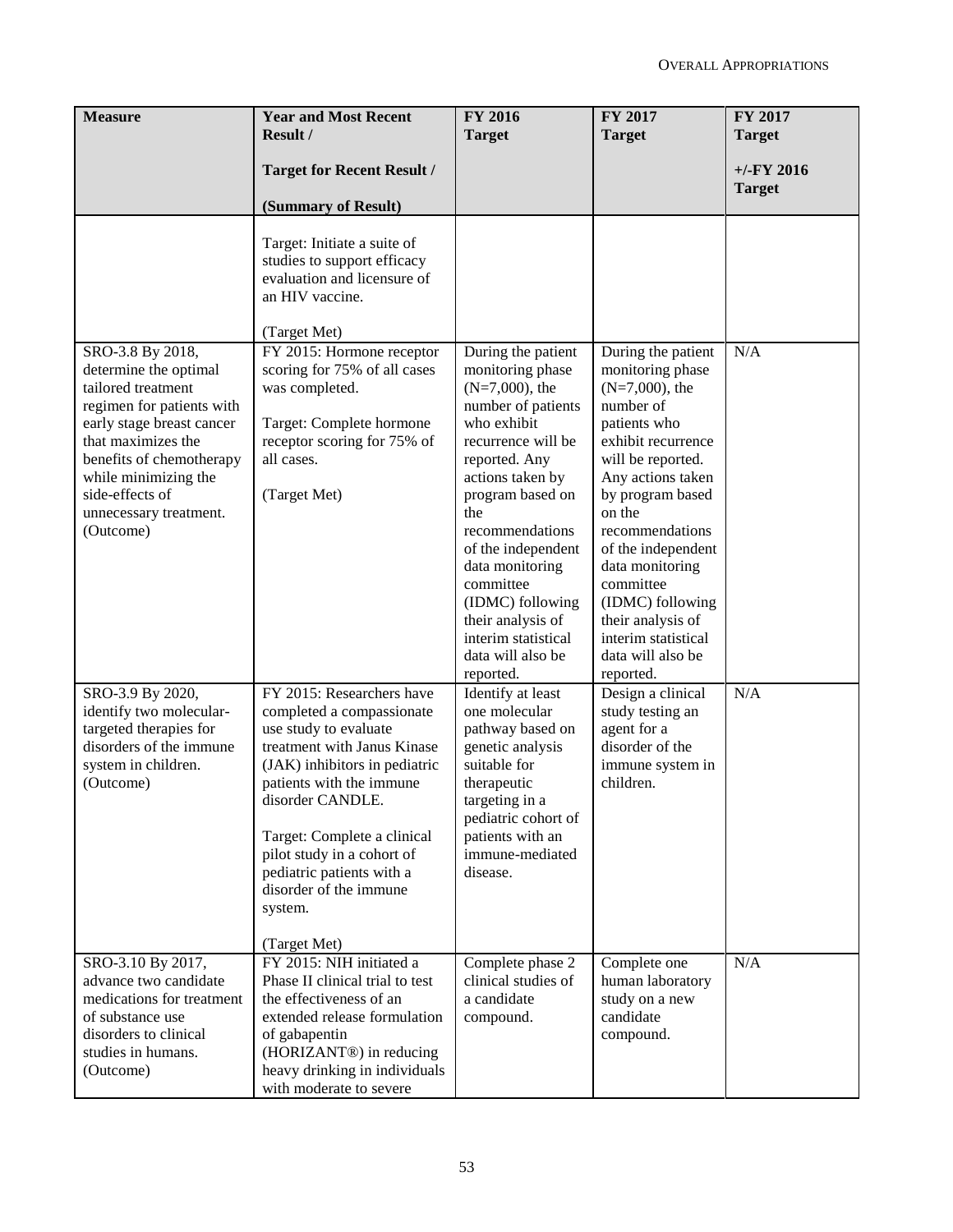| <b>Measure</b>                                                                                                                                                                                                                                                                          | <b>Year and Most Recent</b><br>Result /                                                                                                                                                                                                                                                                                                                                                | FY 2016<br><b>Target</b>                                                                                                                                | FY 2017<br><b>Target</b>                                                                                                                                                                                                                    | FY 2017<br><b>Target</b>      |
|-----------------------------------------------------------------------------------------------------------------------------------------------------------------------------------------------------------------------------------------------------------------------------------------|----------------------------------------------------------------------------------------------------------------------------------------------------------------------------------------------------------------------------------------------------------------------------------------------------------------------------------------------------------------------------------------|---------------------------------------------------------------------------------------------------------------------------------------------------------|---------------------------------------------------------------------------------------------------------------------------------------------------------------------------------------------------------------------------------------------|-------------------------------|
|                                                                                                                                                                                                                                                                                         | <b>Target for Recent Result /</b><br>(Summary of Result)                                                                                                                                                                                                                                                                                                                               |                                                                                                                                                         |                                                                                                                                                                                                                                             | $+/-FY$ 2016<br><b>Target</b> |
|                                                                                                                                                                                                                                                                                         | alcohol use disorder.                                                                                                                                                                                                                                                                                                                                                                  |                                                                                                                                                         |                                                                                                                                                                                                                                             |                               |
|                                                                                                                                                                                                                                                                                         | Target: Conduct Phase 2<br>clinical testing of a novel<br>compound.                                                                                                                                                                                                                                                                                                                    |                                                                                                                                                         |                                                                                                                                                                                                                                             |                               |
|                                                                                                                                                                                                                                                                                         | (Target Met)                                                                                                                                                                                                                                                                                                                                                                           |                                                                                                                                                         |                                                                                                                                                                                                                                             |                               |
| SRO-3.11 By 2017,<br>advance the discovery of<br>high need cures through<br>innovations in the<br>therapeutics discovery<br>and development process,<br>by developing 3-D<br>human tissue chips that<br>accurately model the<br>structure and function of<br>human organs.<br>(Outcome) | FY 2015: Eleven of the<br>twelve organ platform teams<br>advanced to the integration<br>phase and are working within<br>the Tissue Chip Consortium,<br>which includes other NIH<br>and DARPA investigators,<br>on organ connection.<br>Target: Advance three<br>projects to integration of<br>individual organ or system<br>chips into a multiple tissue<br>chip or organ microsystem. | Complete<br>integration of<br>organ chip<br>systems.                                                                                                    | Demonstrate that<br>integrated organ<br>chip systems<br>model the<br>structure and<br>function of human<br>organs.                                                                                                                          | N/A                           |
| SRO-4.1 By 2017, enable                                                                                                                                                                                                                                                                 | (Target Met)<br>FY 2015: The BrIDGs                                                                                                                                                                                                                                                                                                                                                    |                                                                                                                                                         | Generate data to                                                                                                                                                                                                                            | N/A                           |
| 1-3 Bridging<br>Interventional<br>Development Gaps<br>(BrIDGs) projects to have<br>sufficient pre-clinical<br>data for therapeutic<br>agents in order to apply<br>for Investigational New<br>Drug (IND) approval<br>from the FDA. (Output)                                              | program has awarded two<br>toxicology contracts for<br>projects selected in 2014.<br>Target: Complete contracts<br>for and initiate 1-3 projects<br>that were selected.<br>(Target Met)                                                                                                                                                                                                | Acquire drug<br>material for and<br>complete dose<br>range finding<br>toxicology studies<br>for 1-3 projects.                                           | enable IND<br>application on the<br>1-3 compounds<br>for the projects<br>that were selected.                                                                                                                                                |                               |
| SRO-4.2 By 2017,<br>develop, adapt, and test<br>the effectiveness of<br>health promotion and<br>disease prevention<br>interventions in Native<br>American (NA)<br>populations that are<br>culturally appropriate and<br>promote the adoption of<br>healthy lifestyles.<br>(Outcome)     | FY 2015: NIH supported the<br>identification, development,<br>and adaptation of three<br>interventions for testing in<br>Native American<br>communities in FY 2015.<br>Target: Identify, develop,<br>and adapt three multilevel<br>interventions for testing in<br>Native American<br>communities.                                                                                     | Test three<br>interventions in<br>NA communities<br>using rigorous<br>study designs to<br>test the<br>effectiveness or<br>efficacy of<br>interventions. | Continue to<br>develop, adapt,<br>and test the<br>effectiveness of<br>culturally<br>appropriate health<br>promotion and<br>disease prevention<br>interventions in<br>NA populations.<br>Begin analyzing<br>preliminary data<br>from testing | N/A                           |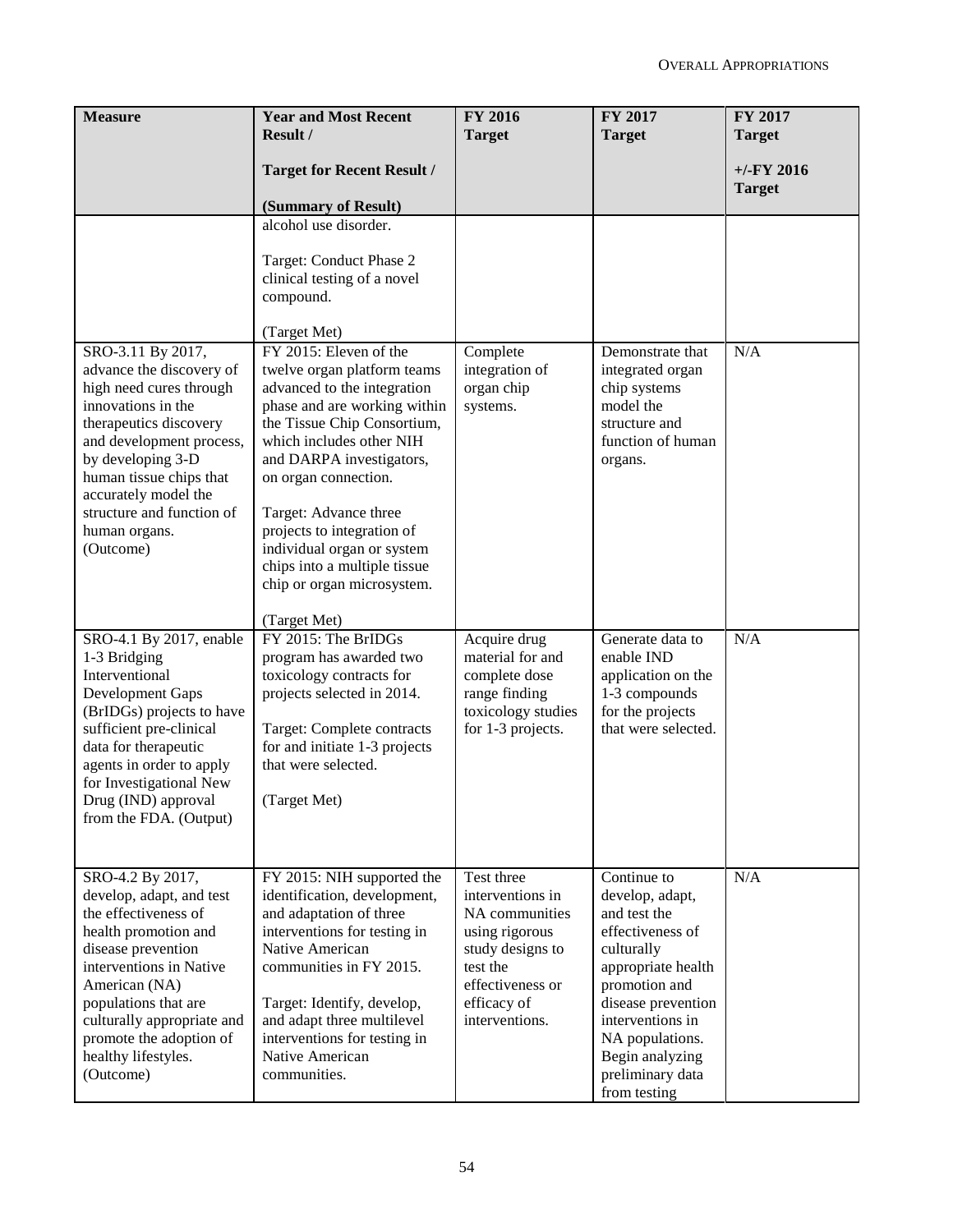| <b>Measure</b>                                                                                                                                                                                                | <b>Year and Most Recent</b><br>Result /                                                                                                                                                                                                                                                                                                                                                                    | <b>FY 2016</b><br><b>Target</b>                                                                                                          | FY 2017<br><b>Target</b>                                                                                       | <b>FY 2017</b><br><b>Target</b> |
|---------------------------------------------------------------------------------------------------------------------------------------------------------------------------------------------------------------|------------------------------------------------------------------------------------------------------------------------------------------------------------------------------------------------------------------------------------------------------------------------------------------------------------------------------------------------------------------------------------------------------------|------------------------------------------------------------------------------------------------------------------------------------------|----------------------------------------------------------------------------------------------------------------|---------------------------------|
|                                                                                                                                                                                                               | <b>Target for Recent Result /</b><br>(Summary of Result)                                                                                                                                                                                                                                                                                                                                                   |                                                                                                                                          |                                                                                                                | $+/-$ FY 2016<br><b>Target</b>  |
|                                                                                                                                                                                                               | (Target Met)                                                                                                                                                                                                                                                                                                                                                                                               |                                                                                                                                          | interventions in<br>NA communities,<br>and adapt<br>community<br>interventions<br>based on initial<br>finding. |                                 |
| SRO-4.4 By 2016,<br>discover the molecular<br>basis for 30 rare diseases.<br>(Output)                                                                                                                         | FY 2015: The molecular<br>bases of 15 rare diseases<br>were discovered.<br>Target: Discover the<br>molecular bases of 15 rare<br>diseases.<br>(Target Met)                                                                                                                                                                                                                                                 | Discover the<br>molecular bases of<br>an additional 15<br>rare diseases.                                                                 | N/A                                                                                                            | N/A                             |
| SRO-4.5 By 2016, test a<br>targeted nanoparticle for<br>imaging and drug<br>delivery to atherosclerotic<br>plaque in animal models.<br>(Output)                                                               | FY 2015: Data are currently<br>being analyzed to correlate<br>imaging and histochemistry.<br>Target: Correlate rabbit<br>inflammation imaging<br>studies with histochemistry<br>to confirm efficacy of<br>nanoparticle treatment.<br>(Target Not Met)                                                                                                                                                      | Extend the studies<br>into a pre-clinical<br>pig model to<br>assess targeted<br>delivery and<br>efficacy in<br>reducing<br>inflammation. | N/A                                                                                                            | N/A                             |
| SRO-4.6 By 2016, use<br>animal models to identify<br>3 new targets and/or<br>molecular mechanisms<br>that could be used in the<br>development of<br>interventions that<br>enhance male fertility.<br>(Output) | FY 2015: Identification of<br>one new pathway/mechanism<br>that regulates spermatogenic<br>stem cells in their decision<br>making process governing<br>cell renewal vs. cell<br>differentiation.<br>Target: Identify one new<br>pathway/mechanism that<br>regulates spermatogenic stem<br>cells in their decision making<br>process governing cell<br>renewal vs. cell<br>differentiation.<br>(Target Met) | Identify one<br>epigenetic<br>mechanism<br>regulating<br>spermatogenesis.                                                                | N/A                                                                                                            | N/A                             |
| SRO-4.7 By 2016,<br>determine the safety and<br>effectiveness of two first-<br>in-class treatments for<br>nonalcoholic fatty liver                                                                            | FY 2015: NIH finished data<br>collection in obeticholic acid<br>treatment trial of adult<br>patients with NASH.                                                                                                                                                                                                                                                                                            | Analyze data from<br>pediatric and adult<br><b>NAFLD</b> treatment<br>trials.                                                            | N/A                                                                                                            | N/A                             |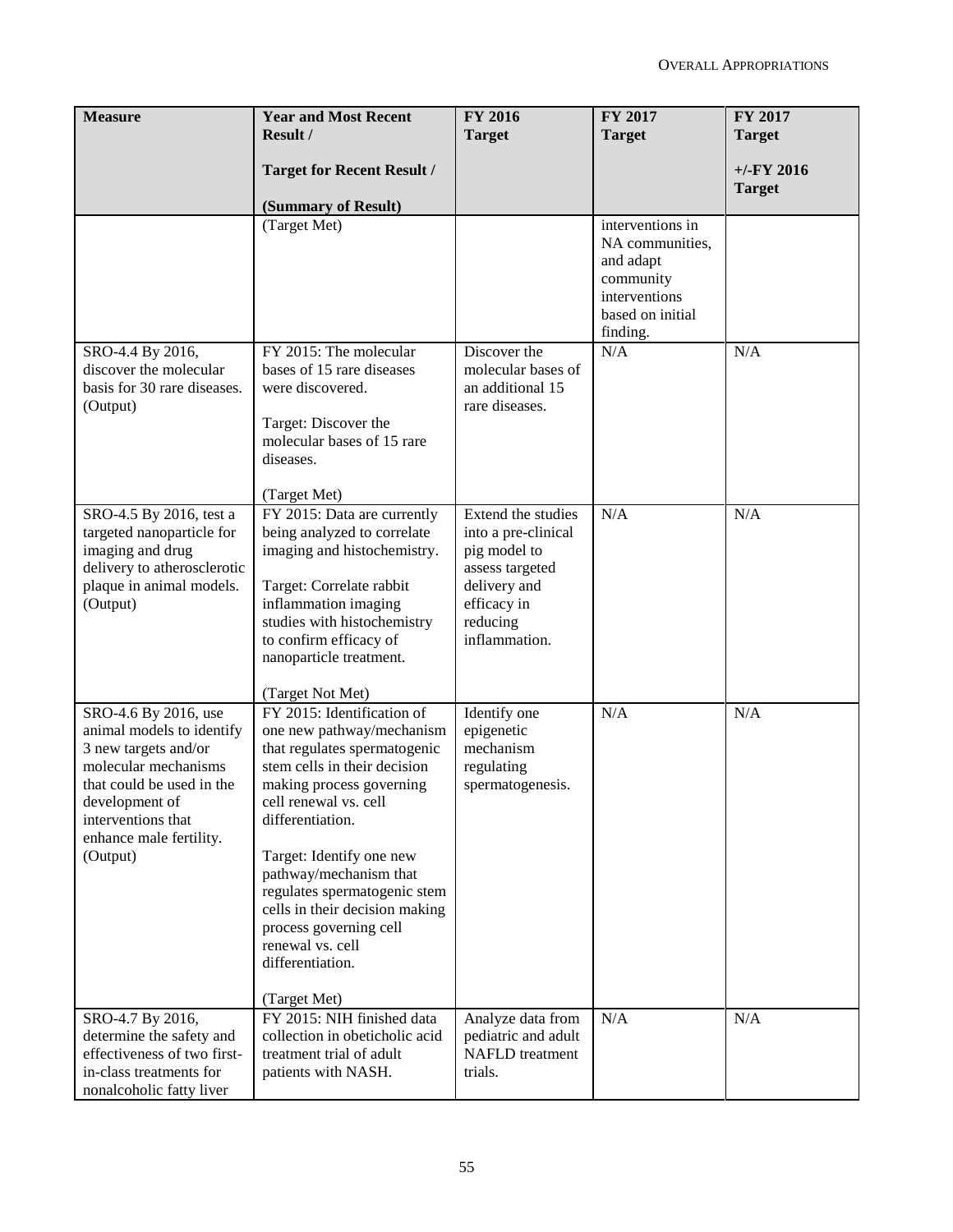| <b>Measure</b>                                                                                                                                                                                                                                                                                                                                                     | <b>Year and Most Recent</b><br>Result /                                                                                                                                                                                                                                                                                                                                                                                                            | FY 2016<br><b>Target</b>                                                                                                                                                                                                                                                                                          | FY 2017<br><b>Target</b>                                                                                                                                                                                      | FY 2017<br><b>Target</b>      |
|--------------------------------------------------------------------------------------------------------------------------------------------------------------------------------------------------------------------------------------------------------------------------------------------------------------------------------------------------------------------|----------------------------------------------------------------------------------------------------------------------------------------------------------------------------------------------------------------------------------------------------------------------------------------------------------------------------------------------------------------------------------------------------------------------------------------------------|-------------------------------------------------------------------------------------------------------------------------------------------------------------------------------------------------------------------------------------------------------------------------------------------------------------------|---------------------------------------------------------------------------------------------------------------------------------------------------------------------------------------------------------------|-------------------------------|
|                                                                                                                                                                                                                                                                                                                                                                    | <b>Target for Recent Result /</b><br>(Summary of Result)                                                                                                                                                                                                                                                                                                                                                                                           |                                                                                                                                                                                                                                                                                                                   |                                                                                                                                                                                                               | $+/-FY$ 2016<br><b>Target</b> |
| disease in adults and<br>children. (Outcome)<br>SRO-5.2 By 2018, (a)                                                                                                                                                                                                                                                                                               | Target: Finish data collection<br>in obeticholic acid treatment<br>trial of adult patients with<br>NASH.<br>(Target Met)<br>FY 2015: Identified four                                                                                                                                                                                                                                                                                               | Analyze                                                                                                                                                                                                                                                                                                           | Complete exome                                                                                                                                                                                                | N/A                           |
| identify genetic factors<br>that enhance or reduce<br>the risk of development<br>and progression of<br>chronic obstructive<br>pulmonary disease<br>(COPD) and (b) validate<br>new genetic and clinical<br>criteria that may be added<br>to COPD classification<br>and contribute to better<br>and/or earlier diagnosis<br>or prognosis of the<br>disease. (Output) | clusters that show robust<br>associations with clinical<br>characteristics of COPD and<br>known COPD-associated<br>genetic variants.<br>Target: Using analysis of<br>genetic and clinical data<br>from the original 10,000<br>subjects, identify 1-3 COPD<br>sub-classes that can then be<br>tested for prognostic<br>potential.<br>(Target Met)                                                                                                   | longitudinal data<br>for the first 1000<br>five year follow-up<br>visits to identify 1-<br>3 predictors of<br>disease<br>progression.                                                                                                                                                                             | chip genotyping<br>of 10,171<br>COPDGene<br>subjects and<br>identify 1 to 5<br>new rare and<br>common genetic<br>determinants of<br>COPD.                                                                     |                               |
| SRO-5.3 By 2020,<br>identify risk and<br>protective alleles that<br>lead to one novel<br>therapeutic approach,<br>drug target, or pathway to<br>prevention for late-onset<br>Alzheimer's disease.<br>(Output)                                                                                                                                                      | FY 2015: Sample selection<br>for whole genome<br>sequencing on additional<br>multiply affected families<br>was initiated. Planning of the<br>Replication Phase has begun.<br>Target: Initiate Replication<br>Phase to validate genes /<br>regions of interest identified<br>from case-control and family<br>sequencing in $~50,000$<br>samples from well<br>phenotyped individuals by<br>targeted sequencing and/or<br>genotyping.<br>(Target Met) | Begin<br>confirmation of<br>genomic regions of<br>interest identified<br>in the Discovery<br>Phase using<br>samples from the<br>Replication phase.<br>Begin<br>harmonization of<br>data from<br>Discovery phase<br>datasets with data<br>from Replication<br>Phase for<br>confirmation of<br>regions of interest. | Continue<br>confirmation of<br>genomic regions<br>of interest in the<br>Discovery and<br>Replication phase<br>datasets. Continue<br>harmonization of<br>Discovery Phase<br>and Replication<br>Phase datasets. | N/A                           |
| SRO-5.4 By 2017,<br>address the growing<br>public health problem of<br>antimicrobial resistance<br>by discovering four to six<br>new therapeutic<br>candidates and assessing<br>two novel approaches/<br>regimens designed to                                                                                                                                      | FY 2015: Optimized<br>treatment strategies to reduce<br>the risk of antimicrobial<br>resistance were evaluated.<br>Target: Evaluate optimized<br>treatment strategies to reduce<br>the risk of antimicrobial<br>resistance.                                                                                                                                                                                                                        | Discover two<br>additional new<br>candidate<br>therapeutics for<br>infections where<br>resistance poses a<br>significant public<br>health threat.                                                                                                                                                                 | Assess two novel<br>approaches/regim<br>ens designed to<br>preserve existing<br>antimicrobials.                                                                                                               | N/A                           |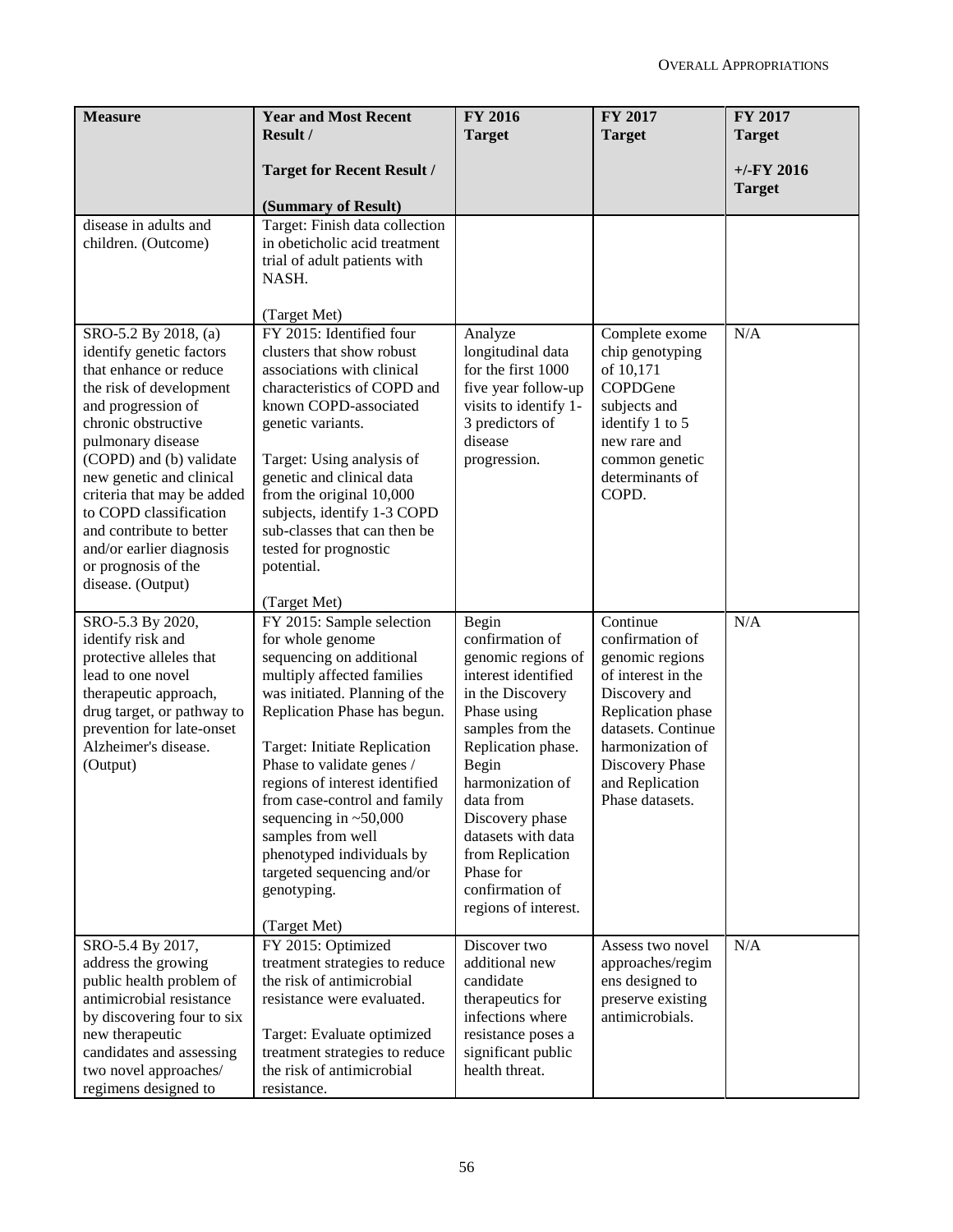| <b>Measure</b>                                          | <b>Year and Most Recent</b><br>Result /                      | FY 2016                         | FY 2017                                  | FY 2017       |
|---------------------------------------------------------|--------------------------------------------------------------|---------------------------------|------------------------------------------|---------------|
|                                                         |                                                              | <b>Target</b>                   | <b>Target</b>                            | <b>Target</b> |
|                                                         | <b>Target for Recent Result /</b>                            |                                 |                                          | $+/-FY$ 2016  |
|                                                         | (Summary of Result)                                          |                                 |                                          | <b>Target</b> |
| preserve existing                                       |                                                              |                                 |                                          |               |
| antimicrobials. (Output)<br>SRO-5.5 By 2018,            | (Target Met)<br>FY 2015: Identified and                      | Complete pilot                  | Support research                         | N/A           |
| complete pre-commercial                                 | established the feasibility of                               | clinical studies on             | on continued                             |               |
| development of a point-<br>of-care technology           | 3 technologies through<br>preliminary testing for            | 1 to 2 prototype<br>devices.    | development of<br>one or two             |               |
| targeted for use in                                     | potential use as point of care                               |                                 | prototype devices                        |               |
| primary care setting.<br>(Output)                       | technology in the primary<br>care setting.                   |                                 | that will begin to<br>initiate the       |               |
|                                                         |                                                              |                                 | regulatory                               |               |
|                                                         | Target: Establish feasibility<br>of use of 3 to 4 identified |                                 | process.                                 |               |
|                                                         | technologies through                                         |                                 |                                          |               |
|                                                         | preliminary testing.                                         |                                 |                                          |               |
|                                                         | (Target Met)                                                 |                                 |                                          |               |
| SRO-5.6 By 2017,                                        | FY 2015: Promising results                                   | Develop, test or<br>disseminate | In basic research                        | N/A           |
| develop, evaluate, refine,<br>and/or promote strategies | were obtained from<br>development of tools to                | strategies to                   | identify new<br>targets or refine        |               |
| for preventing                                          | overcome opioid overdoses,                                   | enhance the use of              | existing ones in                         |               |
| prescription drug abuse<br>and its consequences.        | development of analgesics<br>and compounds to block side     | naloxone for<br>overdose        | the<br>endocannabinoid                   |               |
| (Output)                                                | effects from pain medication                                 | prevention.                     | system for the                           |               |
|                                                         | for cancer, assessment of<br>vaporized cannabis for          |                                 | development of<br>treatments of          |               |
|                                                         | neuropathic pain from spinal                                 |                                 | chronic pain                             |               |
|                                                         | cord injury, and the<br>implementation of opioid             |                                 | without<br>development of                |               |
|                                                         | therapy guidelines to                                        |                                 | tolerance or                             |               |
|                                                         | improve primary care among                                   |                                 | dependence; in<br>clinical research      |               |
|                                                         | providers.                                                   |                                 | develop, evaluate,                       |               |
|                                                         | Target: Develop, test or                                     |                                 | and/or refine two                        |               |
|                                                         | disseminate strategies to<br>prevent prescription drug       |                                 | to four treatment<br>strategies that     |               |
|                                                         | abuse, including the                                         |                                 | target co-morbid                         |               |
|                                                         | development of pain<br>medications with reduced              |                                 | opioid addiction<br>and chronic pain;    |               |
|                                                         | abuse potential.                                             |                                 | in translation                           |               |
|                                                         | (Target Met)                                                 |                                 | research identify<br>the impact of state |               |
|                                                         |                                                              |                                 | level prescription                       |               |
|                                                         |                                                              |                                 | monitoring<br>programs (PMP)             |               |
|                                                         |                                                              |                                 | on prescriber                            |               |
|                                                         |                                                              |                                 | behavior and                             |               |
| SRO-5.7 By 2016, the                                    | FY 2015: Twenty studies                                      | By 2016,                        | patient outcomes.<br>N/A                 | N/A           |
| members of the National                                 | nominated and approved by                                    | contribute to                   |                                          |               |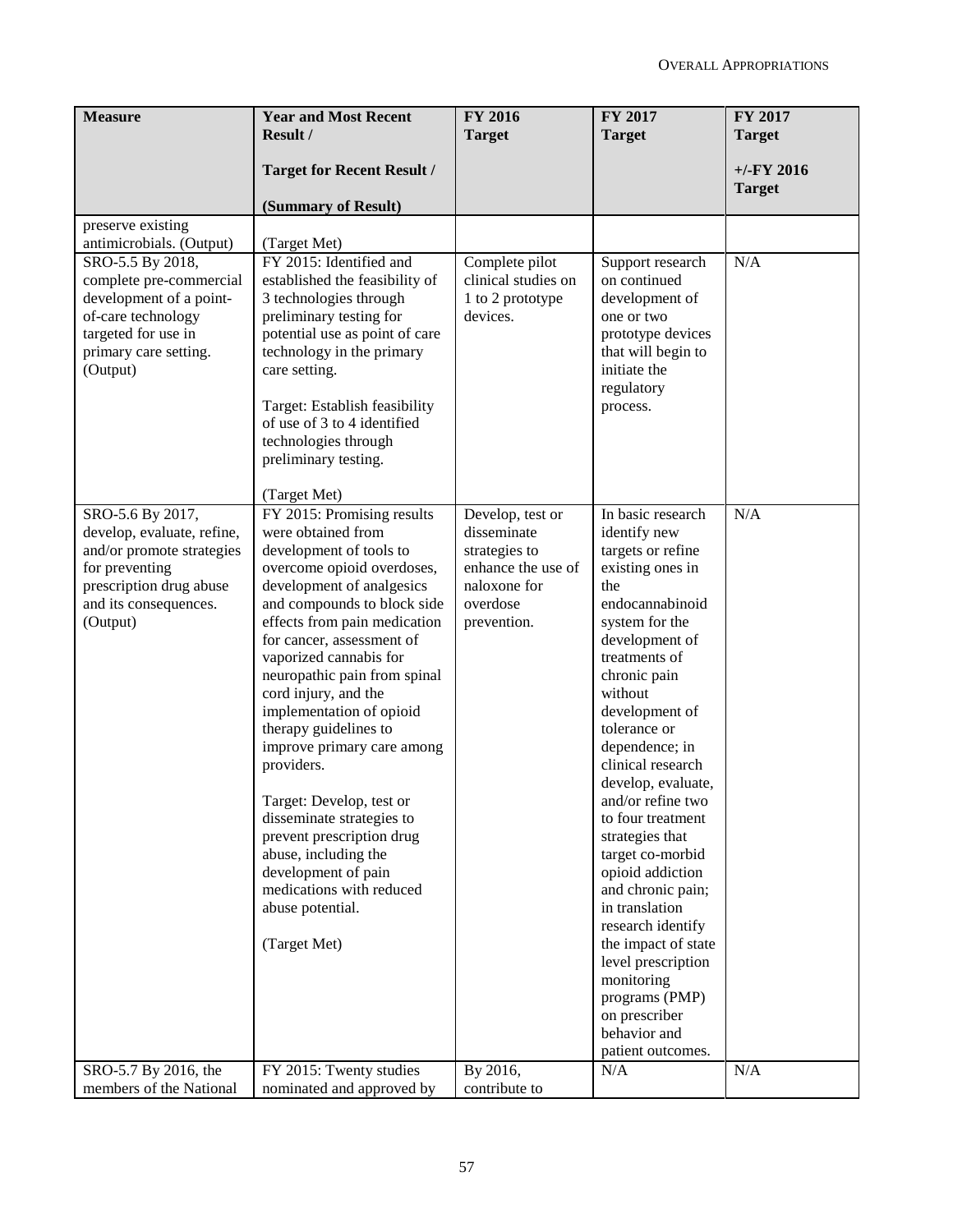| <b>Measure</b>                                                                                                                                                                                                                                                       | <b>Year and Most Recent</b><br>Result /                                                                                                                                                                                                                                                                                                                                                                                                                                                                                                                                                                                                                                                       | FY 2016<br><b>Target</b>                                                                                                                                                                                                                                                         | FY 2017<br><b>Target</b>                                                                                                                                                                                     | FY 2017<br><b>Target</b>       |
|----------------------------------------------------------------------------------------------------------------------------------------------------------------------------------------------------------------------------------------------------------------------|-----------------------------------------------------------------------------------------------------------------------------------------------------------------------------------------------------------------------------------------------------------------------------------------------------------------------------------------------------------------------------------------------------------------------------------------------------------------------------------------------------------------------------------------------------------------------------------------------------------------------------------------------------------------------------------------------|----------------------------------------------------------------------------------------------------------------------------------------------------------------------------------------------------------------------------------------------------------------------------------|--------------------------------------------------------------------------------------------------------------------------------------------------------------------------------------------------------------|--------------------------------|
|                                                                                                                                                                                                                                                                      | <b>Target for Recent Result /</b><br>(Summary of Result)                                                                                                                                                                                                                                                                                                                                                                                                                                                                                                                                                                                                                                      |                                                                                                                                                                                                                                                                                  |                                                                                                                                                                                                              | $+/-$ FY 2016<br><b>Target</b> |
| Dental Practice-based<br>Research Network will<br>contribute to the<br>scientific basis for<br>common dental<br>procedures and improve<br>the quality of dental care<br>in community practices<br>by conducting research<br>studies in dental<br>practices. (Output) | practitioners are completed,<br>underway, or in progress.<br>Target: By 2015, design 10<br>studies nominated by<br>practitioners as relevant to<br>their practices.<br>(Target Exceeded)                                                                                                                                                                                                                                                                                                                                                                                                                                                                                                      | clinical decision-<br>making based on<br>evidence gained by<br>the NPBRN<br>studies.                                                                                                                                                                                             |                                                                                                                                                                                                              |                                |
| SRO-5.9 By 2017,<br>determine the potential<br>contributions of<br>infectious agents to the<br>underlying etiology of<br>urologic chronic pelvic<br>pain syndromes<br>(UCPPS). (Outcome)                                                                             | FY 2015: 150 biological<br>samples were assessed<br>through complementary<br>methods to characterize<br>urologic microbial profiles of<br><b>UCPPS</b> patients and control<br>subjects, and, through linking<br>to associated clinical data,<br>the profiles were related to<br>patient characteristics,<br>including symptoms and risk<br>factors.<br>Target: Assess 150 biological<br>samples through<br>complementary methods to<br>characterize urologic<br>microbial profiles of UCPPS<br>patients and control subjects<br>and through linking to<br>associated clinical data relate<br>profiles to patient<br>characteristics, including<br>symptoms and risk factors.<br>(Target Met) | Complete analyses<br>of differences in<br>the urologic<br>microbiome of<br><b>UCPPS</b><br>patients/controls<br>by sex and<br>according to<br>stratification based<br>on symptom<br>profiles,<br>correlations of<br>flare events, and<br>profiles of<br>inflammatory<br>markers. | Determine the<br>potential<br>contributions of<br>infectious agents<br>to the underlying<br>etiology and<br>symptom profiles<br>for urologic<br>chronic pelvic<br>pain syndromes in<br>males and<br>females. | N/A                            |
| SRO-5.10 By 2020,<br>assess the effectiveness<br>of five to seven<br>interventions that focus<br>on eliminating health<br>disparities by utilizing<br>community partnerships<br>to conduct intervention<br>research that will foster<br>sustainable efforts at the   | FY 2015: Phase I is<br>underway and the 33 projects<br>in the planning phase are<br>building strong partnerships,<br>generating baseline data, and<br>completing pilot<br>interventions. In 2015, NIH<br>solicited applications for the<br>intervention phase and 28 of<br>the 33 participants applied.                                                                                                                                                                                                                                                                                                                                                                                       | Identify adaptive<br>strategies and<br>collect first year<br>assessment<br>variables.                                                                                                                                                                                            | Assess<br>intervention<br>progress and<br>collect second<br>year assessment<br>variables.                                                                                                                    | N/A                            |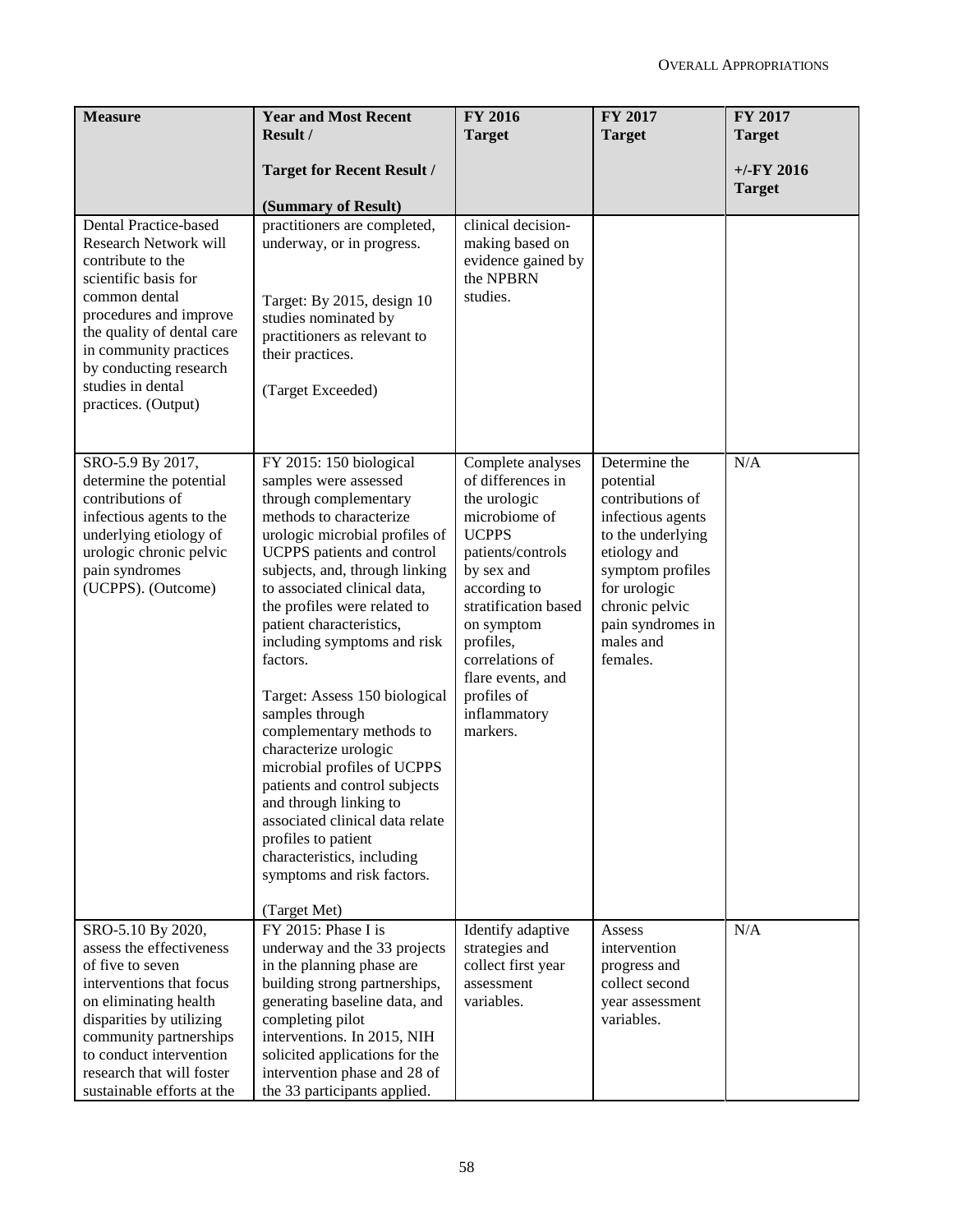| <b>Measure</b>                                                                                                                                                                                 | <b>Year and Most Recent</b><br>Result /                                                                                                                                                                                                                                                                                                                                                                                          | FY 2016<br><b>Target</b>                                                                                                 | FY 2017<br><b>Target</b>                                                                                              | FY 2017<br><b>Target</b>      |
|------------------------------------------------------------------------------------------------------------------------------------------------------------------------------------------------|----------------------------------------------------------------------------------------------------------------------------------------------------------------------------------------------------------------------------------------------------------------------------------------------------------------------------------------------------------------------------------------------------------------------------------|--------------------------------------------------------------------------------------------------------------------------|-----------------------------------------------------------------------------------------------------------------------|-------------------------------|
|                                                                                                                                                                                                | <b>Target for Recent Result /</b>                                                                                                                                                                                                                                                                                                                                                                                                |                                                                                                                          |                                                                                                                       | $+/-FY$ 2016<br><b>Target</b> |
|                                                                                                                                                                                                | (Summary of Result)                                                                                                                                                                                                                                                                                                                                                                                                              |                                                                                                                          |                                                                                                                       |                               |
| community level that will<br>impact disparate<br>conditions. (Output)                                                                                                                          | Target: Initiate the<br>implementation of the Phase<br>I plan and pilot, including<br>baseline data.<br>(Target Met)                                                                                                                                                                                                                                                                                                             |                                                                                                                          |                                                                                                                       |                               |
| SRO-5.11 By 2018,<br>develop and test three to<br>five strategies for<br>symptom management<br>that reduce the effects of<br>acute and chronic illness.<br>(Output)                            | FY 2015: NIH-supported<br>research developed:<br>strategies to reduce insomnia<br>in patients with heart failure<br>and relieve pain after cardiac<br>surgery, and a new<br>instrument for the<br>measurement of fatigue.<br>Target: Develop one novel<br>strategy for managing<br>symptom clusters and that<br>improves health outcomes<br>such as HRQoL.                                                                       | Test one novel<br>strategy for<br>managing<br>symptom clusters<br>and that improves<br>health outcomes<br>such as HRQoL. | Assess the<br>efficacy of one<br>strategy that<br>improves health<br>outcomes through<br>symptom self-<br>management. | N/A                           |
|                                                                                                                                                                                                | (Target Met)                                                                                                                                                                                                                                                                                                                                                                                                                     |                                                                                                                          |                                                                                                                       |                               |
| SRO-5.13 By 2015,<br>establish and evaluate a<br>process to prioritize<br>compounds that have not<br>yet been adequately<br>tested for more in-depth<br>toxicological evaluation.<br>(Outcome) | FY 2015: A formal process<br>for evaluating HTS results<br>for use in prioritization of<br>compounds for additional<br>testing has been developed,<br>and a model was developed<br>to evaluate the estrogenic<br>potential of chemicals and<br>has been proposed for use.<br>Target: A formal process of<br>prioritizing compounds for<br>more extensive toxicological<br>testing will be evaluated and<br>used.<br>(Target Met) | N/A                                                                                                                      | N/A                                                                                                                   | N/A                           |
| SRO-5.15 By 2018,<br>develop, refine and<br>evaluate evidence-based<br>intervention strategies<br>and promote their use to<br>prevent substance use,<br>abuse, addiction and their             | FY 2015: NIH supported six<br>studies to evaluate the<br>effectiveness of the youth<br>guide for alcohol screening<br>and brief intervention in a<br>variety of settings.                                                                                                                                                                                                                                                        | Disseminate the<br>newly released<br>College Alcohol<br>Interventions<br>Matrix<br>(CollegeAIM) and<br>continue to       | Promote existing<br>resources and<br>develop new<br>resources to<br>address underage<br>substance use,<br>abuse, and  | N/A                           |
| consequences in underage<br>populations. (Outcome)                                                                                                                                             | Target: Evaluate the<br>effectiveness of screening                                                                                                                                                                                                                                                                                                                                                                               | disseminate the<br>youth screening                                                                                       | addiction in<br>subpopulations of                                                                                     |                               |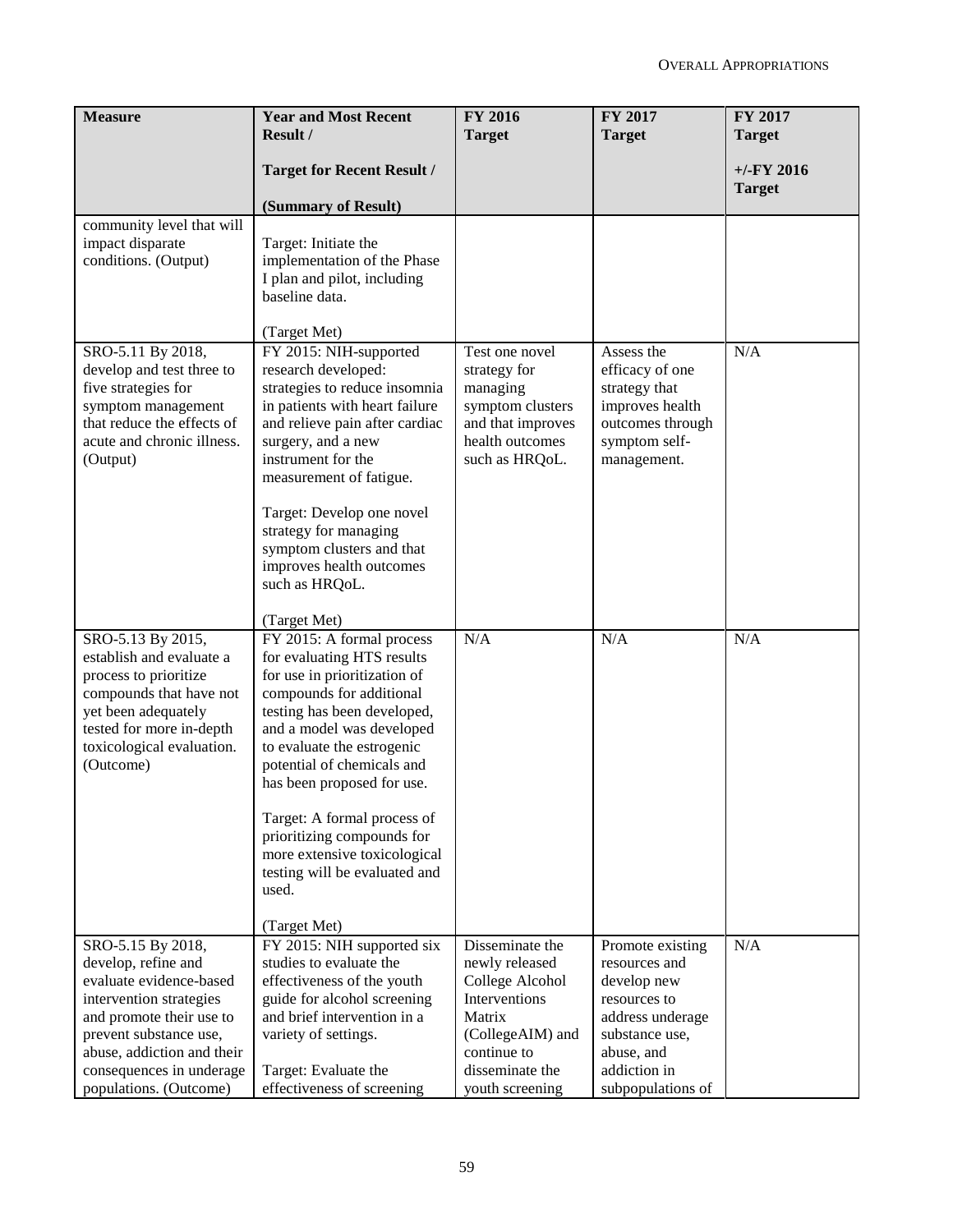| <b>Measure</b>                                                                                                                                                                                                                                             | <b>Year and Most Recent</b><br>Result /                                                                                                                                                                                                                                                                                                                                                                                                                                              | <b>FY 2016</b><br><b>Target</b>                                                                                                            | FY 2017<br><b>Target</b>                                                                    | FY 2017<br><b>Target</b>      |
|------------------------------------------------------------------------------------------------------------------------------------------------------------------------------------------------------------------------------------------------------------|--------------------------------------------------------------------------------------------------------------------------------------------------------------------------------------------------------------------------------------------------------------------------------------------------------------------------------------------------------------------------------------------------------------------------------------------------------------------------------------|--------------------------------------------------------------------------------------------------------------------------------------------|---------------------------------------------------------------------------------------------|-------------------------------|
|                                                                                                                                                                                                                                                            | <b>Target for Recent Result /</b><br>(Summary of Result)                                                                                                                                                                                                                                                                                                                                                                                                                             |                                                                                                                                            |                                                                                             | $+/-FY$ 2016<br><b>Target</b> |
|                                                                                                                                                                                                                                                            | and brief intervention for<br>alcohol and other drug use in<br>a variety of settings.<br>(Target Met)                                                                                                                                                                                                                                                                                                                                                                                | guide.                                                                                                                                     | youth.                                                                                      |                               |
| SRO-6.1 By 2023,<br>perform comparative<br>effectiveness studies to<br>test five therapies for<br>prevention or treatment<br>of type 2 diabetes.<br>(Outcome)                                                                                              | FY 2015: The data on<br>complications in the Diabetes<br>Prevention Program<br>Outcomes Study was<br>analyzed.<br>Target: Analyze data on<br>complications in the Diabetes<br>Prevention Program<br>Outcomes Study.<br>(Target Met)                                                                                                                                                                                                                                                  | Enroll at least<br>2200 participants<br>in Glycemia<br>Reduction<br>Approaches in<br>Diabetes: A<br>Comparative<br>Effectiveness<br>Study. | Complete<br>enrollment for at<br>least one Restore<br><b>Insulin Secretion</b><br>protocol. | N/A                           |
| SRO-6.4 By 2015,<br>identify and characterize<br>two molecular pathways<br>of potential clinical<br>significance that may<br>serve as the basis for<br>discovering new<br>medications for<br>preventing and treating<br>asthma exacerbations.<br>(Outcome) | FY 2015: Identified and<br>characterized two molecular<br>pathways of potential clinical<br>significance that may serve<br>as the basis for discovering<br>new medications for<br>preventing and treating<br>asthma exacerbations.<br>Target: Identify and<br>characterize two molecular<br>pathways of potential clinical<br>significance that may serve<br>as the basis for discovering<br>new medications for<br>preventing and treating<br>asthma exacerbations.<br>(Target Met) | N/A                                                                                                                                        | N/A                                                                                         | N/A                           |
| SRO-6.6 By 2015,<br>provide at least one new<br>or significantly improved<br>minimally-invasive<br>treatment for clinical use<br>in patients using image-<br>guided interventions.<br>(Outcome)                                                            | FY 2015: NIH-supported<br>research has led to<br>development of several<br>image-guided interventions<br>that reduce the risk of<br>adverse outcomes, shorten<br>patient recovery time, and<br>improve precision of<br>procedures, especially related<br>to brain, spinal cord, and<br>nerves.<br>Target: Support new or                                                                                                                                                             | N/A                                                                                                                                        | N/A                                                                                         | N/A                           |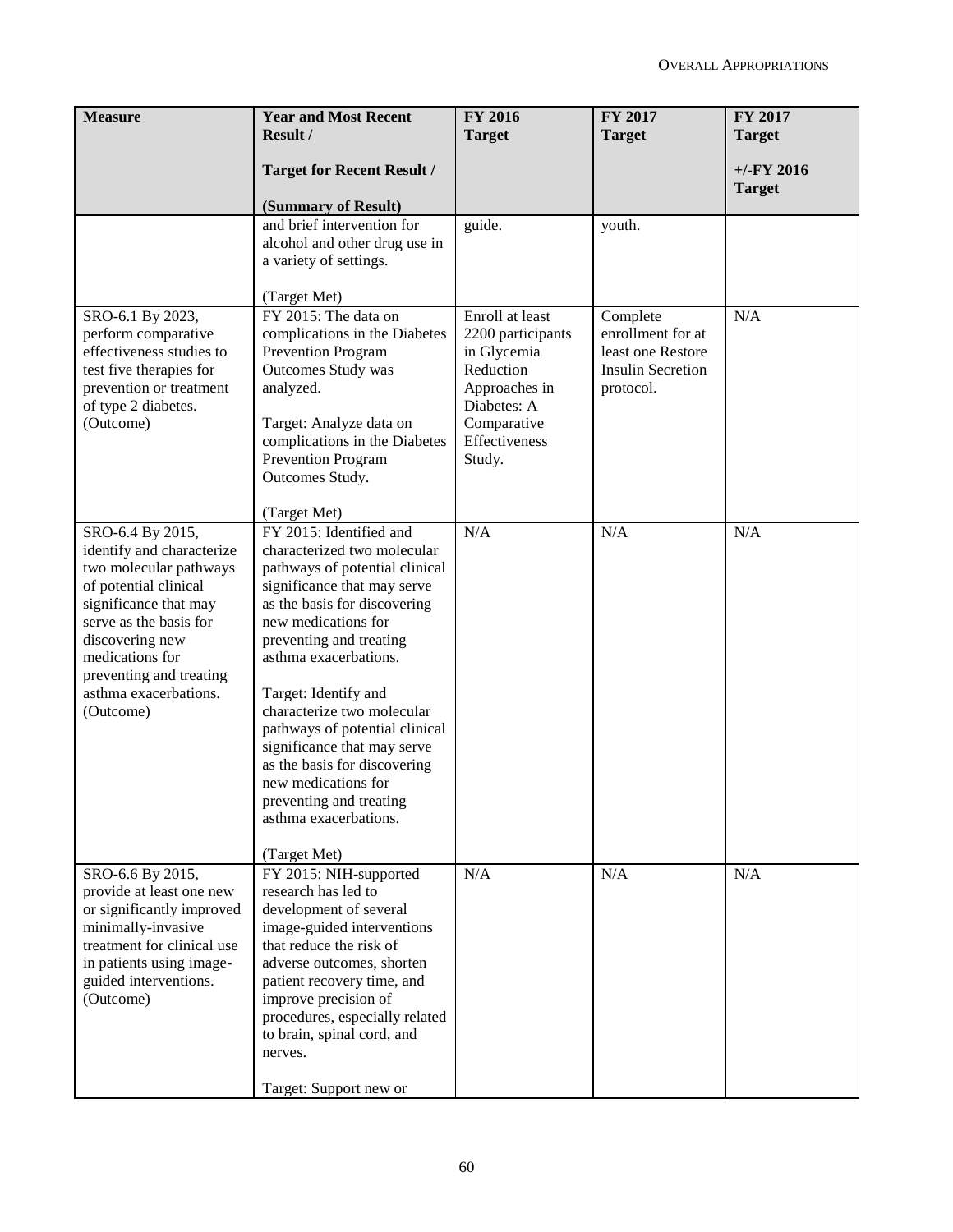| <b>Measure</b>                                                                                                                                                                                                                                              | <b>Year and Most Recent</b><br>Result /                                                                                                                                                                                                                                                                                                                                                        | FY 2016<br><b>Target</b>                                                                                                                                                                                                                                                                     | FY 2017<br><b>Target</b>                                                                                                                    | FY 2017<br><b>Target</b>      |
|-------------------------------------------------------------------------------------------------------------------------------------------------------------------------------------------------------------------------------------------------------------|------------------------------------------------------------------------------------------------------------------------------------------------------------------------------------------------------------------------------------------------------------------------------------------------------------------------------------------------------------------------------------------------|----------------------------------------------------------------------------------------------------------------------------------------------------------------------------------------------------------------------------------------------------------------------------------------------|---------------------------------------------------------------------------------------------------------------------------------------------|-------------------------------|
|                                                                                                                                                                                                                                                             | <b>Target for Recent Result /</b><br>(Summary of Result)                                                                                                                                                                                                                                                                                                                                       |                                                                                                                                                                                                                                                                                              |                                                                                                                                             | $+/-FY$ 2016<br><b>Target</b> |
|                                                                                                                                                                                                                                                             | significantly improved<br>human subject research for<br>image-guided interventions<br>to reduce the risk of adverse<br>outcomes to structures such<br>as the brain, spinal cord, or<br>nerves that are within or near<br>the operating field.<br>(Target Met)                                                                                                                                  |                                                                                                                                                                                                                                                                                              |                                                                                                                                             |                               |
| SRO-7.1 By 2016, assess<br>the efficacy of a novel<br>microbicide delivery<br>system for the prevention<br>of HIV. (Output)                                                                                                                                 | FY 2015: The ASPIRE (A<br>Study to Prevent Infection<br>with a Ring for Extended<br>Use) study completed<br>participant follow-up of the<br>phase III trial of a novel<br>microbicide delivery system.<br>Target: Complete follow up<br>of a phase III trial of a novel<br>microbicide delivery system.<br>(Target Met)                                                                        | Complete data<br>analysis on the<br>safety and/or<br>efficacy of a novel<br>microbicide<br>delivery system<br>and release results<br>publicly.                                                                                                                                               | N/A                                                                                                                                         | N/A                           |
| SRO-7.2 By 2018,<br>develop an evidence-<br>based, online resource to<br>help people who have<br>low back pain and their<br>health care providers<br>apply clinical evidence to<br>individual circumstances<br>when weighing treatment<br>options. (Output) | FY 2015: The benefits of<br>surgery remain for up to 8<br>years for patients who have a<br>herniated lumbar disc; the<br>benefits of surgery for people<br>who had surgery for spinal<br>stenosis decrease with time.<br>Target: Collect data on pain<br>and function from Spine<br><b>Patient Outcomes Research</b><br>Trial participants 8 years<br>after joining the study.<br>(Target Met) | Develop<br>individualized<br>models of patient<br>outcomes<br>following surgical<br>or non-operative<br>treatment for<br>common causes of<br>surgery for low<br>back pain (e.g.,<br>intervertebral disc<br>herniation, lumbar<br>spinal stenosis,<br>and degenerative<br>spondylolisthesis). | Integrate the<br>individualized<br>outcome models<br>into an outcomes<br>calculator and<br>assess its use in a<br>web-based<br>environment. | N/A                           |
| SRO-7.3 By 2016,<br>develop and/or evaluate<br>one to four interventions<br>using mobile technology<br>to improve treatment<br>delivery and adherence<br>for addiction and related<br>health consequences.<br>(Output)                                      | FY 2015: Studies examined<br>the efficacy of mobile<br>technology-based treatments<br>to enhance treatment for<br>patients with mental illness,<br>and for interactive treatment<br>of patients with drug<br>addiction; and the feasibility<br>of improving HIV<br>antiretroviral treatment<br>adherence with cell phone                                                                       | Identify next steps<br>for testing or<br>deployment of 2-4<br>substance abuse<br>treatment or<br>medication<br>adherence<br>interventions using<br>mobile technology.                                                                                                                        | N/A                                                                                                                                         | N/A                           |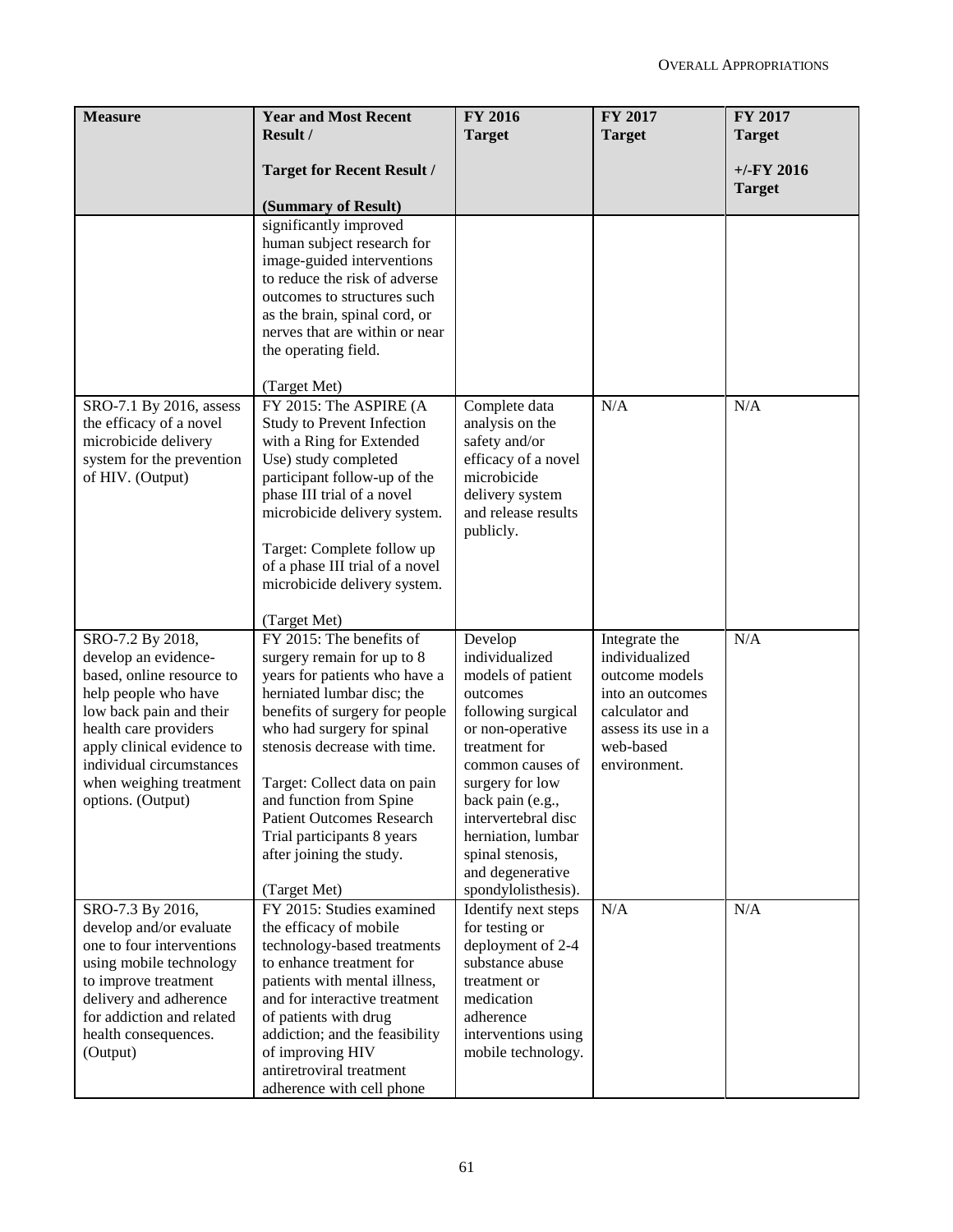| <b>Measure</b>                                                                                                                                                                                                                            | <b>Year and Most Recent</b><br>Result /                                                                                                                                                                                                                                                                                                                                                                                                                                                                                                                                            | FY 2016<br><b>Target</b>                                                                                                                                                                                    | FY 2017<br><b>Target</b>                                                                                                                                                                       | FY 2017<br><b>Target</b>      |
|-------------------------------------------------------------------------------------------------------------------------------------------------------------------------------------------------------------------------------------------|------------------------------------------------------------------------------------------------------------------------------------------------------------------------------------------------------------------------------------------------------------------------------------------------------------------------------------------------------------------------------------------------------------------------------------------------------------------------------------------------------------------------------------------------------------------------------------|-------------------------------------------------------------------------------------------------------------------------------------------------------------------------------------------------------------|------------------------------------------------------------------------------------------------------------------------------------------------------------------------------------------------|-------------------------------|
|                                                                                                                                                                                                                                           | <b>Target for Recent Result /</b><br>(Summary of Result)                                                                                                                                                                                                                                                                                                                                                                                                                                                                                                                           |                                                                                                                                                                                                             |                                                                                                                                                                                                | $+/-FY$ 2016<br><b>Target</b> |
| SRO-8.2 By 2017,<br>identify circuits within<br>the brain that mediate<br>reward for 1) drugs, 2)<br>non-drug rewards such as<br>food or palatable<br>substances, and 3)<br>aversion to drug effects,                                     | reminders, counseling, and<br>two-way personalized text<br>messaging.<br>Target: Continue to develop<br>and/or test substance abuse<br>treatment or medication<br>adherence interventions<br>using mobile technology.<br>(Target Met)<br>FY 2015: NIH-funded<br>researchers defined circuits<br>and portions of circuits that<br>are important for the<br>perception of reward that are<br>activated in the presence or<br>absence of drugs of abuse.                                                                                                                              | Support research<br>to compare and<br>contrast rewarding<br>versus aversive<br>pathways in<br>response to<br>substances of<br>abuse.                                                                        | Identify<br>morphological<br>and functional<br>neuroplastic<br>modifications due<br>to drugs at the<br>level of dendritic<br>spines and                                                        | N/A                           |
| and 4) determine the<br>degree of overlap<br>between these circuits.<br>(Output)                                                                                                                                                          | Target: Identify non-drug<br>activated reward circuits and<br>compare with drug-activated<br>reward circuits.<br>(Target Met)                                                                                                                                                                                                                                                                                                                                                                                                                                                      |                                                                                                                                                                                                             | electrophysiologic<br>al indices and<br>their persistence<br>during the<br>development of<br>drug dependence<br>(or during<br>repeated<br>intermittent drug<br>administration).                |                               |
| SRO-8.7 By 2018,<br>identify three effective<br>system interventions<br>generating the<br>implementation,<br>sustainability and<br>ongoing improvement of<br>research-tested<br>interventions across<br>health care systems.<br>(Outcome) | FY 2015: NIH researchers<br>identified three key factors<br>that influence the scaling up<br>of research-tested<br>interventions across large<br>services systems such as<br>child welfare, primary care,<br>specialty care and<br>community practice. These<br>key factors include the<br>utilization of technological<br>approaches to enhance<br>validation and scale-up;<br>optimization of treatment<br>fidelity in the delivery of<br>research-based treatment;<br>and the development of<br>research community<br>partnerships to promote<br>research-tested interventions. | Initiate testing of<br>hypothesized<br>mechanism of<br>treatment effect of<br>one novel<br>intervention, and<br>determine whether<br>the intervention<br>should progress<br>further to clinical<br>testing. | Establish one<br>research-practice<br>partnerships to<br>improve<br>dissemination,<br>implementation,<br>and continuous<br>improvement of<br>evidence-based<br>mental health care<br>services. | N/A                           |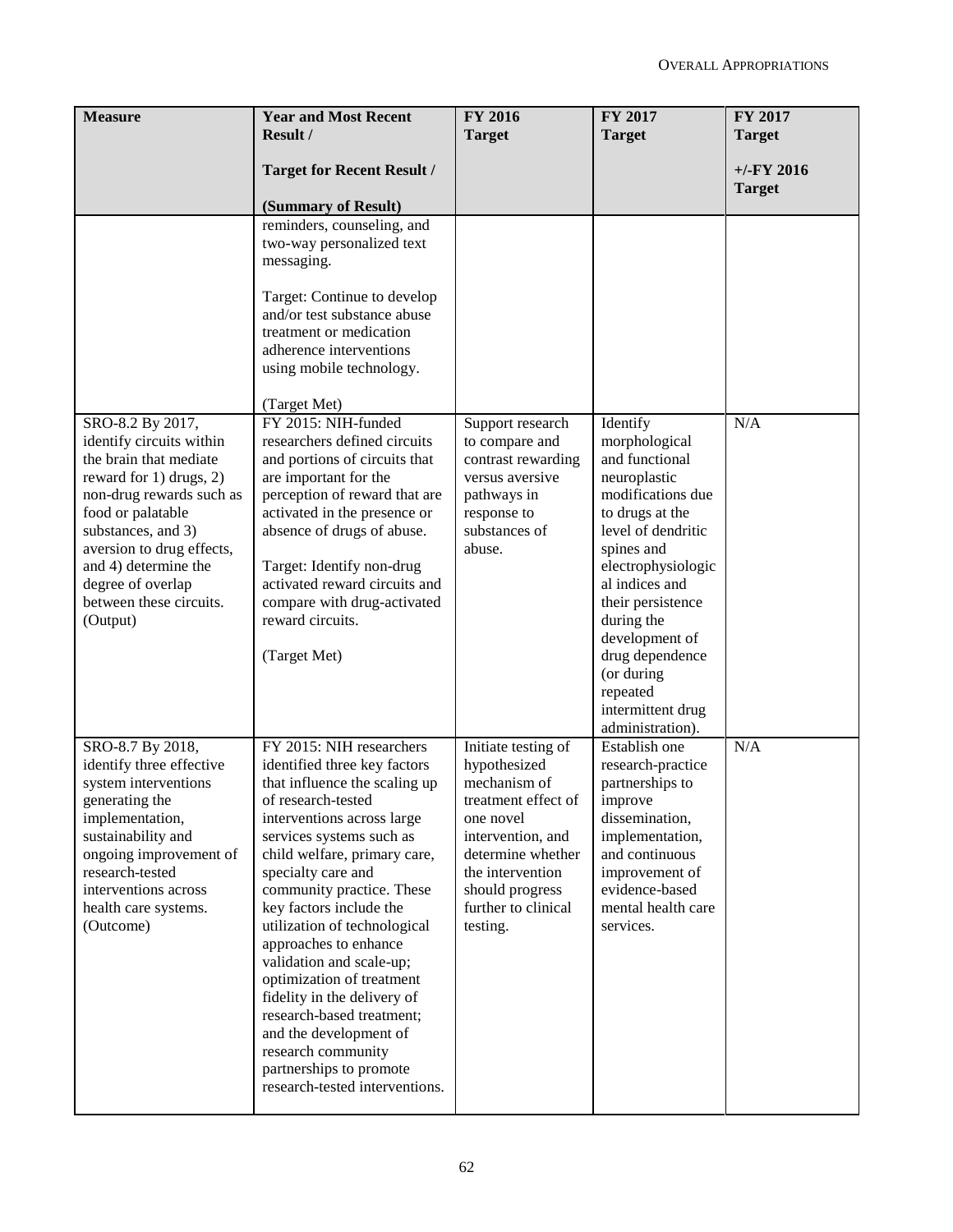| <b>Measure</b>                                                                                                                                           | <b>Year and Most Recent</b><br>Result /                                                                                                                                                                                                                                                                                                                                                                                                                  | FY 2016<br><b>Target</b>                                                                                                                                               | FY 2017<br><b>Target</b>                                                                                                                                                                                  | FY 2017<br><b>Target</b>      |
|----------------------------------------------------------------------------------------------------------------------------------------------------------|----------------------------------------------------------------------------------------------------------------------------------------------------------------------------------------------------------------------------------------------------------------------------------------------------------------------------------------------------------------------------------------------------------------------------------------------------------|------------------------------------------------------------------------------------------------------------------------------------------------------------------------|-----------------------------------------------------------------------------------------------------------------------------------------------------------------------------------------------------------|-------------------------------|
|                                                                                                                                                          | <b>Target for Recent Result /</b><br>(Summary of Result)                                                                                                                                                                                                                                                                                                                                                                                                 |                                                                                                                                                                        |                                                                                                                                                                                                           | $+/-FY$ 2016<br><b>Target</b> |
|                                                                                                                                                          | Target: Identify three (3) key<br>factors influencing the<br>scaling up of research-tested<br>interventions across large<br>networks of services systems<br>such as primary care,<br>specialty care and<br>community practice.<br>(Outcome)<br>(Target Met)                                                                                                                                                                                              |                                                                                                                                                                        |                                                                                                                                                                                                           |                               |
| SRO-9.2 By 2018,<br>identify culturally<br>appropriate, effective<br>stroke<br>prevention/intervention<br>programs in minority<br>communities. (Outcome) | FY 2015: Recruitment was<br>initiated in three studies (and<br>completed in one of these)<br>testing various culturally<br>tailored interventions to<br>reduce health disparities in<br>stroke.<br>Target: Initiate enrollment in<br>two studies testing culturally<br>tailored interventions to<br>reduce health disparities in<br>stroke.<br>(Target Exceeded)                                                                                         | Complete patient<br>follow-up in a<br>study testing a<br>clinical program<br>for improved<br>blood pressure<br>control in<br>racial/ethnic<br>minority<br>populations. | Complete data<br>analysis for a<br>study that tested<br>culturally tailored<br>interventions to<br>address major<br>contributors to<br>stroke disparities<br>in racial/ethnic<br>minority<br>populations. | N/A                           |
| SRO-9.5 By 2015, assess<br>the efficacy of long-term<br>oxygen treatment in<br>patients with COPD and<br>moderate hypoxemia.<br>(Outcome)                | FY 2015: A publication<br>reporting the results of the<br>trial was submitted to a<br>major peer-reviewed journal<br>in December 2015. A second<br>publication reporting on the<br>design of the trial is in<br>an advanced state of<br>preparation.<br>Target: Complete data<br>analysis and prepare results<br>for publication on the<br>efficacy of long-term oxygen<br>treatment in patients with<br>COPD and moderate<br>hypoxemia.<br>(Target Met) | N/A                                                                                                                                                                    | N/A                                                                                                                                                                                                       | N/A                           |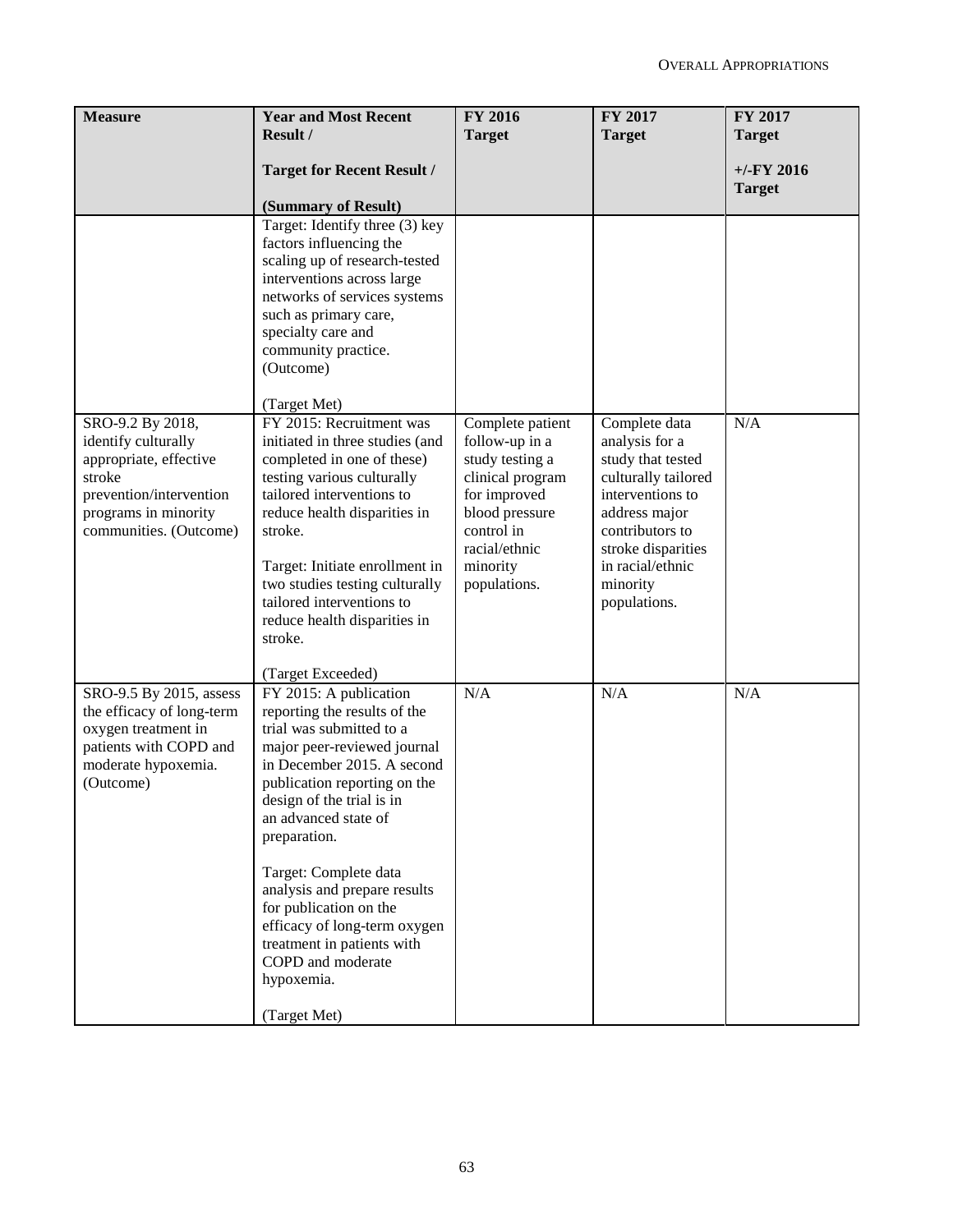| <b>Measure</b>              | $\bf r$ anchonal Arca, communication and Transici of Results (CTR)<br><b>Year and Most Recent</b> | <b>FY 2016</b>     | FY 2017           | FY 2017       |
|-----------------------------|---------------------------------------------------------------------------------------------------|--------------------|-------------------|---------------|
|                             |                                                                                                   |                    |                   |               |
|                             | Result /                                                                                          | <b>Target</b>      | <b>Target</b>     | <b>Target</b> |
|                             |                                                                                                   |                    |                   | $+/-FY$ 2016  |
|                             | <b>Target for Recent Result /</b>                                                                 |                    |                   |               |
|                             |                                                                                                   |                    |                   | <b>Target</b> |
|                             | (Summary of Result)                                                                               |                    |                   |               |
| CTR-2 By 2017, reach        | FY 2015: As of July 30,                                                                           | By 2016, reach     | By 2017, reach    | N/A           |
| 500,000 visits to the       | 2015, ULC visits totaled                                                                          | 300,000 total      | 500,000 total     |               |
| website Genome:             | 185,000.                                                                                          | visits.            | visits.           |               |
| Unlocking Life's Code.      |                                                                                                   |                    |                   |               |
| (Outcome)                   | Target: By 2015, reach                                                                            |                    |                   |               |
|                             | 150,000 visits.                                                                                   |                    |                   |               |
|                             |                                                                                                   |                    |                   |               |
|                             | (Target Exceeded)                                                                                 |                    |                   |               |
| CTR-3 By 2016, partner      | FY 2015: Selected 48                                                                              | Partner with 20-   | N/A               | N/A           |
| with 20 state and local     | <b>Outreach Partner</b>                                                                           | 25 state and       |                   |               |
| mental health nonprofit     | organizations to conduct                                                                          | local mental       |                   |               |
| organizations to facilitate | science-based education and                                                                       | health nonprofit   |                   |               |
| awareness among the         | outreach projects aimed at                                                                        | organizations to   |                   |               |
| general public about the    | reaching the general public                                                                       | facilitate         |                   |               |
| brain, mental health        | and a variety of targeted                                                                         | awareness          |                   |               |
| disorders, research-tested  | audiences, including                                                                              | among the          |                   |               |
| interventions and           | populations that experience                                                                       | public about the   |                   |               |
| findings, and clinical      | mental health disparities.                                                                        | role of basic,     |                   |               |
| trials research. (Outcome)  |                                                                                                   | translational,     |                   |               |
|                             | Target: Support 20-25 state                                                                       | and clinical       |                   |               |
|                             | and local mental health                                                                           | research, and      |                   |               |
|                             | nonprofit organizations in                                                                        | opportunities to   |                   |               |
|                             | conducting science-based                                                                          | participate in     |                   |               |
|                             | education and outreach                                                                            | clinical research. |                   |               |
|                             | projects addressing the needs                                                                     |                    |                   |               |
|                             | of populations that                                                                               |                    |                   |               |
|                             | experience mental health                                                                          |                    |                   |               |
|                             | disparities as defined by race                                                                    |                    |                   |               |
|                             | or ethnicity, age, education                                                                      |                    |                   |               |
|                             | or income, disability status,                                                                     |                    |                   |               |
|                             |                                                                                                   |                    |                   |               |
|                             | geographic location, and risk<br>status related to sex and                                        |                    |                   |               |
|                             |                                                                                                   |                    |                   |               |
|                             | gender.                                                                                           |                    |                   |               |
|                             |                                                                                                   |                    |                   |               |
|                             | (Target Exceeded)<br>FY 2015: Two NIH-funded                                                      |                    |                   |               |
| CTR-4 By 2017, expand       |                                                                                                   | Develop a          | Develop           | N/A           |
| and implement the broad     | stroke clinical trials, one                                                                       | clinical research  | collaborative     |               |
| use of Common Data          | focused on stroke prevention                                                                      | training module    | model to enable   |               |
| Elements for 17             | and another on rehabilitation,                                                                    | on utilization of  | implementation    |               |
| neurological disorders      | began using the NINDS                                                                             | Common Data        | of the CDE        |               |
| among investigators         | Common Data Elements in                                                                           | Elements tools.    | project as a      |               |
| conducting clinical         | FY 2015.                                                                                          |                    | long-term         |               |
| research. (Output)          |                                                                                                   |                    | sustainable       |               |
|                             | Target: Utilize common data                                                                       |                    | resource for the  |               |
|                             | elements in two new clinical                                                                      |                    | clinical research |               |
|                             | trials.                                                                                           |                    | community.        |               |
|                             |                                                                                                   |                    |                   |               |
|                             | (Target Met)                                                                                      |                    |                   |               |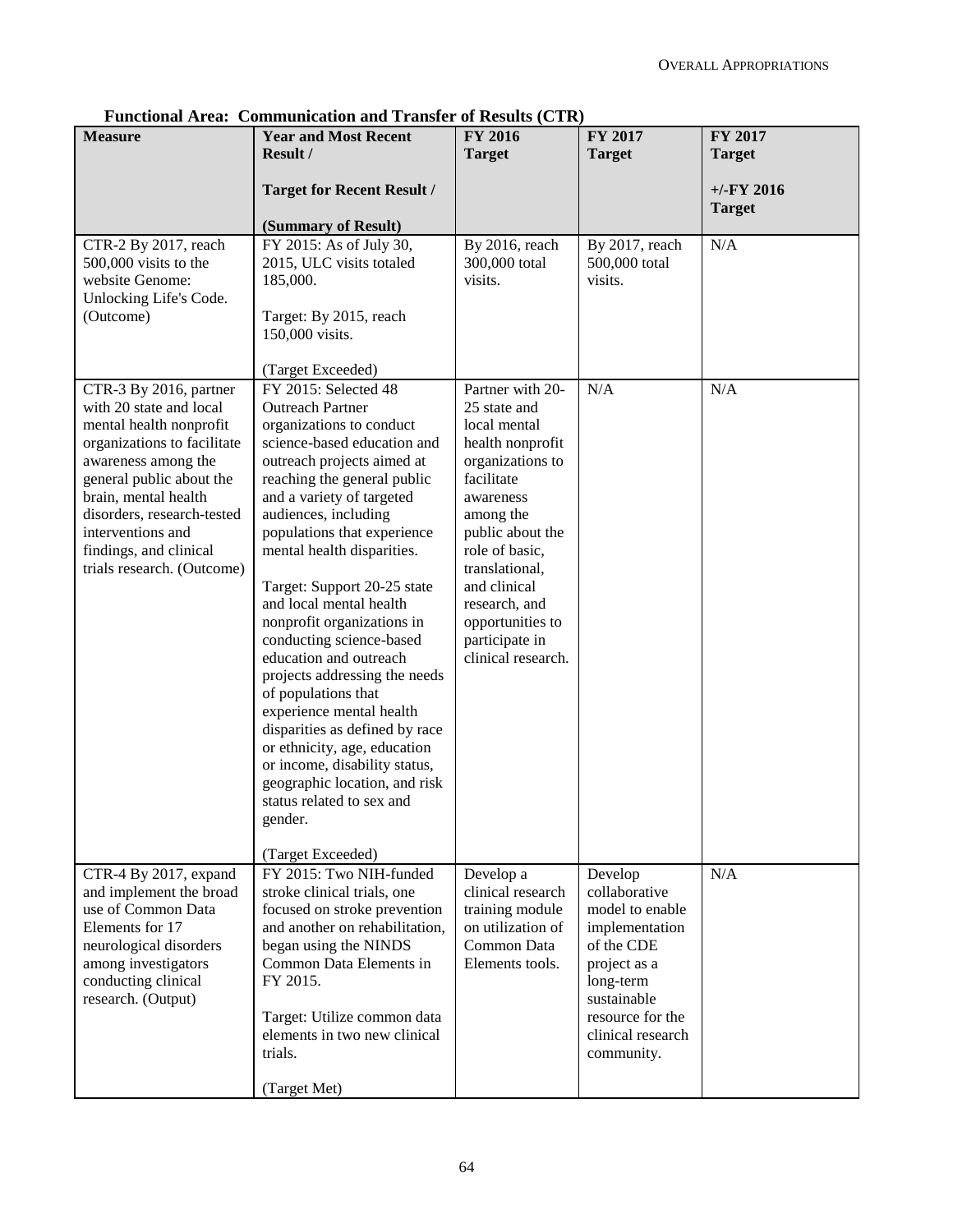| <b>Measure</b>                                                                                                                                                                     | <b>Year and Most Recent</b><br>Result /                                                                                                                                                                                                                                                                                                                                                                                                                                                                                 | FY 2016<br><b>Target</b>                                                                                                                                                             | FY 2017<br><b>Target</b>                                                                                                                                                                                                                                                                                                                                                                                                                            | FY 2017<br><b>Target</b>      |
|------------------------------------------------------------------------------------------------------------------------------------------------------------------------------------|-------------------------------------------------------------------------------------------------------------------------------------------------------------------------------------------------------------------------------------------------------------------------------------------------------------------------------------------------------------------------------------------------------------------------------------------------------------------------------------------------------------------------|--------------------------------------------------------------------------------------------------------------------------------------------------------------------------------------|-----------------------------------------------------------------------------------------------------------------------------------------------------------------------------------------------------------------------------------------------------------------------------------------------------------------------------------------------------------------------------------------------------------------------------------------------------|-------------------------------|
|                                                                                                                                                                                    | <b>Target for Recent Result /</b><br>(Summary of Result)                                                                                                                                                                                                                                                                                                                                                                                                                                                                |                                                                                                                                                                                      |                                                                                                                                                                                                                                                                                                                                                                                                                                                     | $+/-FY$ 2016<br><b>Target</b> |
| CTR-5 By 2017, increase<br>the number of computer-<br>indexed MEDLINE<br>journals by 409 titles,<br>thereby increasing<br>indexing efficiency for<br>MEDLINE. (Output)             | FY 2015: The number of<br>computer-indexed<br>MEDLINE journals was<br>increased by 149 titles,<br>thereby increasing indexing<br>efficiency for MEDLINE.<br>Target: Increase the number<br>of journals indexed<br>automatically by the Medical<br><b>Text Indexer First Line</b><br>(MTIFL) process by 96 titles<br>over the previous year.<br>(Target Exceeded)                                                                                                                                                        | Increase the<br>number of<br>journals indexed<br>automatically by<br>the Medical Text<br><b>Indexer First</b><br>Line (MTIFL)<br>process by 121<br>titles over the<br>previous year. | Increase the<br>number of<br>journals indexed<br>automatically by<br>the Medical Text<br><b>Indexer First</b><br>Line (MTIFL)<br>process by 96<br>titles over the<br>previous year.                                                                                                                                                                                                                                                                 | N/A                           |
| CTR-6 By 2017, improve<br>NIH's ability to identify<br>outcomes that result from<br>NIH funded research<br>projects and report to the<br>public on research<br>outcomes. (Outcome) | FY 2015: NIH applicants can<br>gather information from My<br>Bibliography, eRA<br>Commons, FastLane and<br>ORCID into SciENcv to<br>generate biosketches.<br>Target: By 2015, introduce<br>ScienCV, an electronic<br>repository where NIH grant<br>applicants and grantees can<br>gather and store personalized<br>information about their<br>professional<br>accomplishments, and select<br>information from their<br>repository to generate<br>biographical sketches that<br>will be accepted by NIH.<br>(Target Met) | By 2016, expand<br>NIH's electronic<br>infrastructure to<br>support grantees'<br>reporting of<br>products and<br>research results<br>that result from<br>NIH research<br>grants.     | By 2017,<br>establish an<br>electronic<br>closeout process<br>for NIH research<br>grants which<br>includes a<br>Project<br><b>Outcomes</b><br>Report for the<br>general public<br>summarizing the<br>project<br>outcomes or<br>findings that<br>expand<br>fundamental<br>knowledge,<br>enhance health,<br>lengthen life,<br>reduce illness<br>and disability,<br>and otherwise<br>fulfill the<br>programmatic<br>goals of the<br>research activity. | N/A                           |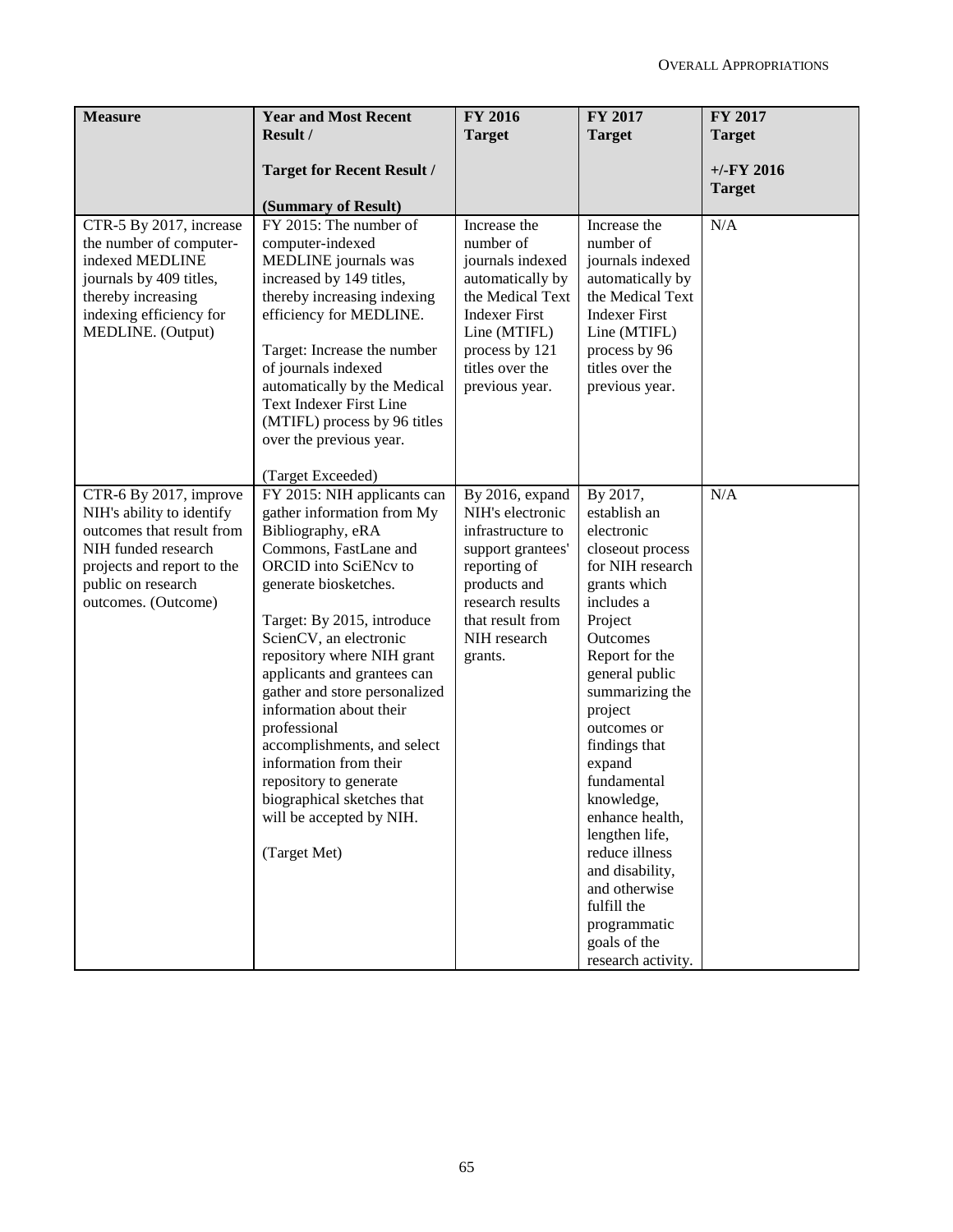|  |  | <b>Functional Area: Capacity Building and Research Resource (CBRR)</b> |  |
|--|--|------------------------------------------------------------------------|--|
|--|--|------------------------------------------------------------------------|--|

| <b>Measure</b>                                    | r unchonal Arca. Capacity Dunuing and Research Resource (CDRR)<br><b>Year and Most Recent</b> | <b>FY 2016</b>   | FY 2017                     | FY 2017       |
|---------------------------------------------------|-----------------------------------------------------------------------------------------------|------------------|-----------------------------|---------------|
|                                                   | <b>Result /</b>                                                                               | <b>Target</b>    | <b>Target</b>               | <b>Target</b> |
|                                                   |                                                                                               |                  |                             |               |
|                                                   | <b>Target for Recent Result /</b>                                                             |                  |                             | $+/-FY$ 2016  |
|                                                   |                                                                                               |                  |                             | <b>Target</b> |
|                                                   | (Summary of Result)                                                                           |                  |                             |               |
| CBRR-1.1 Provide                                  | FY 2015: Award rate to                                                                        | $N \ge 10\%$     | $N\geq 10\%$                | N/A           |
| research training for                             | comparison group reached                                                                      |                  |                             |               |
| predoctoral trainees and<br>fellows that promotes | 10%.                                                                                          |                  |                             |               |
| greater retention and                             | Target: $N \ge 10\%$                                                                          |                  |                             |               |
| long-term success in                              |                                                                                               |                  |                             |               |
| research careers. (Output)                        | (Target Met)                                                                                  |                  |                             |               |
| CBRR-1.2 Provide                                  | FY 2015: Award rate to                                                                        | $N\geq 10\%$     | $N\geq 10\%$                | N/A           |
| research training for                             | comparison group reached                                                                      |                  |                             |               |
| postdoctoral fellows that                         | 14% and exceeded the target                                                                   |                  |                             |               |
| promotes greater                                  | by 4%.                                                                                        |                  |                             |               |
| retention and long-term                           |                                                                                               |                  |                             |               |
| success in research                               | Target: $N \ge 10\%$                                                                          |                  |                             |               |
| careers. (Output)                                 | (Target Exceeded)                                                                             |                  |                             |               |
| <b>CBRR-2</b> Promote data                        | FY 2015:                                                                                      | (Maintenance     | (Development                | N/A           |
| sharing and provide                               | Completed integration for                                                                     | [Mat]) Maintain  | [Dev]) Initiate             |               |
| information in real time                          | Oracle 12i Upgrade.                                                                           | deployed         | development of              |               |
| through the NIH Business                          |                                                                                               | business         | planned business            |               |
| System (NBS) by                                   | Target: (Integration [Int])                                                                   | modules. *       | modules to build            |               |
| developing, integrating,                          | Complete integration                                                                          | Planned - Oracle | capacity and                |               |
| deploying and                                     | activities for full                                                                           | 12i [Dep.2016]   | functionality of<br>the NIH |               |
| maintaining business<br>modules. (Output)         | functionality and usability of<br>priority modules for                                        |                  | <b>Business</b>             |               |
|                                                   | successful development                                                                        |                  | System. *                   |               |
|                                                   | efforts within 3 years of                                                                     |                  | Planned - NBS               |               |
|                                                   | development. * Planned -                                                                      |                  | Hosting to                  |               |
|                                                   | Oracle 12i Upgrade                                                                            |                  | Oracle Cloud                |               |
|                                                   | [Dev.2012, 2014-                                                                              |                  |                             |               |
|                                                   | 15/Dep.2016]                                                                                  |                  |                             |               |
|                                                   | (Target Met)                                                                                  |                  |                             |               |
|                                                   | FY 2015: Completed                                                                            |                  |                             |               |
|                                                   | development for Oracle 12i                                                                    |                  |                             |               |
|                                                   | Upgrade.                                                                                      |                  |                             |               |
|                                                   | Target: Development [Dev])                                                                    |                  |                             |               |
|                                                   | Initiate development of                                                                       |                  |                             |               |
|                                                   | planned business modules to                                                                   |                  |                             |               |
|                                                   | build capacity and                                                                            |                  |                             |               |
|                                                   | functionality of the NIH                                                                      |                  |                             |               |
|                                                   | Business System. * Planned -                                                                  |                  |                             |               |
|                                                   | Oracle 12i Upgrade<br>[continuation from                                                      |                  |                             |               |
|                                                   | 2014/Int.2015-16]                                                                             |                  |                             |               |
|                                                   |                                                                                               |                  |                             |               |
|                                                   | (Target Met)                                                                                  |                  |                             |               |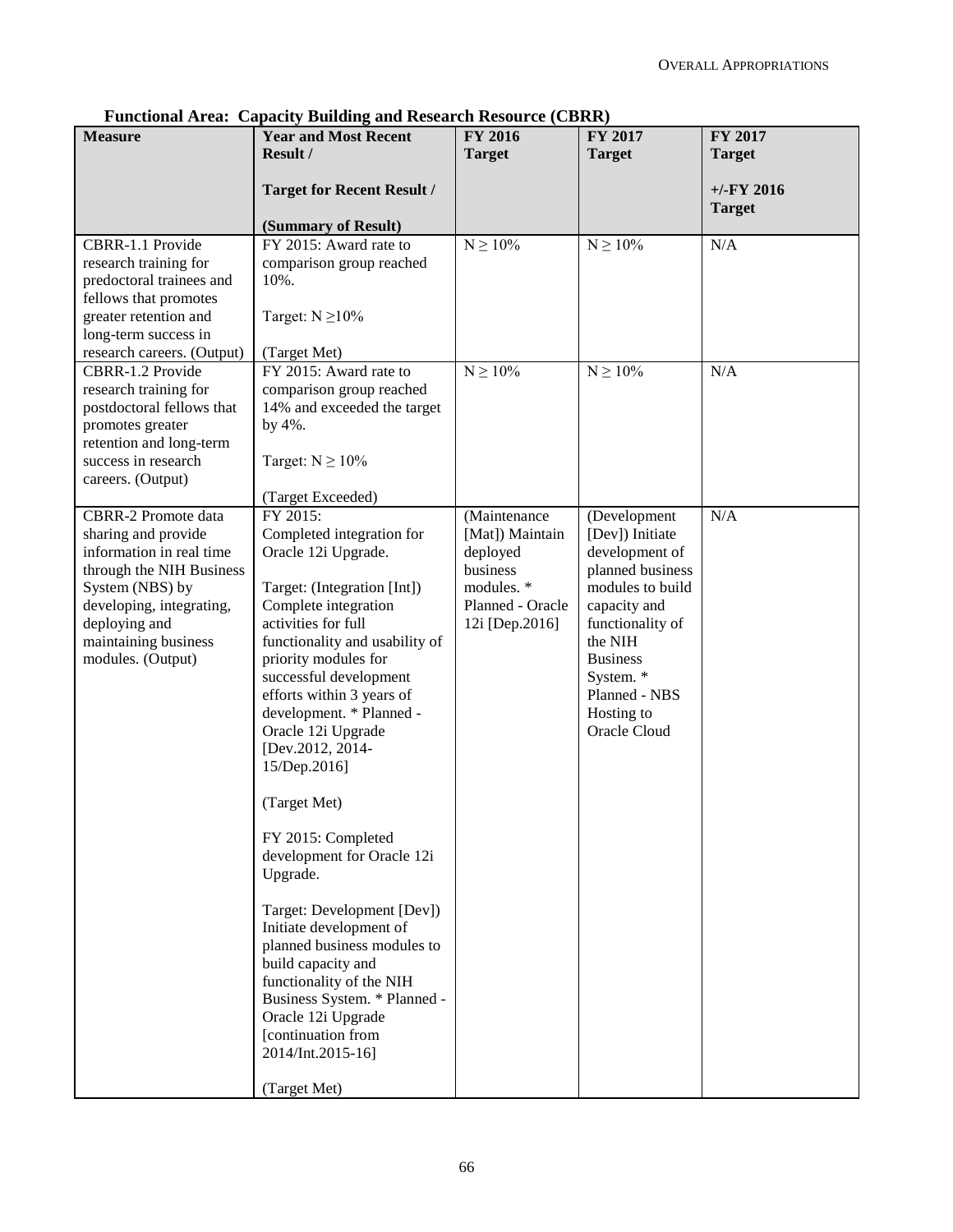| <b>Measure</b>                                                                                                                                                                                                                                                                                                                                                                         | <b>Year and Most Recent</b><br>Result /                                                                                                                                                                                                                                                                                                                                                                                                                                                                                                                                          | <b>FY 2016</b><br><b>Target</b>                                                                        | FY 2017<br><b>Target</b>                                            | FY 2017<br><b>Target</b> |
|----------------------------------------------------------------------------------------------------------------------------------------------------------------------------------------------------------------------------------------------------------------------------------------------------------------------------------------------------------------------------------------|----------------------------------------------------------------------------------------------------------------------------------------------------------------------------------------------------------------------------------------------------------------------------------------------------------------------------------------------------------------------------------------------------------------------------------------------------------------------------------------------------------------------------------------------------------------------------------|--------------------------------------------------------------------------------------------------------|---------------------------------------------------------------------|--------------------------|
|                                                                                                                                                                                                                                                                                                                                                                                        | <b>Target for Recent Result /</b>                                                                                                                                                                                                                                                                                                                                                                                                                                                                                                                                                |                                                                                                        |                                                                     | $+/-FY$ 2016             |
|                                                                                                                                                                                                                                                                                                                                                                                        |                                                                                                                                                                                                                                                                                                                                                                                                                                                                                                                                                                                  |                                                                                                        |                                                                     | <b>Target</b>            |
|                                                                                                                                                                                                                                                                                                                                                                                        | (Summary of Result)                                                                                                                                                                                                                                                                                                                                                                                                                                                                                                                                                              |                                                                                                        |                                                                     |                          |
| CBRR-3 By 2016,<br>develop diagnostic<br>definitions and outcome<br>measures for use in<br>clinical research studies<br>on chronic lower back<br>pain (cLBP). (Output)                                                                                                                                                                                                                 | FY 2015: Subsequent to the<br>Task Force issuing its report<br>on the NIH Pain Consortium<br>website, the dissemination of<br>the report, including the<br>recommended minimum<br>dataset for all subsequent<br>clinical studies on chronic<br>low back pain, has been<br>accomplished through a total<br>of 9 peer-reviewed journals.<br>Target: Disseminate<br>information about<br>development and validation<br>of standardized research<br>diagnostic measures for<br>cLBP. (For example, report<br>to NIH Pain Consortium and<br>publication in peer reviewed<br>journal.) | Test<br>standardized<br>research<br>diagnostic<br>measures for<br>cLBP.                                | N/A                                                                 | N/A                      |
|                                                                                                                                                                                                                                                                                                                                                                                        |                                                                                                                                                                                                                                                                                                                                                                                                                                                                                                                                                                                  |                                                                                                        |                                                                     |                          |
| CBRR-5 By 2015,<br>implement and evaluate<br>leadership forums in<br>cancer control planning<br>in select low and middle<br>income countries.<br>(Outcome)                                                                                                                                                                                                                             | (Target Met)<br>FY 2015: Developed,<br>implemented, and began<br>evaluation on leadership<br>forums in 3 regions of the<br>world in FY 2015.<br>Target: Organize, implement,<br>and evaluate leadership<br>forums in two regions of the<br>world.<br>(Target Exceeded)                                                                                                                                                                                                                                                                                                           | N/A                                                                                                    | N/A                                                                 | N/A                      |
| CBRR-7 By 2017 expand<br>the scope and reach of the<br>National Ophthalmic<br>Diseases Genotyping and<br>Phenotyping Network<br>(eyeGENE®), a national<br>genetics research<br>resource for rare inherited<br>ocular diseases, by<br>adding new patient<br>records to the database,<br>augmenting and refining<br>the phenotypic data<br>collected, and by<br>increasing the number of | FY 2015: The eyeGENE<br>network has collected<br>detailed phenotypic data,<br>including diagnostic imaging<br>and/or electrophysiology<br>results for 1900 patients to<br>enable precision diagnostics.<br>Target: Collect<br>comprehensive phenotyping<br>data from 500 patients, by<br>using precision diagnostic,<br>imaging tools and<br>electrophysiological<br>methods.                                                                                                                                                                                                    | Create<br>international<br>collaborations<br>for Network,<br>extending into 3<br>foreign<br>countries. | Increase the<br>number of<br>registered<br>eyeGene users to<br>900. | N/A                      |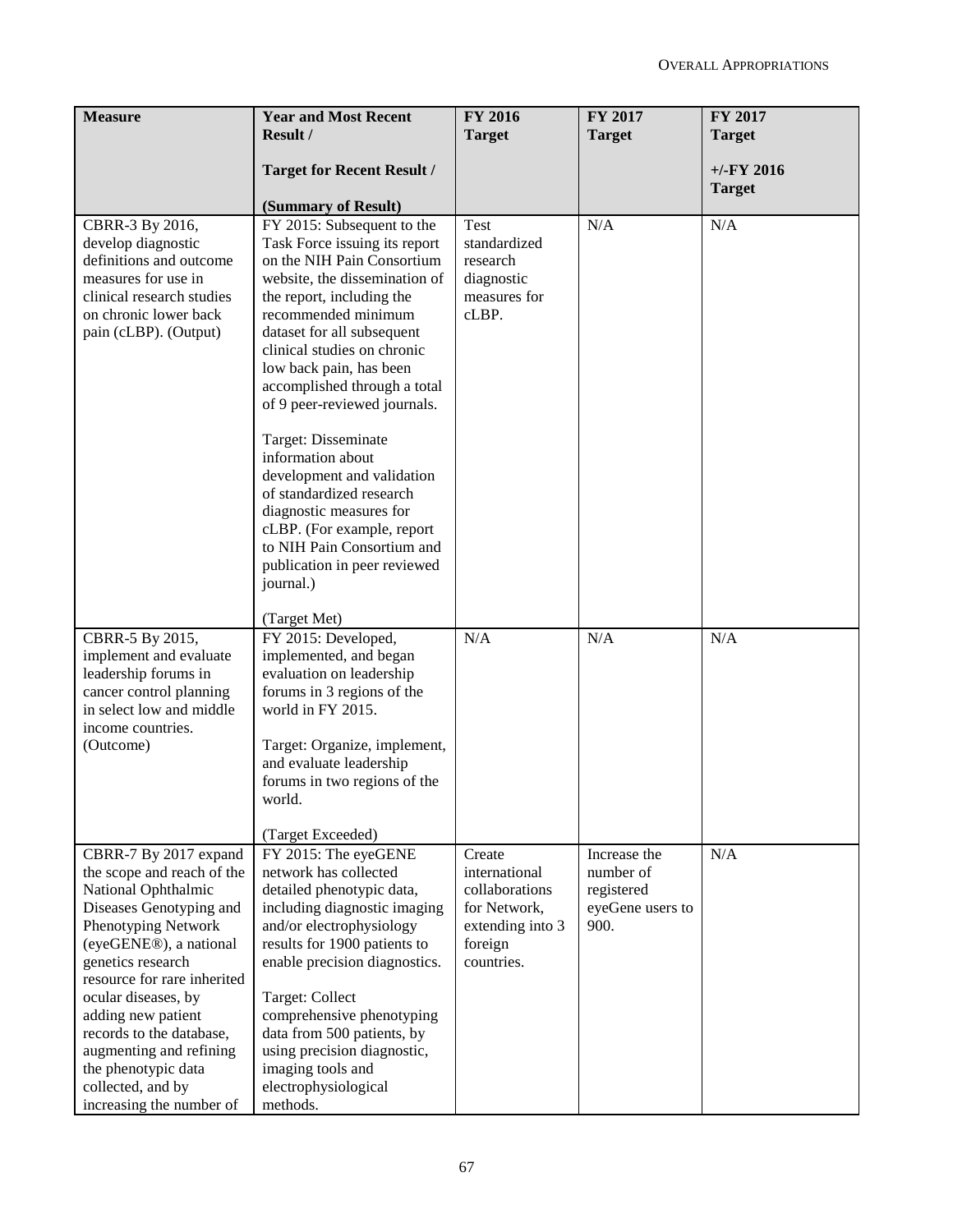| <b>Measure</b>                                                                                                                                                                                                                                                                                                           | <b>Year and Most Recent</b><br>Result /                                                                                                                                                                                                                                                                                                                                                                                                                                                                                                                        | FY 2016<br><b>Target</b>                                                                                                                                                                                                    | FY 2017<br><b>Target</b>                                                                                                                                                                                                    | FY 2017<br><b>Target</b> |
|--------------------------------------------------------------------------------------------------------------------------------------------------------------------------------------------------------------------------------------------------------------------------------------------------------------------------|----------------------------------------------------------------------------------------------------------------------------------------------------------------------------------------------------------------------------------------------------------------------------------------------------------------------------------------------------------------------------------------------------------------------------------------------------------------------------------------------------------------------------------------------------------------|-----------------------------------------------------------------------------------------------------------------------------------------------------------------------------------------------------------------------------|-----------------------------------------------------------------------------------------------------------------------------------------------------------------------------------------------------------------------------|--------------------------|
|                                                                                                                                                                                                                                                                                                                          | <b>Target for Recent Result /</b>                                                                                                                                                                                                                                                                                                                                                                                                                                                                                                                              |                                                                                                                                                                                                                             |                                                                                                                                                                                                                             | $+/-FY$ 2016             |
|                                                                                                                                                                                                                                                                                                                          |                                                                                                                                                                                                                                                                                                                                                                                                                                                                                                                                                                |                                                                                                                                                                                                                             |                                                                                                                                                                                                                             | <b>Target</b>            |
|                                                                                                                                                                                                                                                                                                                          | (Summary of Result)                                                                                                                                                                                                                                                                                                                                                                                                                                                                                                                                            |                                                                                                                                                                                                                             |                                                                                                                                                                                                                             |                          |
| registered researchers to<br>900. (Output)                                                                                                                                                                                                                                                                               | (Target Exceeded)                                                                                                                                                                                                                                                                                                                                                                                                                                                                                                                                              |                                                                                                                                                                                                                             |                                                                                                                                                                                                                             |                          |
| CBRR-8 By 2017,<br>characterize the three-<br>dimensional atomic<br>structure of 400 proteins<br>of biomedical interest<br>related to infectious<br>agents. (Output)                                                                                                                                                     | FY 2015: 134 three-<br>dimensional structures were<br>characterized to enhance the<br>biomedical research<br>community's understanding<br>of these proteins and to assist<br>with the development of<br>structure-based vaccines,<br>diagnostics, and therapeutics.<br>Target: Characterize the<br>three-dimensional structure<br>of an additional 100 protein<br>targets or other molecules of<br>biomedical interest with<br>regard to bacterial, viral, and<br>eukaryotic pathogens.                                                                        | Characterize the<br>three-<br>dimensional<br>structure of an<br>additional 100<br>protein targets or<br>other molecules<br>of biomedical<br>interest with<br>regard to<br>bacterial, viral,<br>and eukaryotic<br>pathogens. | Characterize the<br>three-<br>dimensional<br>structure of an<br>additional 100<br>protein targets or<br>other molecules<br>of biomedical<br>interest with<br>regard to<br>bacterial, viral,<br>and eukaryotic<br>pathogens. | N/A                      |
|                                                                                                                                                                                                                                                                                                                          | (Target Exceeded)                                                                                                                                                                                                                                                                                                                                                                                                                                                                                                                                              |                                                                                                                                                                                                                             |                                                                                                                                                                                                                             |                          |
| CBRR-10 By 2015, make<br>freely available to<br>researchers the results of<br>400 high-throughput<br>biological assays<br>screened against a library<br>of 300,000 unique<br>compounds, and the<br>detailed information on<br>the molecular probes that<br>are developed through<br>that screening process.<br>(Outcome) | FY 2015: The Molecular<br>Libraries Program (MLP)<br>completed 448 HTS assays<br>screened against a library of<br>300,000 compounds and<br>generated 382 small<br>molecule probes. The<br>information on the probes<br>and assays was deposited in<br>PubChem.<br>Target: Make freely available<br>to researchers the results of<br>400 high-throughput<br>biological assays screened<br>against a library of 300,000<br>unique compounds, and the<br>detailed information on the<br>molecular probes that are<br>developed through that<br>screening process. | N/A                                                                                                                                                                                                                         | N/A                                                                                                                                                                                                                         | N/A                      |
| CBRR-11 By 2016,                                                                                                                                                                                                                                                                                                         | (Target Exceeded)<br>FY 2015: Four hundred and                                                                                                                                                                                                                                                                                                                                                                                                                                                                                                                 | Accept and                                                                                                                                                                                                                  | N/A                                                                                                                                                                                                                         | N/A                      |
| collect and make<br>available for distribution<br>600 well-characterized,<br>high-quality human cell                                                                                                                                                                                                                     | eighty-eight new human cell<br>lines were accepted by the<br>NIH Human Genetic Cell<br>Repository in FY 2015.                                                                                                                                                                                                                                                                                                                                                                                                                                                  | make available<br>to scientific<br>researchers an<br>additional 200                                                                                                                                                         |                                                                                                                                                                                                                             |                          |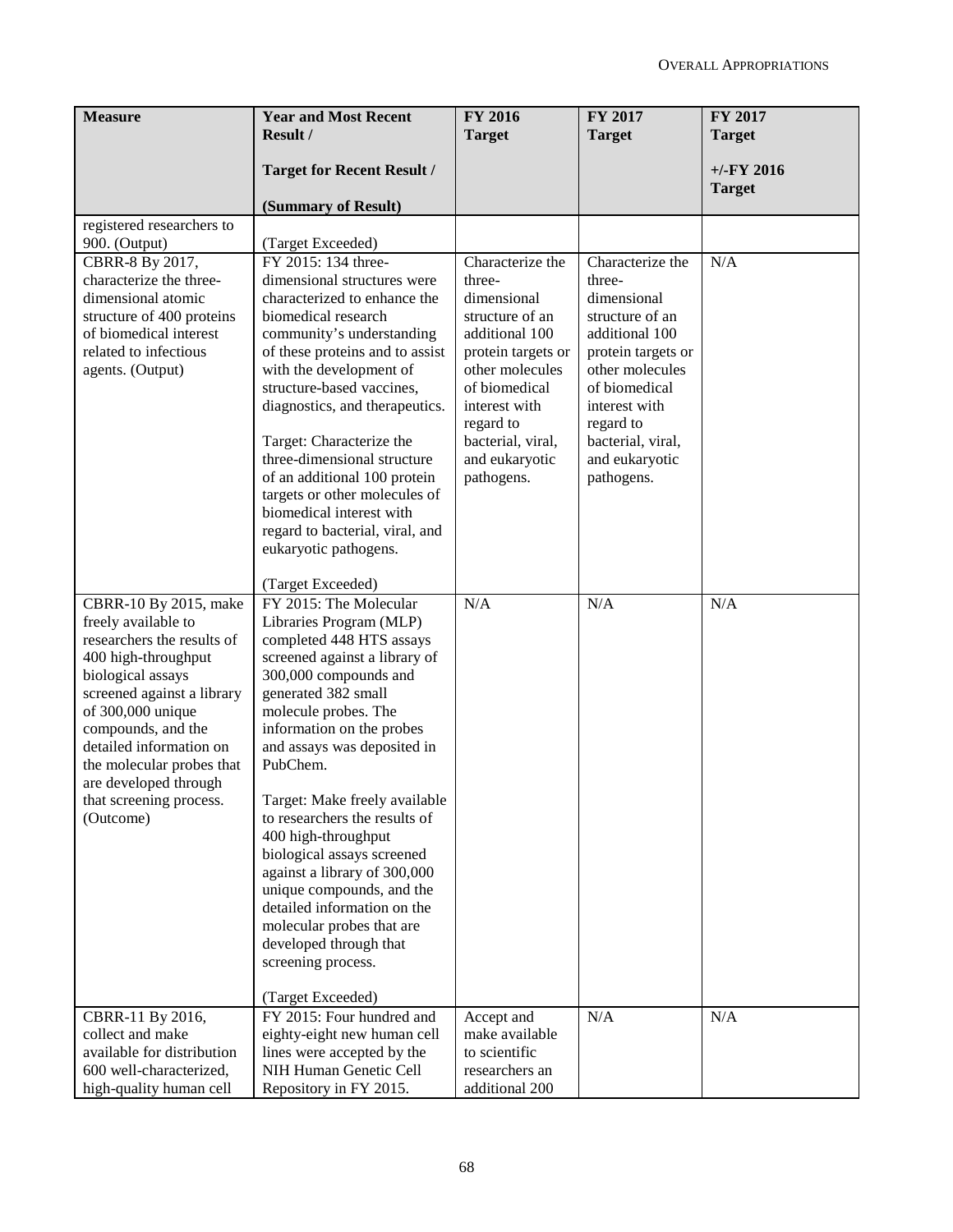| <b>Measure</b>                                                                                                                                                                               | <b>Year and Most Recent</b><br>Result /                                                                                                                                                                                                                                                                                                                                              | <b>FY 2016</b><br><b>Target</b>                                                                                                                        | <b>FY 2017</b><br><b>Target</b>                                                                                                                                              | <b>FY 2017</b><br><b>Target</b> |
|----------------------------------------------------------------------------------------------------------------------------------------------------------------------------------------------|--------------------------------------------------------------------------------------------------------------------------------------------------------------------------------------------------------------------------------------------------------------------------------------------------------------------------------------------------------------------------------------|--------------------------------------------------------------------------------------------------------------------------------------------------------|------------------------------------------------------------------------------------------------------------------------------------------------------------------------------|---------------------------------|
|                                                                                                                                                                                              | <b>Target for Recent Result /</b><br>(Summary of Result)                                                                                                                                                                                                                                                                                                                             |                                                                                                                                                        |                                                                                                                                                                              | $+/-$ FY 2016<br><b>Target</b>  |
| lines for use in genetic<br>and genomic research.<br>(Output)                                                                                                                                | Target: Accept and make<br>available to scientific<br>researchers an additional 400<br>new human cell lines.<br>(Target Met)                                                                                                                                                                                                                                                         | new human cell<br>lines.                                                                                                                               |                                                                                                                                                                              |                                 |
| CBRR-12 Produce x-ray<br>diffraction data for new<br>protein structures that<br>will enhance an existing<br>x-ray resource for<br>understanding basic<br>biological processes.<br>(Output)   | FY 2015: During FY 2015,<br>172 x-ray data sets from<br>protein crystal structures<br>were measured at the<br>GM/CA beamlines,<br>exceeding the target.<br>Target: Provide x-ray<br>crystallographic data for 160<br>new structures of<br>macromolecules of<br>biomedical relevance to<br>researchers worldwide.<br>(Target Exceeded)                                                | Provide x-ray<br>crystallographic<br>data for 180 new<br>structures of<br>macromolecules<br>of biomedical<br>relevance to<br>researchers<br>worldwide. | Provide x-ray<br>crystallographic<br>data for 190 new<br>structures of<br>macromolecules<br>of biomedical<br>relevance to<br>researchers<br>worldwide.                       | N/A                             |
| CBRR-13 By 2017,<br>archive and annotate new<br>protein structures to<br>support research in<br>human health and disease<br>and drug development.<br>(Output)                                | FY 2015: During FY 2015,<br>9211 protein structures were<br>archived and annotated at the<br>Protein Data Bank and made<br>available to the community,<br>exceeding the target.<br>Target: Annotate and archive<br>9,000 new protein structures.<br>(Target Exceeded)                                                                                                                | Annotate and<br>archive 9,500<br>new protein<br>structures.                                                                                            | Annotate and<br>archive 9,500<br>new protein<br>structures.                                                                                                                  | N/A                             |
| CBRR-14 By 2018,<br>establish and utilize a<br>national clinical network<br>to conduct five stroke<br>clinical trials using<br>shared infrastructure and<br>efficient processes.<br>(Output) | FY 2015: To date, NIH<br>StrokeNet has contributed<br>30% of the subject<br>enrollment in the MISTIE 3<br>stroke trial, and is also<br>assisting with recruitment in<br>two additional NIH-funded<br>stroke trials (CREST 2 and<br>iDEF).<br>Target: Use the network's<br><b>Regional Coordinating</b><br>Centers for patient<br>recruitment in a stroke trial.<br>(Target Exceeded) | Initiate the first<br>new trial to be<br>conducted in the<br>Stroke Network.                                                                           | To broaden the<br>network's scope<br>across stroke<br>research, initiate<br>one new trial in<br>stroke<br>prevention or<br>stroke treatment<br>within the stroke<br>network. | N/A                             |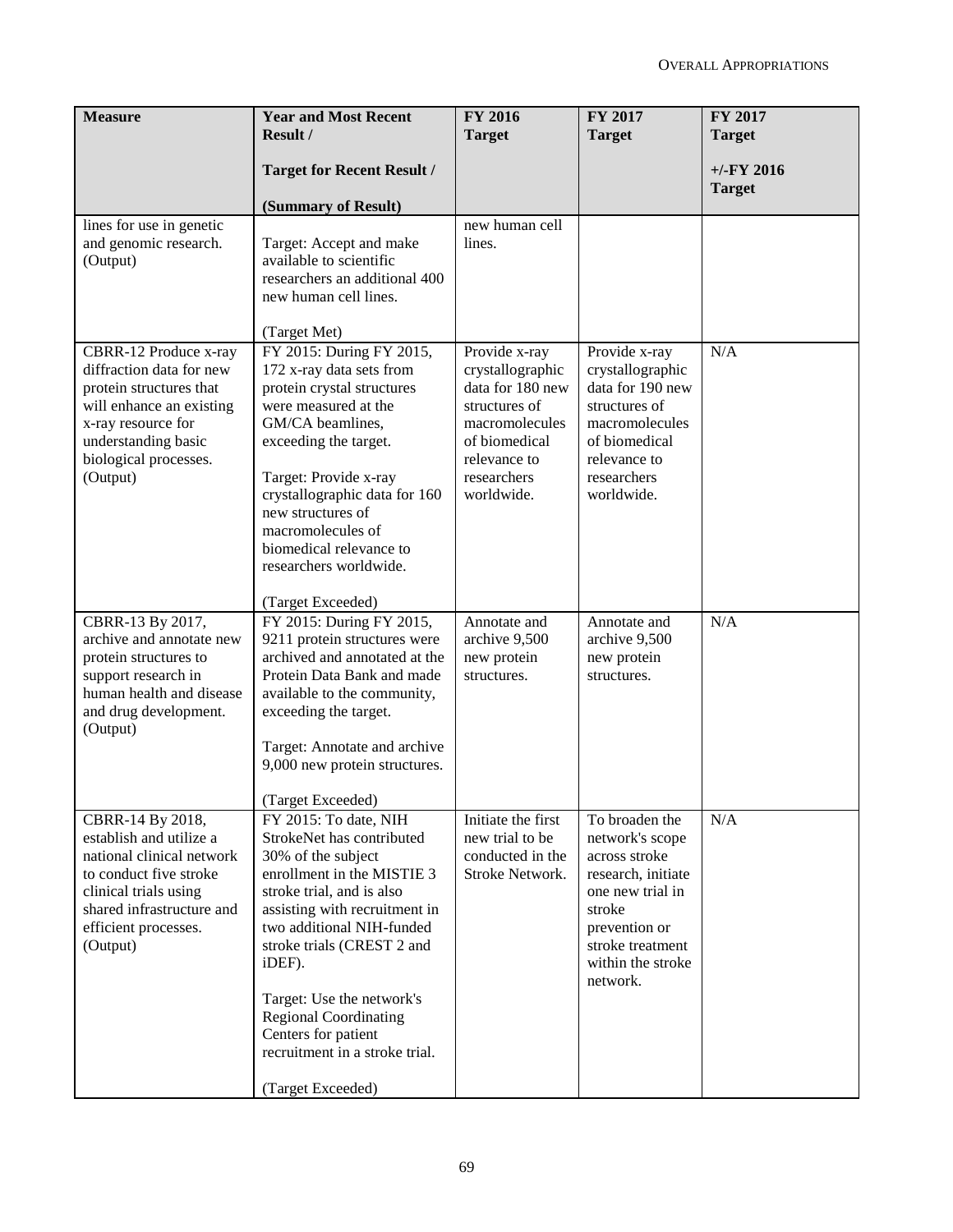| <b>Measure</b>                                                                                                                                                                                                                                                                                                | <b>Year and Most Recent</b><br>Result /                                                                                                                                                                                                                                                                                                                                                                                                                                   | FY 2016<br><b>Target</b>                                                                                                                                        | FY 2017<br><b>Target</b>                                                                             | FY 2017<br><b>Target</b>      |
|---------------------------------------------------------------------------------------------------------------------------------------------------------------------------------------------------------------------------------------------------------------------------------------------------------------|---------------------------------------------------------------------------------------------------------------------------------------------------------------------------------------------------------------------------------------------------------------------------------------------------------------------------------------------------------------------------------------------------------------------------------------------------------------------------|-----------------------------------------------------------------------------------------------------------------------------------------------------------------|------------------------------------------------------------------------------------------------------|-------------------------------|
|                                                                                                                                                                                                                                                                                                               | <b>Target for Recent Result /</b><br>(Summary of Result)                                                                                                                                                                                                                                                                                                                                                                                                                  |                                                                                                                                                                 |                                                                                                      | $+/-FY$ 2016<br><b>Target</b> |
| CBRR-15 By 2016,<br>establish a resource<br>database and tissue bank<br>of 30 reference tissues<br>(e.g., liver, skin, heart,<br>bone) in which the<br>relationship between<br>genetic variation and<br>gene expression is<br>quantified and 3<br>additional molecular<br>analyses are performed.<br>(Output) | FY 2015: GTEx Expression<br>Quantitative Trait Loci<br>(eQTL) data from blood<br>samples were compared to<br>results from previously<br>published studies and GTEx<br>demonstrated that a greater<br>than 75% consensus list of<br>replicated eQTLs were<br>significant in multiple GTEx<br>tissues.<br>Target: Demonstrate that at<br>least 75% of a consensus list<br>of replicated eQTLs are<br>significant in at least 1 GTEx<br>tissue.<br>(Target Met)              | Enroll 300<br>donors annually.                                                                                                                                  | N/A                                                                                                  | N/A                           |
| CBRR-16 By 2016,<br>demonstrate the use of an<br>efficient, cost-effective<br>pipeline characterizing<br>(phenotype) 2500<br>genetically modified<br>mice. (Outcome)                                                                                                                                          | FY 2015: All KOMP2<br>centers have completed their<br>production goals. KOMP<br>generated 2500 knockout<br>lines and phenotyped 1500<br>lines.<br>Target: By the end of FY15,<br>produce 2500 knockout lines<br>and phenotype 1500 lines.<br>(Target Met)                                                                                                                                                                                                                 | Complete<br>phenotyping the<br>2500 knockout<br>lines.                                                                                                          | N/A                                                                                                  | N/A                           |
| CBRR-17 By 2017, take<br>steps to improve the<br>quality and availability of<br>information to inform<br>decisions about the size<br>of the NIH training<br>programs and the number<br>of people in training to<br>address future needs for<br>the nation's biomedical<br>research workforce.<br>(Output)     | FY 2015: Progress report<br>instructions have been<br>modified to direct NIH<br>grantees to report on whether<br>their institution uses<br><b>Individual Development</b><br>Plans to manage the training<br>of graduate students and<br>postdoctorates, and if so, to<br>describe how.<br>Target: Communicate widely<br>the expectation for grantees<br>to develop an institutional<br>policy requiring Individual<br>Development Plans (IDP) be<br>implemented for every | Implement the<br>collection of<br>information<br>from grantees on<br>career outcomes<br>for graduate<br>students closely<br>associated with<br>training grants. | Adopt a system<br>for reporting<br>training grant<br>data and trainee<br>outcomes<br>electronically. | N/A                           |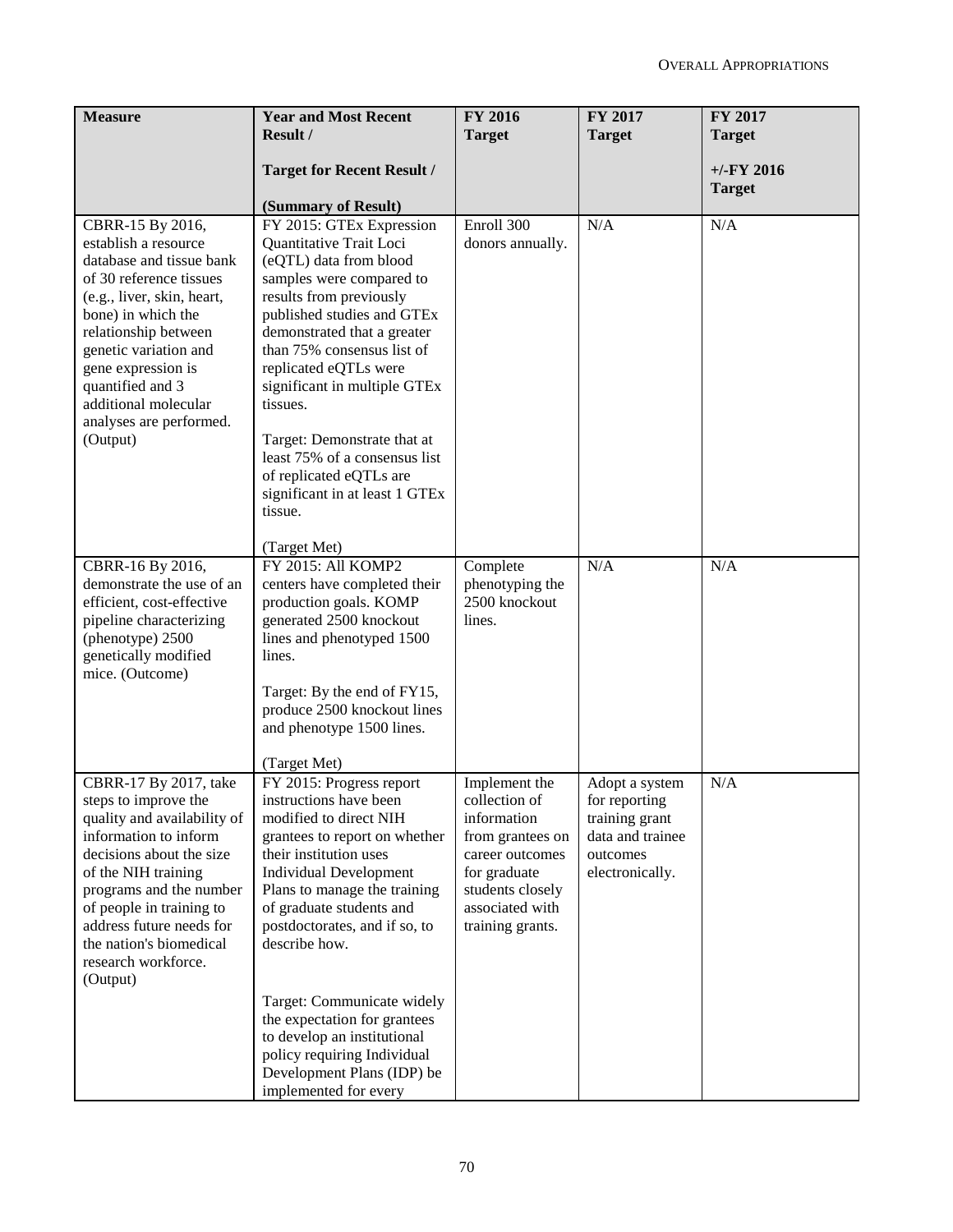| <b>Measure</b> | <b>Year and Most Recent</b><br>Result /<br><b>Target for Recent Result /</b><br>(Summary of Result)                                    | <b>FY 2016</b><br><b>Target</b> | FY 2017<br><b>Target</b> | FY 2017<br><b>Target</b><br>$+/-$ FY 2016<br><b>Target</b> |
|----------------|----------------------------------------------------------------------------------------------------------------------------------------|---------------------------------|--------------------------|------------------------------------------------------------|
|                | graduate student and post-<br>doctorate supported by any<br>NIH grant, and reportable on<br>the grant progress report.<br>(Target Met) |                                 |                          |                                                            |

## **Functional Area: Management and Program Oversight (MPO)**

| <b>Measure</b>                                                                                                                                                           | <b>Year and Most Recent</b>                                                                                                                                                                                                                                                                                                                                                                                                  | <b>FY 2016</b>                                                                                                                                                                                                                                                              | FY 2017                                                                                                                                                                                                                                          | FY 2017                       |
|--------------------------------------------------------------------------------------------------------------------------------------------------------------------------|------------------------------------------------------------------------------------------------------------------------------------------------------------------------------------------------------------------------------------------------------------------------------------------------------------------------------------------------------------------------------------------------------------------------------|-----------------------------------------------------------------------------------------------------------------------------------------------------------------------------------------------------------------------------------------------------------------------------|--------------------------------------------------------------------------------------------------------------------------------------------------------------------------------------------------------------------------------------------------|-------------------------------|
|                                                                                                                                                                          | Result /                                                                                                                                                                                                                                                                                                                                                                                                                     | <b>Target</b>                                                                                                                                                                                                                                                               | <b>Target</b>                                                                                                                                                                                                                                    | <b>Target</b>                 |
|                                                                                                                                                                          | <b>Target for Recent Result /</b><br>(Summary of Result)                                                                                                                                                                                                                                                                                                                                                                     |                                                                                                                                                                                                                                                                             |                                                                                                                                                                                                                                                  | $+/-FY$ 2016<br><b>Target</b> |
| MPO-1 By 2016,<br>decrease by 10% the<br>costs associated with<br>trans-NIH recruitment<br>strategies for intramural<br>research group leaders.<br>(Efficiency)          | FY 2015: There was a 2%<br>decrease in the budget<br>(comparing FY13 to FY14)<br>and there were over 530<br>applications for the<br>combined programs.<br>Target: A 2% decrease in the<br>budget and a minimum of<br>400 applicants in the<br>combined programs of the<br>Earl Stadtman Investigator<br>search, the Lasker Clinical<br>Research Scholars, and the<br>Early Independent Scientist<br>program.<br>(Target Met) | A 2% decrease<br>in the budget<br>and a minimum<br>of $400$<br>applicants in the<br>combined<br>programs of the<br>Earl Stadtman<br>Investigator<br>search, the<br><b>Lasker Clinical</b><br>Research<br>Scholars, and<br>the Early<br>Independent<br>Scientist<br>program. | N/A                                                                                                                                                                                                                                              | N/A                           |
| MPO-2 Provide<br>opportunities for<br>enhanced leadership<br>skills to meet the<br>challenges of workforce<br>management and/or<br>individual advancements.<br>(Ongoing) | FY 2015: NIH's leadership<br>development programs have<br>been evaluated for their<br>effectiveness and to identify<br>specific technological<br>improvements to increase<br>access for students and<br>improve engagement and<br>retention. These include<br>iPads, online meeting tools,<br>and audience response<br>systems.<br>Target: Examine [EX] key<br>area to enhance leadership<br>skills * Assess best practices  | Examine [EX]<br>key area to<br>enhance<br>leadership skills<br>NIH will<br>examine the<br>outcomes of the<br>Executive<br>Leadership<br>Program (ExLP)<br>to determine<br>whether it is<br>effective in<br>meeting its long-<br>term goals, and                             | Examine [EX]<br>key area to<br>enhance<br>leadership skills<br>NIH will<br>examine best<br>practices in<br>supervisory<br>onboarding to<br>determine how<br>to best prepare<br>new NIH<br>supervisors for<br>their roles and<br>ensure that they | N/A                           |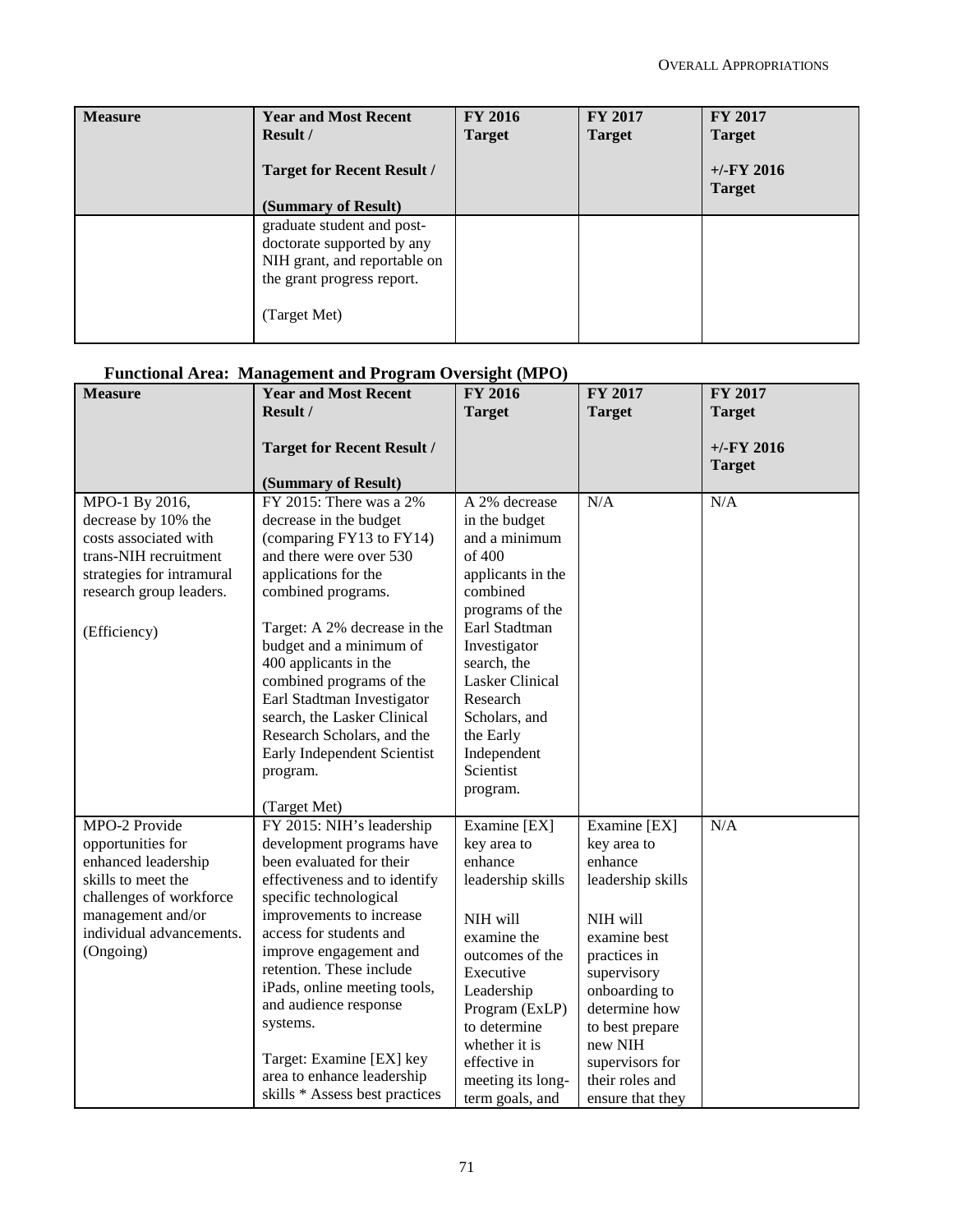| <b>Measure</b> | <b>Year and Most Recent</b><br>Result /                                                                                                                                                                                                                                                                                                                                                                                                                                                                                                                                                                                                                                                                                      | <b>FY 2016</b><br><b>Target</b>                                                                                                                                                                                                                                                                                                                                                                                                                      | FY 2017<br><b>Target</b>                                                                                                                                                                                                                                                                                                                                                                                                           | FY 2017<br><b>Target</b>      |
|----------------|------------------------------------------------------------------------------------------------------------------------------------------------------------------------------------------------------------------------------------------------------------------------------------------------------------------------------------------------------------------------------------------------------------------------------------------------------------------------------------------------------------------------------------------------------------------------------------------------------------------------------------------------------------------------------------------------------------------------------|------------------------------------------------------------------------------------------------------------------------------------------------------------------------------------------------------------------------------------------------------------------------------------------------------------------------------------------------------------------------------------------------------------------------------------------------------|------------------------------------------------------------------------------------------------------------------------------------------------------------------------------------------------------------------------------------------------------------------------------------------------------------------------------------------------------------------------------------------------------------------------------------|-------------------------------|
|                | <b>Target for Recent Result /</b>                                                                                                                                                                                                                                                                                                                                                                                                                                                                                                                                                                                                                                                                                            |                                                                                                                                                                                                                                                                                                                                                                                                                                                      |                                                                                                                                                                                                                                                                                                                                                                                                                                    | $+/-FY$ 2016<br><b>Target</b> |
|                | (Summary of Result)<br>and review the literature<br>regarding incorporating the<br>latest technologies into<br>leadership development<br>programs to determine which<br>are most effective and<br>practicable to create<br>efficiencies and/or enhance<br>learning [IM 2016/ AS 2017]<br>(Target Met)<br>FY 2015: NIH's<br>administrative intern and<br>fellowship programs have<br>been designed to implement<br>rotations based on identified<br>"future" competencies for<br>development from previously<br>conducted evaluations and<br>literature review.<br>Target: Implement [IM]<br>recommendation from prior<br>year assessments *<br>Implement recommendations<br>from study of NIH's<br>administrative intern and | validate whether<br>the program<br>should continue<br>with its current<br>content [IM<br>2017/ AS 2018]<br>Implement [IM]<br>recommendation<br>from prior year<br>assessments *<br>Assess best<br>practices and<br>review the<br>literature<br>regarding<br>incorporating<br>the latest<br>technologies<br>into leadership<br>development<br>programs to<br>determine which<br>are most<br>effective and<br>practicable to<br>create<br>efficiencies | are engaged and<br>committed to<br>NIH. [IM 2018/<br>AS 2019]<br>Implement [IM]<br>recommendation<br>from prior year<br>assessments<br>NIH will<br>examine the<br>outcomes of the<br>Executive<br>Leadership<br>Program (ExLP)<br>to determine<br>whether it is<br>effective in<br>meeting its long-<br>term goals, and<br>validate whether<br>the program<br>should continue<br>with its current<br>content [IM<br>2017/ AS 2018] |                               |
|                | fellows program [EX 2014/<br>AS 2016]<br>(Target Met)<br>FY 2015: To ensure the NIH<br>Training Center is providing<br>NIH executive employees<br>with valuable coaching<br>experiences, a multi-level<br>evaluation approach has been<br>implemented in the executive<br>coaching program. Mid-point<br>check-ins with the coach and<br>employee ensures objectives<br>are met and a closeout survey<br>at the end of the engagement<br>helps to evaluate the overall<br>effectiveness of the<br>engagement. This data is<br>used continuously to assess<br>the program's executive                                                                                                                                         | and/or enhance<br>learning [EX<br>2015/AS 2017]<br>Assess [AS]<br>results of<br>implementation<br>* Implement<br>recommendation<br>s from study of<br>NIH's<br>administrative<br>intern and<br>fellows program<br>[EX 2014/IM<br>2015]                                                                                                                                                                                                               | Assess [AS]<br>results of<br>implementation<br>* Assess best<br>practices and<br>review the<br>literature<br>regarding<br>incorporating<br>the latest<br>technologies<br>into leadership<br>development<br>programs to<br>determine which<br>are most<br>effective and<br>practicable to<br>create<br>efficiencies<br>and/or enhance                                                                                               |                               |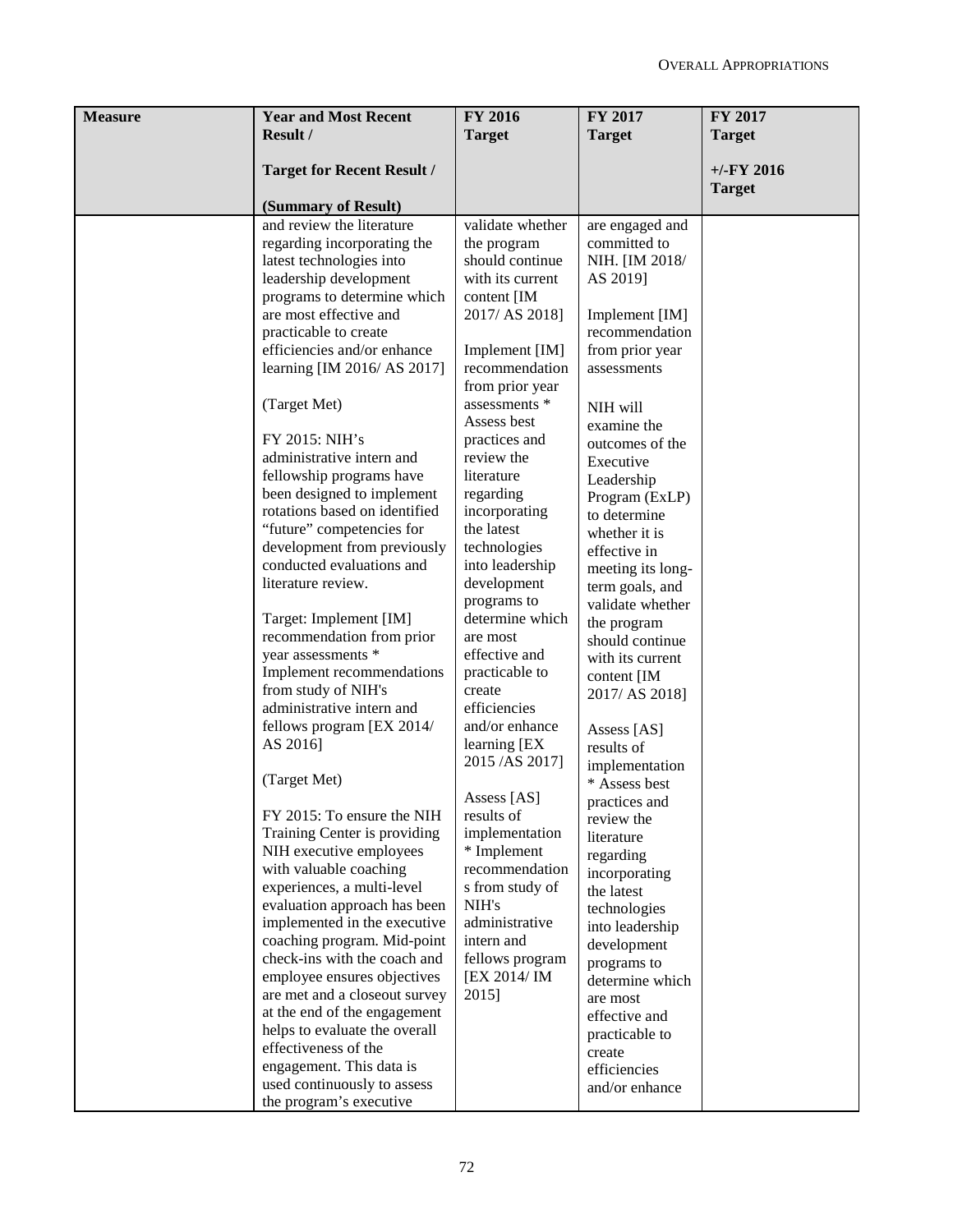| <b>Measure</b>                               | <b>Year and Most Recent</b><br>Result /                    | <b>FY 2016</b><br><b>Target</b>  | FY 2017<br><b>Target</b>            | FY 2017<br><b>Target</b>      |
|----------------------------------------------|------------------------------------------------------------|----------------------------------|-------------------------------------|-------------------------------|
|                                              |                                                            |                                  |                                     |                               |
|                                              | <b>Target for Recent Result /</b>                          |                                  |                                     | $+/-FY$ 2016<br><b>Target</b> |
|                                              | (Summary of Result)                                        |                                  |                                     |                               |
|                                              | coaches.                                                   |                                  | learning [EX]                       |                               |
|                                              | Target: Assess [AS] results                                |                                  | 2015/AS 2017]                       |                               |
|                                              | of implementation * Assess                                 |                                  |                                     |                               |
|                                              | results from implementing                                  |                                  |                                     |                               |
|                                              | best practices in                                          |                                  |                                     |                               |
|                                              | implementing and evaluating<br>executive coaching programs |                                  |                                     |                               |
|                                              | in the federal sector. [IM                                 |                                  |                                     |                               |
|                                              | 2014/EX2013]                                               |                                  |                                     |                               |
|                                              | (Target Met)                                               |                                  |                                     |                               |
| MPO-3 Address diverse                        | FY 2015: NIH has utilized                                  | Examine [EX]                     | Examine [EX]                        | N/A                           |
| workforce recruitment                        | the Pathways Program to hire                               | key area to                      | key area to                         |                               |
| needs to ascertain highly                    | a cohort of individuals who                                | enhance                          | enhance                             |                               |
| qualified staff to conduct                   | are provided rotational                                    | recruitment                      | recruitment                         |                               |
| or support biomedical<br>research. (Ongoing) | opportunities throughout the<br>organization. They are     | *Expansion of<br>the Pathways    | *Create a<br>comprehensive          |                               |
|                                              | provided extensive training,                               | Program to                       | program that                        |                               |
|                                              | knowledge assessments and                                  | <b>STEM</b> career               | incorporates                        |                               |
|                                              | research assignments.                                      | path for focused                 | SMEs during the                     |                               |
|                                              |                                                            | students and                     | recruitment                         |                               |
|                                              | Target: Examine [EX] key<br>area to enhance recruitment    | supporting of<br>succession      | process, as                         |                               |
|                                              | *Launch a robust OHR                                       | planning efforts.                | appropriate. [IM<br>2018] [AS 2019] |                               |
|                                              | succession planning effort to                              | [IM 2017] [AS                    |                                     |                               |
|                                              | ensure OHR staff are                                       | 2018]                            | Implement [IM]                      |                               |
|                                              | available to meet the                                      |                                  | key area to                         |                               |
|                                              | recruitment needs of NIH.<br>[IM 2016] [AS 2017]           | Implement [IM]                   | enhance                             |                               |
|                                              |                                                            | key area to<br>enhance           | recruitment<br>*Expansion of        |                               |
|                                              | (Target Met)                                               | recruitment                      | the Pathways                        |                               |
|                                              |                                                            | *Launch a                        | Program to                          |                               |
|                                              | FY 2015: Increased outreach                                | robust OHR                       | <b>STEM</b> career                  |                               |
|                                              | efforts within the<br>Washington Metro area                | succession                       | path for focused<br>students and    |                               |
|                                              | disabilities organizations to                              | planning effort<br>to ensure OHR | supporting of                       |                               |
|                                              | promote the NIH                                            | staff are                        | succession                          |                               |
|                                              | opportunities.                                             | available to meet                | planning efforts.                   |                               |
|                                              |                                                            | the recruitment                  | [IM 2017] [AS                       |                               |
|                                              | Target: Examine [EX] key<br>area to enhance recruitment    | needs of NIH.                    | 2018]                               |                               |
|                                              | *Increase the use of                                       | [AS 2017]                        | Assess [AS]                         |                               |
|                                              | <b>Community Recruitment</b>                               | Implement [IM]                   | results of                          |                               |
|                                              | Efforts. [IM 2016] [AS 2017]                               | key area to                      | implementation                      |                               |
|                                              |                                                            | enhance                          | *Launch a                           |                               |
|                                              | (Target Met)                                               | recruitment<br>*Increase the     | robust OHR<br>succession            |                               |
|                                              | FY 2015: NIH established an                                | use of                           | planning effort                     |                               |
|                                              | in depth process for                                       | Community                        | to ensure OHR                       |                               |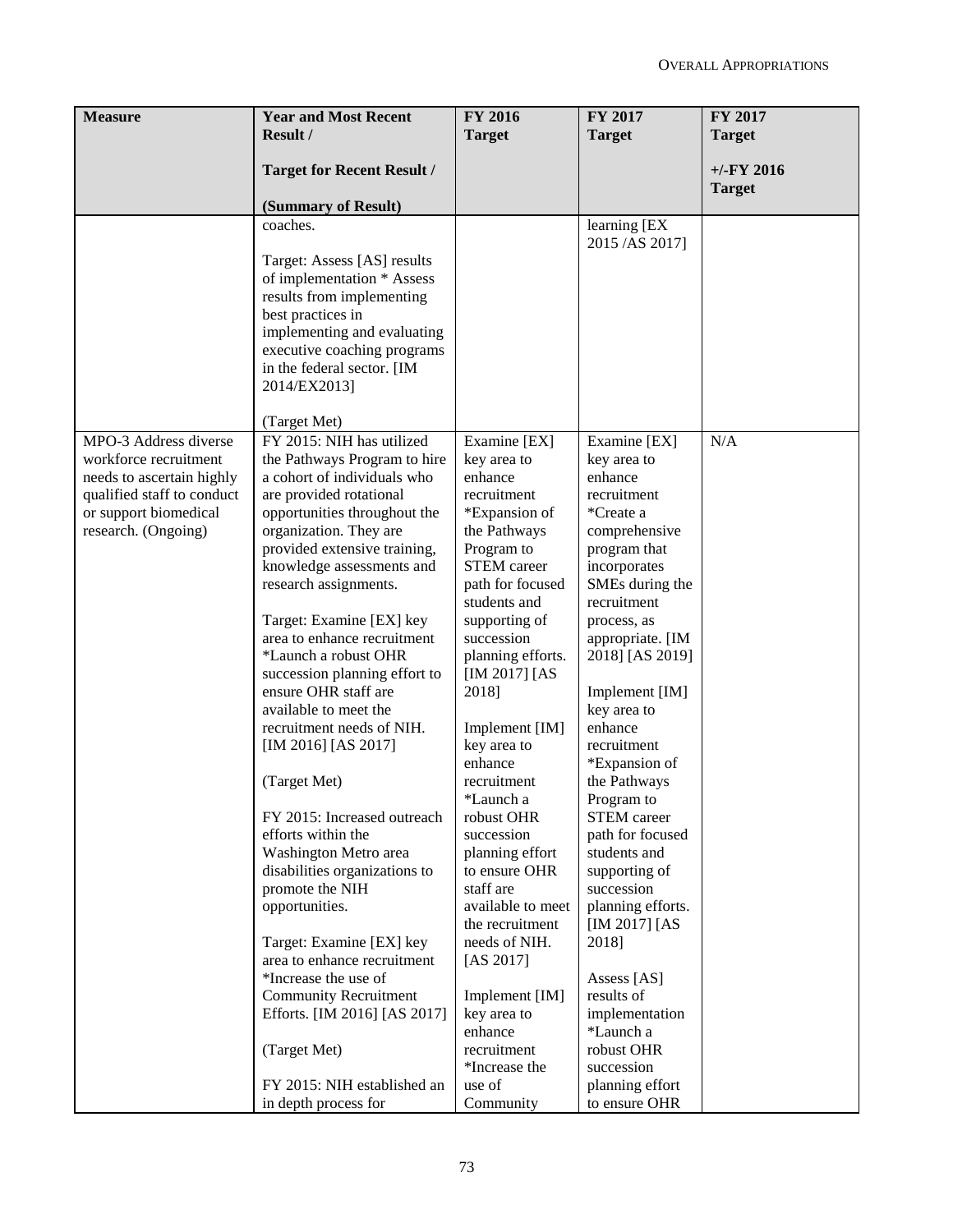| <b>Measure</b> | <b>Year and Most Recent</b>                                                                                                                                                                                                                                                                                                                                                                                                                                                                                                                                                                                                                                                                                                                                                                                                                                                                                                                                                                                                                                                                                                                                | <b>FY 2016</b>                       | FY 2017                                                                                                                                                                                        | <b>FY 2017</b> |
|----------------|------------------------------------------------------------------------------------------------------------------------------------------------------------------------------------------------------------------------------------------------------------------------------------------------------------------------------------------------------------------------------------------------------------------------------------------------------------------------------------------------------------------------------------------------------------------------------------------------------------------------------------------------------------------------------------------------------------------------------------------------------------------------------------------------------------------------------------------------------------------------------------------------------------------------------------------------------------------------------------------------------------------------------------------------------------------------------------------------------------------------------------------------------------|--------------------------------------|------------------------------------------------------------------------------------------------------------------------------------------------------------------------------------------------|----------------|
|                | Result /                                                                                                                                                                                                                                                                                                                                                                                                                                                                                                                                                                                                                                                                                                                                                                                                                                                                                                                                                                                                                                                                                                                                                   | <b>Target</b>                        | <b>Target</b>                                                                                                                                                                                  | <b>Target</b>  |
|                | <b>Target for Recent Result /</b>                                                                                                                                                                                                                                                                                                                                                                                                                                                                                                                                                                                                                                                                                                                                                                                                                                                                                                                                                                                                                                                                                                                          |                                      |                                                                                                                                                                                                | $+/-FY$ 2016   |
|                |                                                                                                                                                                                                                                                                                                                                                                                                                                                                                                                                                                                                                                                                                                                                                                                                                                                                                                                                                                                                                                                                                                                                                            |                                      |                                                                                                                                                                                                | <b>Target</b>  |
|                | (Summary of Result)<br>exhausting Title V prior to<br>utilizing Title 42. A number<br>of peer and pay review<br>provisions were established<br>as well to meet HHS<br>requirements and ensure pay<br>alignment between pay<br>systems.<br>Target: Assess [AS] results<br>of implementation *Establish<br>increased oversight and<br>review of Title 42<br>recruitment. [IM 2014]<br>(Target Met)<br>FY 2015: NIH hired 201<br>Interns, 43 Recent Grads,<br>and 9 PMFs. NIH continues<br>to effectively utilize the<br>Pathways Program to support<br>succession planning efforts<br>which resulted in 37<br>conversions to permanent<br>and/or term positions in FY<br>2015.<br>Target: Assess [AS] results<br>of implementation<br>*Implement Pathways<br>Program to establish a<br>focused student and entry<br>level recruitment plan that<br>supports succession planning<br>efforts at NIH. [IM 2014]<br>(Target Met)<br>FY 2015: NIH increased<br>membership to a total of 24<br>people. Conducted 10<br>specific recruitment<br>/outreach events to<br>underrepresented<br>communities to promote<br>scientific training and careers<br>at the NIH. | Recruitment<br>Efforts. [AS<br>2017] | staff are<br>available to meet<br>the recruitment<br>needs of NIH.<br>[AS 2017]<br>Assess [AS]<br>results of<br>implementation<br>*Increase the<br>use of Global<br>Recruitments.<br>[AS 2017] |                |
|                | Target: Assess [AS] results                                                                                                                                                                                                                                                                                                                                                                                                                                                                                                                                                                                                                                                                                                                                                                                                                                                                                                                                                                                                                                                                                                                                |                                      |                                                                                                                                                                                                |                |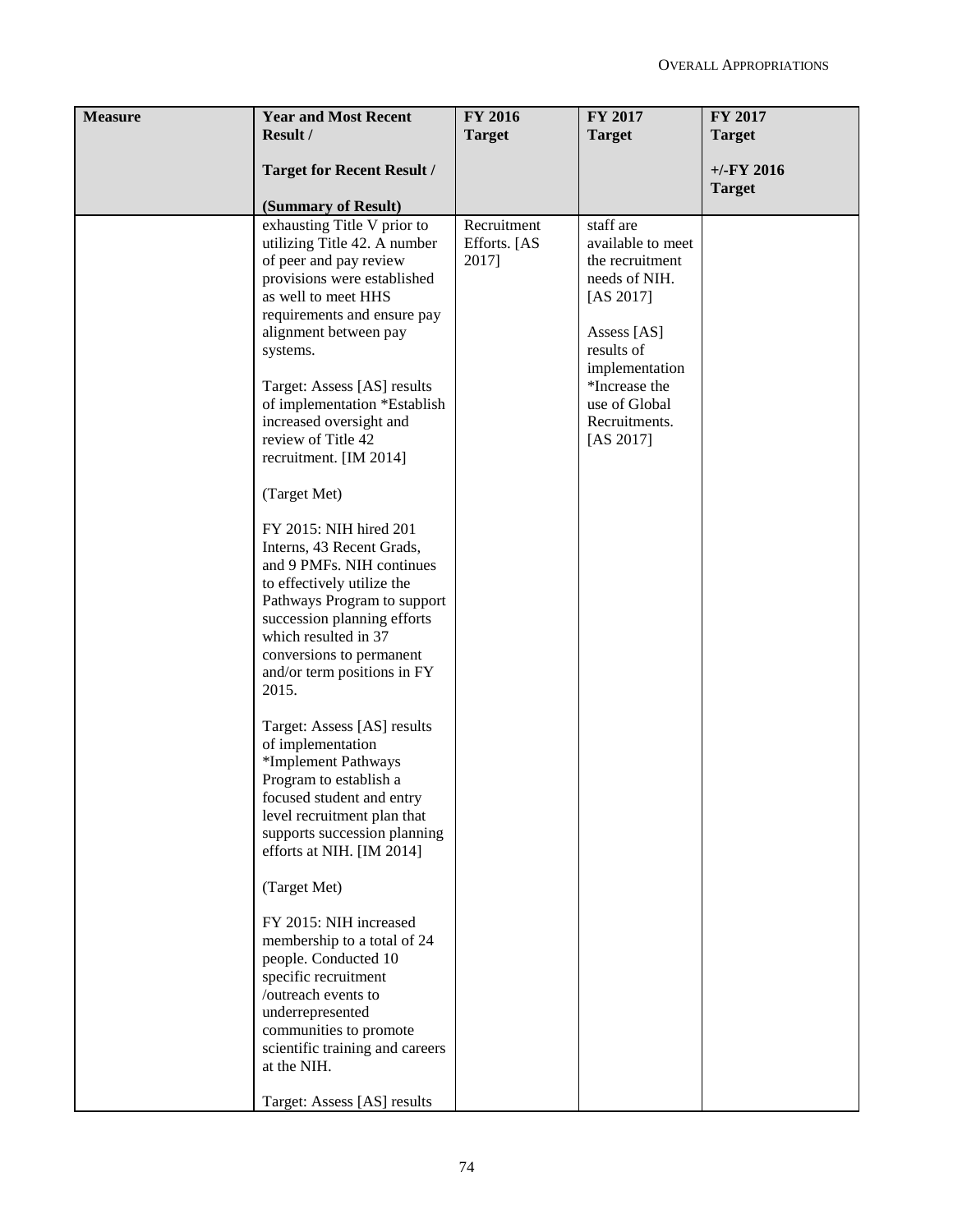| <b>Measure</b>                                        | <b>Year and Most Recent</b><br>Result /               | <b>FY 2016</b><br><b>Target</b>  | FY 2017<br><b>Target</b>         | FY 2017<br><b>Target</b> |
|-------------------------------------------------------|-------------------------------------------------------|----------------------------------|----------------------------------|--------------------------|
|                                                       | <b>Target for Recent Result /</b>                     |                                  |                                  | $+/-FY$ 2016             |
|                                                       | (Summary of Result)                                   |                                  |                                  | <b>Target</b>            |
|                                                       | of implementation *Create                             |                                  |                                  |                          |
|                                                       | the Scientific and Medical                            |                                  |                                  |                          |
|                                                       | Recruitment Forum (SMRF)                              |                                  |                                  |                          |
|                                                       | to attract world-class                                |                                  |                                  |                          |
|                                                       | scientists and medical                                |                                  |                                  |                          |
|                                                       | professionals to drive<br>discovery and innovation at |                                  |                                  |                          |
|                                                       | NIH. [IM 2014]                                        |                                  |                                  |                          |
|                                                       | (Target Met)                                          |                                  |                                  |                          |
| MPO-4 Reallocate                                      | FY 2015: 25% of Principal                             | Conduct BSC                      | Conduct BSC                      | N/A                      |
| laboratory resources                                  | Investigators were reviewed                           | reviews of 25%                   | reviews of 25%                   |                          |
| based on external reviews<br>by Boards of Scientific  | resulting in 25% of resources<br>recommended to be    | of Principal<br>Investigators to | of Principal<br>Investigators to |                          |
| Counselors. (Ongoing)                                 | reallocated.                                          | access quality of                | access quality of                |                          |
|                                                       |                                                       | science in order                 | science in order                 |                          |
|                                                       | Target: Conduct BSC                                   | to prioritize                    | to prioritize                    |                          |
|                                                       | reviews of 25% of principal                           | resources.                       | resources.                       |                          |
|                                                       | Investigators to assess                               |                                  |                                  |                          |
|                                                       | quality of science in order to                        |                                  |                                  |                          |
|                                                       | prioritize resources.                                 |                                  |                                  |                          |
|                                                       | (Target Met)                                          |                                  |                                  |                          |
| MPO-5 Improve facility                                | FY 2015: The condition of                             | $Clwa = 79.39$                   | $Clwa = 78.40$                   | N/A                      |
| conditions in order to<br>reach and maintain a        | the facilities portfolio<br>reached a CIwa of 82.5.   |                                  |                                  |                          |
| Condition Index (CI)                                  |                                                       |                                  |                                  |                          |
| weighted average of 85 or                             | Target: $Clwa = 79.9$                                 |                                  |                                  |                          |
| above (CIwa=85).                                      |                                                       |                                  |                                  |                          |
| (Ongoing)                                             | (Target Exceeded)                                     |                                  |                                  |                          |
| MPO-6 By 2017,                                        | FY 2015: 82.8% of occupied                            | Target = $85.7\%$                | Target = $85.68\%$               | N/A                      |
| maintain the annual                                   | gross square feet (GSF)                               |                                  |                                  |                          |
| condition of buildings<br>and facilities portfolio so | reached a CI greater than 65.                         |                                  |                                  |                          |
| that no less than 95% of                              | Target: 73.5%                                         |                                  |                                  |                          |
| occupied gross square                                 |                                                       |                                  |                                  |                          |
| feet (GSF) will have a CI                             | (Target Exceeded)                                     |                                  |                                  |                          |
| greater than 65.                                      |                                                       |                                  |                                  |                          |
| (Output)                                              |                                                       |                                  |                                  |                          |
|                                                       |                                                       |                                  |                                  |                          |
|                                                       | FY 2015: One $(1)$ of the two                         | 15 - Active                      | 16 - Active                      | N/A                      |
| MPO-7 Manage all<br><b>Buildings and Facilities</b>   | (2) active Recovery Act                               | Projects                         | Projects                         |                          |
| (B&F) line item projects                              | funded projects at the                                |                                  |                                  |                          |
| so it is completed within                             | <b>Facility Project Approval</b>                      |                                  |                                  |                          |
| 100% of the final                                     | Agreement (FPAA) level                                |                                  |                                  |                          |
| approved project cost.                                | was managed effectively to                            |                                  |                                  |                          |
| (Ongoing)                                             | ensure completion within                              |                                  |                                  |                          |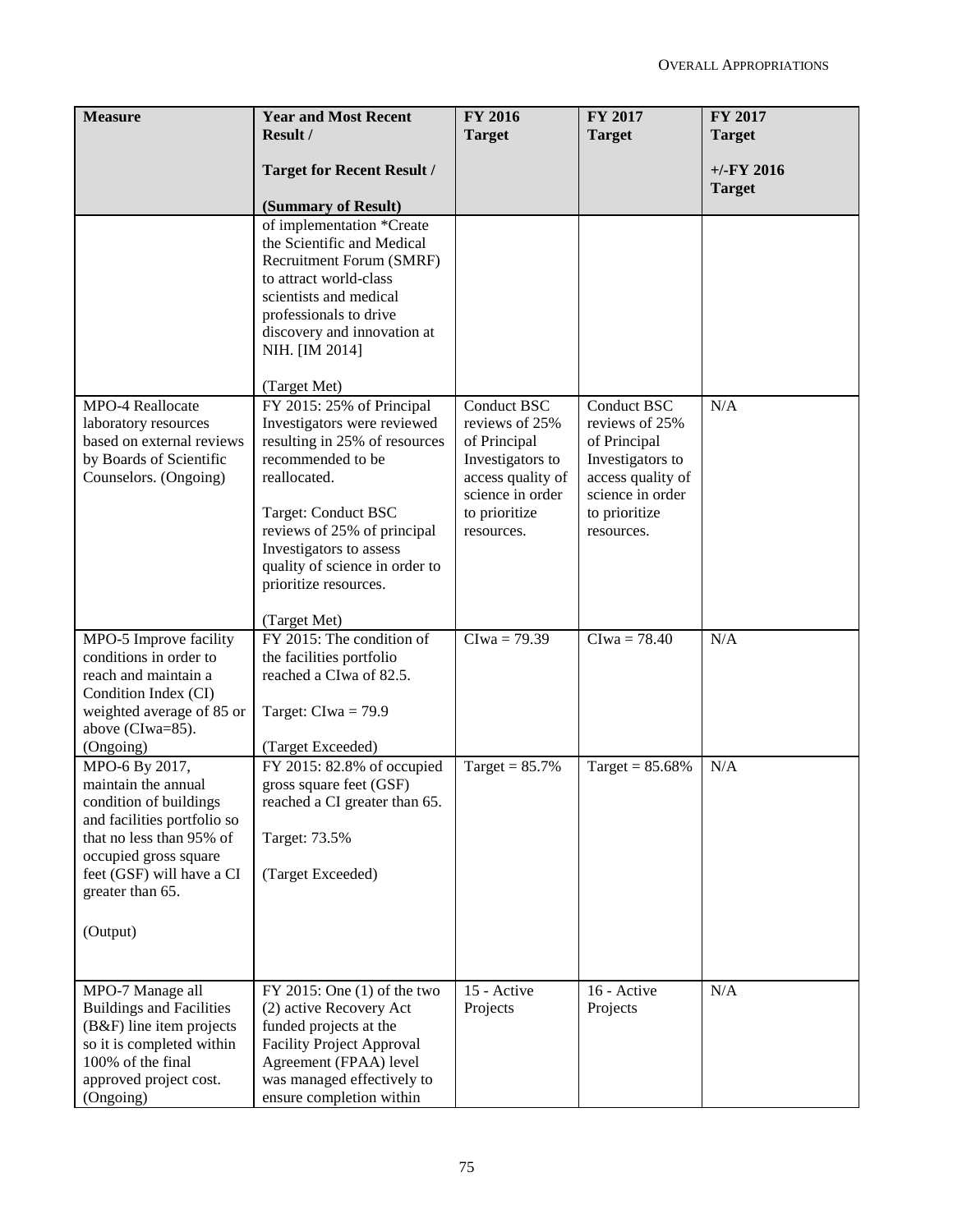| <b>Measure</b>                                                                                                                                                                                              | <b>Year and Most Recent</b><br>Result /                                                                                                                                                                                                                                                                                                                                                                               | <b>FY 2016</b><br><b>Target</b> | <b>FY 2017</b><br><b>Target</b> | FY 2017<br><b>Target</b> |
|-------------------------------------------------------------------------------------------------------------------------------------------------------------------------------------------------------------|-----------------------------------------------------------------------------------------------------------------------------------------------------------------------------------------------------------------------------------------------------------------------------------------------------------------------------------------------------------------------------------------------------------------------|---------------------------------|---------------------------------|--------------------------|
|                                                                                                                                                                                                             | <b>Target for Recent Result /</b>                                                                                                                                                                                                                                                                                                                                                                                     |                                 |                                 | $+/-FY$ 2016             |
|                                                                                                                                                                                                             | (Summary of Result)                                                                                                                                                                                                                                                                                                                                                                                                   |                                 |                                 | <b>Target</b>            |
|                                                                                                                                                                                                             | 100% of the final approved                                                                                                                                                                                                                                                                                                                                                                                            |                                 |                                 |                          |
|                                                                                                                                                                                                             | project cost.                                                                                                                                                                                                                                                                                                                                                                                                         |                                 |                                 |                          |
|                                                                                                                                                                                                             | Target: 2 Active RA Project                                                                                                                                                                                                                                                                                                                                                                                           |                                 |                                 |                          |
|                                                                                                                                                                                                             | (Target Not Met)                                                                                                                                                                                                                                                                                                                                                                                                      |                                 |                                 |                          |
|                                                                                                                                                                                                             | $FY$ 2015: Nine $(9)$ of the                                                                                                                                                                                                                                                                                                                                                                                          |                                 |                                 |                          |
|                                                                                                                                                                                                             | original eleven (11) active<br>non-Recovery Act projects at                                                                                                                                                                                                                                                                                                                                                           |                                 |                                 |                          |
|                                                                                                                                                                                                             | the Facility Project Approval                                                                                                                                                                                                                                                                                                                                                                                         |                                 |                                 |                          |
|                                                                                                                                                                                                             | Agreement (FPAA) level<br>threshold were effectively                                                                                                                                                                                                                                                                                                                                                                  |                                 |                                 |                          |
|                                                                                                                                                                                                             | managed to ensure<br>completion within 100% of                                                                                                                                                                                                                                                                                                                                                                        |                                 |                                 |                          |
|                                                                                                                                                                                                             | the final approved project                                                                                                                                                                                                                                                                                                                                                                                            |                                 |                                 |                          |
|                                                                                                                                                                                                             | cost.                                                                                                                                                                                                                                                                                                                                                                                                                 |                                 |                                 |                          |
|                                                                                                                                                                                                             | Target: 11 - Active Projects                                                                                                                                                                                                                                                                                                                                                                                          |                                 |                                 |                          |
| MPO-8 Manage design                                                                                                                                                                                         | (Target Not Met)<br>FY 2015: The design and                                                                                                                                                                                                                                                                                                                                                                           | $\overline{15}$ - Active        | 16 - Active                     | N/A                      |
| and construction of<br>capital facility projects<br>funded by B&F so that no<br>more than 10% of the<br>projects may incorporate<br>plus or minus 10%<br>adjustments of the<br>approved scope.<br>(Ongoing) | construction of one (1) of the<br>two (2) active Recovery Act<br>funded projects was managed<br>effectively so that no more<br>than 10% of the portfolio<br>incorporated a plus or minus<br>10% adjustments of the<br>approved scope.<br>Target: 2 Active RA Project<br>(Target Not Met)<br>FY 2015: The design and<br>construction of ten (10) of<br>the initial eleven (11) active<br>projects in the portfolio was | Projects                        | Projects                        |                          |
|                                                                                                                                                                                                             | managed effectively under                                                                                                                                                                                                                                                                                                                                                                                             |                                 |                                 |                          |
|                                                                                                                                                                                                             | this target goal that<br>focuses on ensuring that no                                                                                                                                                                                                                                                                                                                                                                  |                                 |                                 |                          |
|                                                                                                                                                                                                             | more than 10% of the<br>portfolio incorporated a plus                                                                                                                                                                                                                                                                                                                                                                 |                                 |                                 |                          |
|                                                                                                                                                                                                             | or minus 10% adjustment of<br>the approved scope.                                                                                                                                                                                                                                                                                                                                                                     |                                 |                                 |                          |
|                                                                                                                                                                                                             | Target: 11 - Active Projects                                                                                                                                                                                                                                                                                                                                                                                          |                                 |                                 |                          |
|                                                                                                                                                                                                             | (Target Not Met)                                                                                                                                                                                                                                                                                                                                                                                                      |                                 |                                 |                          |